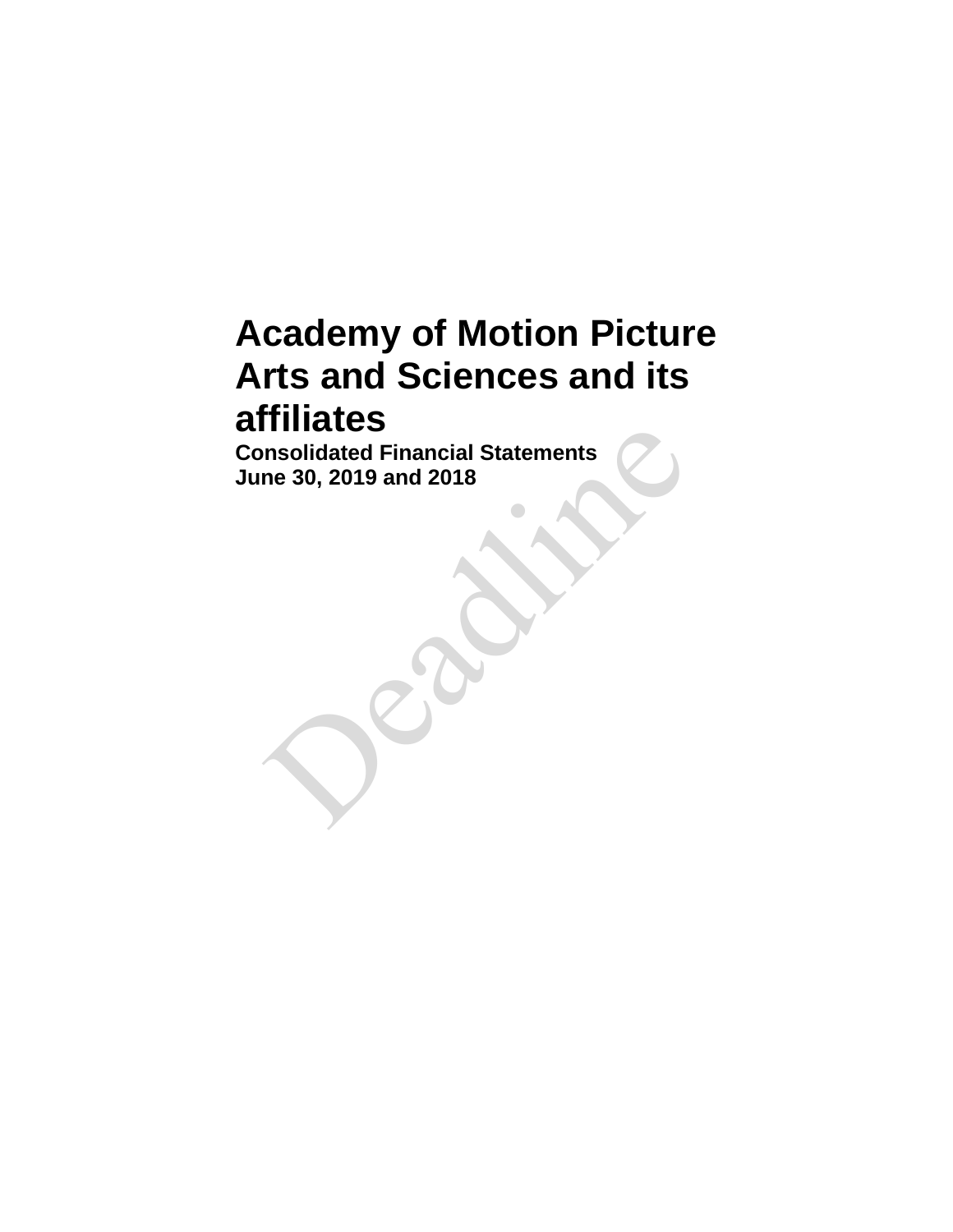## **Academy of Motion Picture Arts and Sciences and its affiliates Index**

**June 30, 2019 and 2018**

| œ<br>Ω |
|--------|
|--------|

| <b>Consolidated Financial Statements</b> |  |
|------------------------------------------|--|
|                                          |  |
|                                          |  |
|                                          |  |
|                                          |  |

Deadlished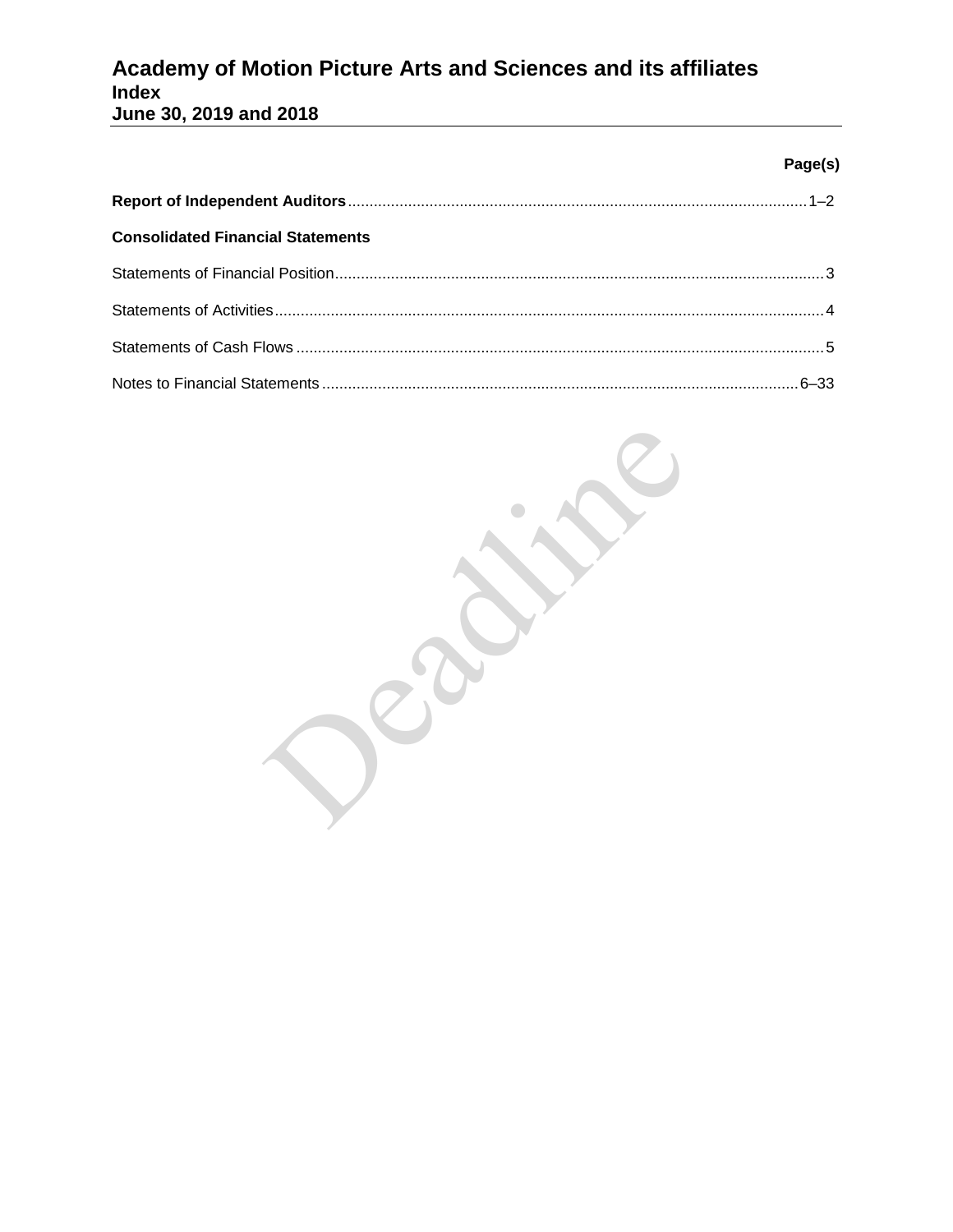

#### **Report of Independent Auditors**

To the Board of Governors and Management of the Academy of Motion Picture Arts and Sciences

We have audited the accompanying consolidated financial statements of the Academy of Motion Picture Arts and Sciences and its affiliates (the "Academy"), which comprise the consolidated statements of financial position as of June 30, 2019 and 2018, and the related consolidated statements of activities and of cash flows for the years then ended.

#### *Management's Responsibility for the Consolidated Financial Statements*

Management is responsible for the preparation and fair presentation of the consolidated financial statements in accordance with accounting principles generally accepted in the United States of America; this includes the design, implementation, and maintenance of internal control relevant to the preparation and fair presentation of consolidated financial statements that are free from material misstatement, whether due to fraud or error.

#### *Auditors' Responsibility*

Our responsibility is to express an opinion on the consolidated financial statements based on our audits. We conducted our audits in accordance with auditing standards generally accepted in the United States of America. Those standards require that we plan and perform the audit to obtain reasonable assurance about whether the consolidated financial statements are free from material misstatement.

An audit involves performing procedures to obtain audit evidence about the amounts and disclosures in the consolidated financial statements. The procedures selected depend on our judgment, including the assessment of the risks of material misstatement of the consolidated financial statements, whether due to fraud or error. In making those risk assessments, we consider internal control relevant to the Academy's preparation and fair presentation of the consolidated financial statements in order to design audit procedures that are appropriate in the circumstances, but not for the purpose of expressing an opinion on the effectiveness of the Academy's internal control. Accordingly, we express no such opinion. An audit also includes evaluating the appropriateness of accounting policies used and the reasonableness of significant accounting estimates made by management, as well as evaluating the overall presentation of the consolidated financial statements. We believe that the audit evidence we have obtained is sufficient and appropriate to provide a basis for our audit opinion. or as of June 30, 2019 and 2018, and the related consolidated s<br>
the years then ended.<br>
"**s Responsibility for the Consolidated Financial State**<br>
responsible for the preparation and fair presentation of the correct<br>
crocod

#### *Opinion*

In our opinion, the consolidated financial statements referred to above present fairly, in all material respects, the financial position of the Academy of Motion Picture Arts and Sciences and its affiliates as of June 30, 2019 and 2018, and the changes in their net assets and their cash flows for the years then ended in accordance with accounting principles generally accepted in the United States of America.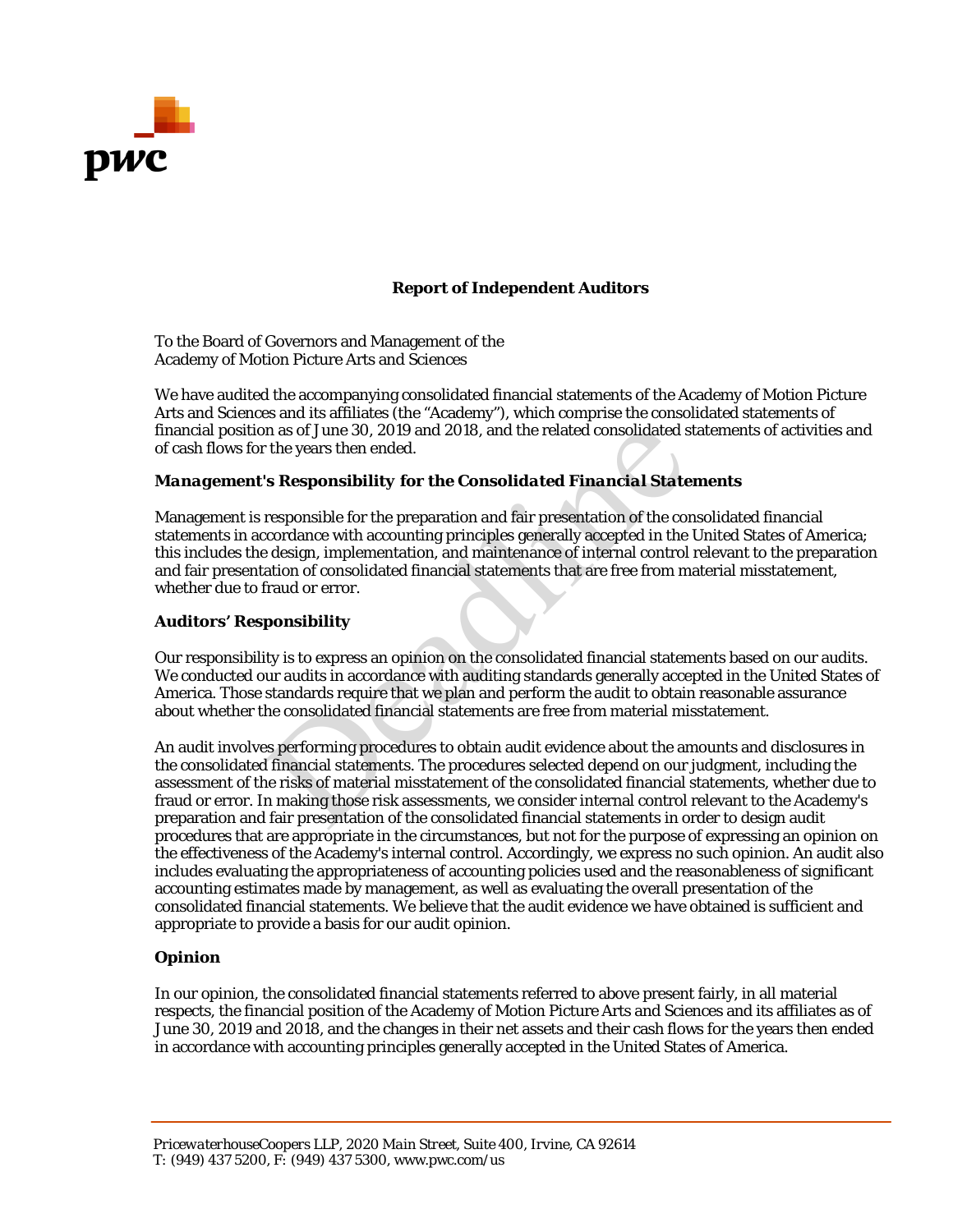

#### *Emphasis of Matter*

As discussed in Note 1 to the consolidated financial statements, the Academy has changed the manner in which it presents net assets and reports certain aspects of its financial statements as a not-for-profit entity in 2019. Our opinion is not modified with respect to this matter.

Pricewaterhouse Coopers LLP

November 22, 2019

**Deadlines**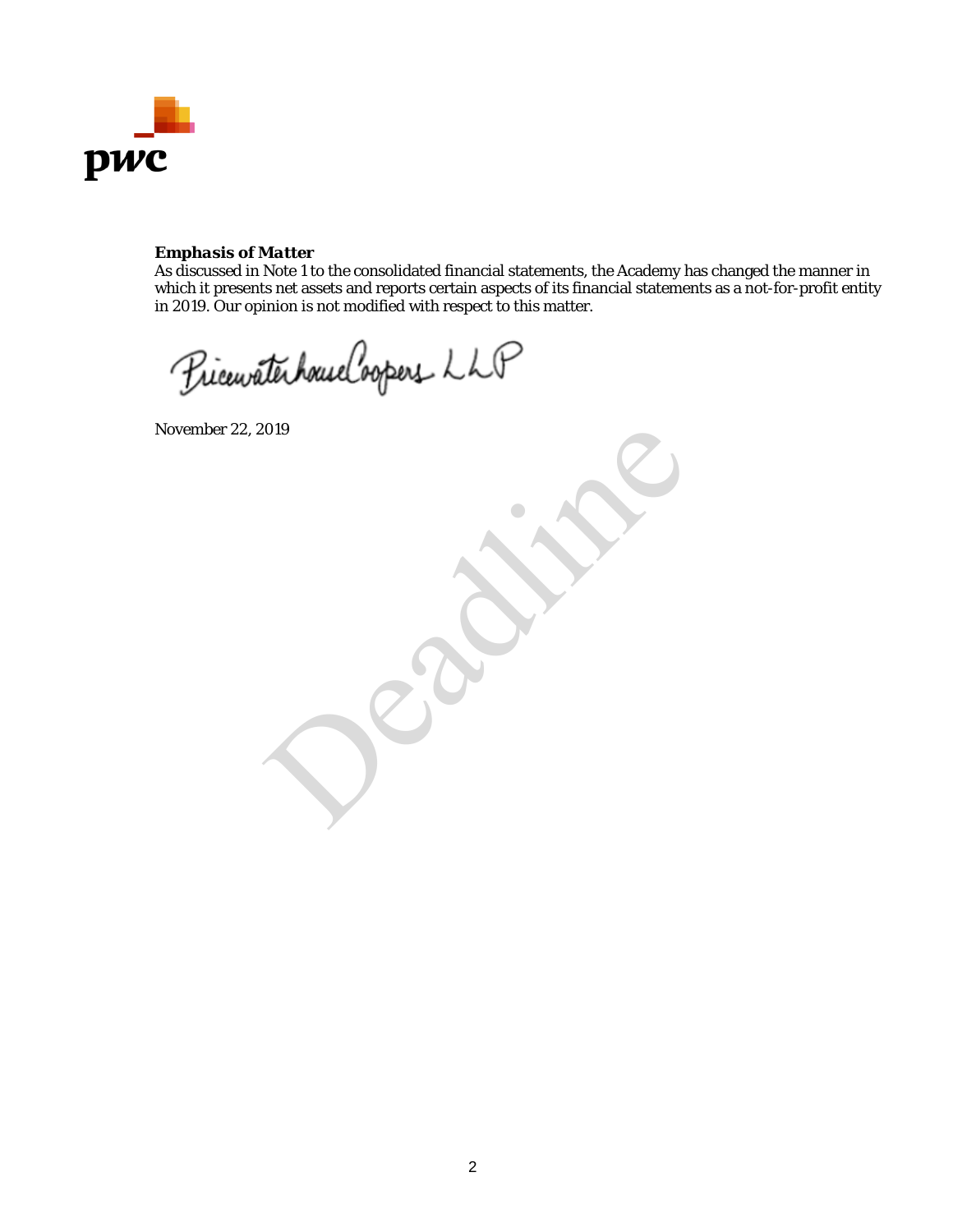## **Academy of Motion Picture Arts and Sciences and its affiliates Consolidated Statements of Financial Position**

|  | June 30, 2019 and 2018 |  |  |  |  |
|--|------------------------|--|--|--|--|
|--|------------------------|--|--|--|--|

|                                                    | 2019            | 2018                |
|----------------------------------------------------|-----------------|---------------------|
| <b>Assets</b>                                      |                 |                     |
| Cash and cash equivalents                          | \$<br>9,317,600 | \$<br>9,708,900     |
| Accounts and other receivables, net                | 2,151,400       | 3,373,300           |
| Investments                                        | 542,167,600     | 533,144,300         |
| <b>Restricted investments</b>                      | 19,098,200      | 16,762,500          |
| Bond funds held by trustee                         |                 | 73,121,900          |
| Pledges receivable, net                            | 120,638,500     | 94,342,900          |
| Prepaid expenses                                   | 1,190,800       | 853,600             |
| Deferred rent expense, net                         | 23,248,600      | 23,587,400          |
| Property, equipment and building improvements, net | 461,317,500     | 318,115,500         |
| Academy collections, carried at no value (Note 1)  |                 |                     |
| Other assets, net                                  | 732,800         | 972,700             |
| <b>Total assets</b>                                | 1,179,863,000   | \$<br>1,073,983,000 |
| <b>Liabilities and Net Assets</b>                  |                 |                     |
| Accounts payable and accrued expenses              | 25,660,200      | \$<br>15,658,300    |
| Accrued salaries and benefits                      | 21,706,900      | 17,876,800          |
| Grants payable, less discount                      | 2,450,700       | 2,912,100           |
| Deferred income                                    | 20,841,800      | 22,195,100          |
| Debt                                               | 352,662,800     | 353,236,700         |
| <b>Total liabilities</b>                           | 423,322,400     | 411,879,000         |
| Net assets                                         |                 |                     |
| Net assets without donor restrictions              | 620,138,600     | 557,993,400         |
| Net assets with donor restrictions                 | 136,402,000     | 104,110,600         |
| Total net assets                                   | 756,540,600     | 662,104,000         |
| Total liabilities and net assets                   | 1,179,863,000   | \$<br>1,073,983,000 |
|                                                    |                 |                     |

The accompanying notes are an integral part of these consolidated financial statements.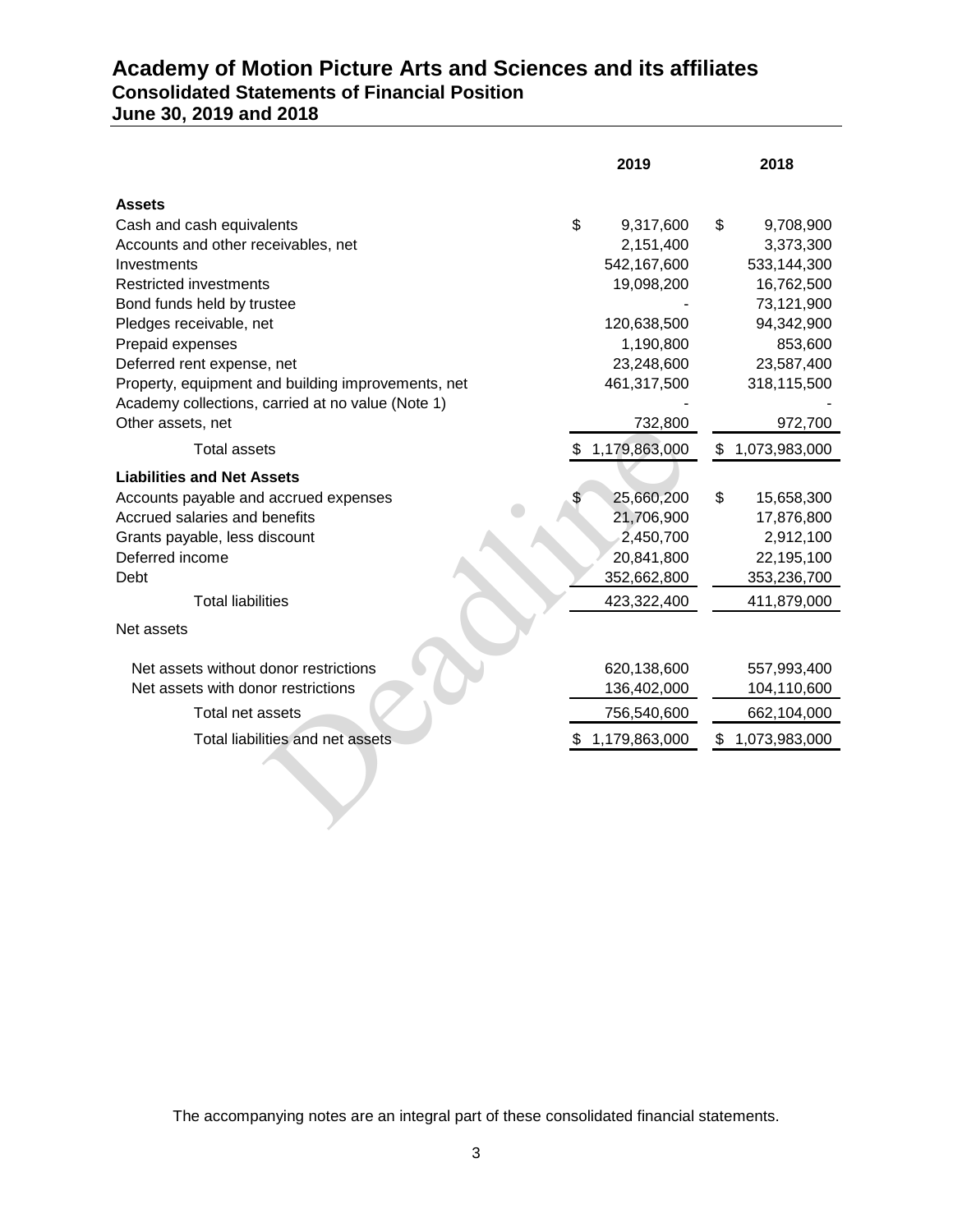## **Academy of Motion Picture Arts and Sciences and its affiliates Consolidated Statements of Activities Years Ended June 30, 2019 and 2018**

|                                                                                             | 2019              | 2018              |
|---------------------------------------------------------------------------------------------|-------------------|-------------------|
| Changes in net assets without donor restrictions                                            |                   |                   |
| Revenues and other support                                                                  |                   |                   |
| Academy Awards and related activities                                                       | \$<br>131,055,000 | \$<br>131,774,000 |
| Membership dues and theater rentals                                                         | 3,578,000         | 2,949,800         |
| Contributions, net                                                                          | 12,415,400        | 9,814,000         |
| Research library and other educational and cultural activities                              | 743,200           | 705,900           |
| Investment income, net                                                                      | 23,443,200        | 15,607,700        |
| Other income                                                                                | 31,000            | 11,800            |
| <b>Total revenues</b>                                                                       | 171,265,800       | 160,863,200       |
| Net assets released from restrictions                                                       | 7,199,600         | 1,009,700         |
| Total revenues and other support                                                            | 178,465,400       | 161,872,900       |
| <b>Expenses</b>                                                                             |                   |                   |
| Academy Awards and related activities                                                       | 41,436,300        | 41,168,300        |
| Membership, theater, and other operations                                                   | 7,306,400         | 6,089,000         |
| Preservation operations                                                                     | 19,748,700        | 19,017,500        |
| Science and Technology Council operations                                                   | 2,284,900         | 2,442,000         |
| Museum development                                                                          | 13,294,600        | 9,455,900         |
| Public outreach programs                                                                    | 6,192,200         | 6,015,600         |
| Fundraising                                                                                 | 2,949,500         | 3,330,600         |
| General and administrative expenses                                                         | 15,481,600        | 14,718,800        |
| Interest expense                                                                            | 2,431,500         | 2,293,000         |
| <b>Total expenses</b>                                                                       | 111,125,700       | 104,530,700       |
| Increase in net assets from operations                                                      | 67,339,700        | 57,342,200        |
| Purchases of non-capitalized collections                                                    | (1,082,100)       | (922, 100)        |
| Other components of net periodic benefit cost<br>Pension and postretirement-related changes | (1,380,700)       | (2,026,900)       |
| other than net periodic benefit cost                                                        | (2,731,700)       | 4,386,000         |
| Increase in net assets without donor restrictions                                           | 62,145,200        | 58,779,200        |
| Changes in net assets with donor restrictions                                               |                   |                   |
| Contributions received, net of discount                                                     | 38,397,400        | 60,879,400        |
| Net assets released from restrictions                                                       | (7, 199, 600)     | (1,009,700)       |
| Investment income from restricted funds in perpetuity, net                                  | 1,093,600         | 581,300           |
| Increase in net assets with donor restrictions                                              | 32,291,400        | 60,451,000        |
| Total increase in net assets                                                                | 94,436,600        | 119,230,200       |
| <b>Net assets</b>                                                                           |                   |                   |
| Beginning of year                                                                           | 662,104,000       | 542,873,800       |
| End of year                                                                                 | \$<br>756,540,600 | \$<br>662,104,000 |

The accompanying notes are an integral part of these consolidated financial statements.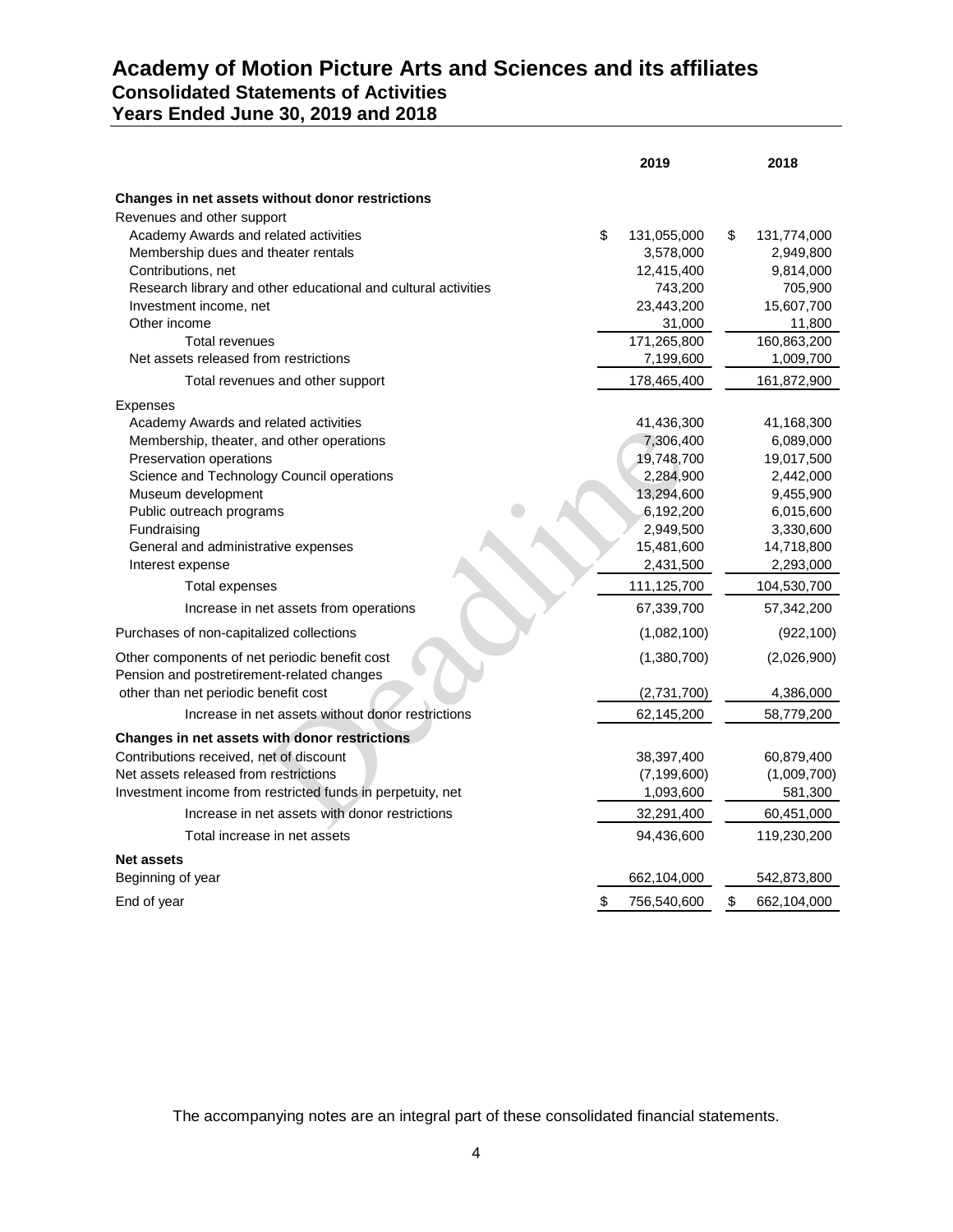## **Academy of Motion Picture Arts and Sciences and its affiliates Consolidated Statements of Cash Flows Years Ended June 30, 2019 and 2018**

|                                                                     | 2019                      | 2018                 |
|---------------------------------------------------------------------|---------------------------|----------------------|
| Cash flows from operating activities                                |                           |                      |
| Changes in net assets                                               | \$<br>94,436,600          | \$<br>119,230,200    |
| Adjustments to reconcile changes in net assets to net cash          |                           |                      |
| provided by operating activities                                    |                           |                      |
| Depreciation and amortization                                       | 7,593,400                 | 8,211,400            |
| Debt premium accretion                                              | (1,076,100)               | (1,076,100)          |
| Contributions for perpetual endowment and income                    | (2,500,000)               | (5,600)              |
| Purchases of non-capitalized collections                            | 1,082,100                 | 922,100              |
| Contributions related to long-lived assets                          | (5,885,100)               | (67, 625, 000)       |
| Bad debt expense (recovery) related to pledges receivable           | 59,800                    | (2,224,400)          |
| Present value adjustment to pledges receivable                      | 928,100                   | 7,170,100            |
| Present value adjustment to grants payable                          | 38,600                    | 59,400               |
| Net realized and unrealized gain on investments                     | (12, 246, 700)            | (5,682,200)          |
| Changes in assets and liabilities<br>Accounts and other receivables |                           |                      |
| Pledges receivable                                                  | 1,221,900<br>(23,873,400) | 108,500<br>4,145,200 |
| Prepaid expenses                                                    | (337, 200)                | 96,400               |
| Other assets                                                        | 135,700                   | (115,500)            |
| Accounts payable and accrued expenses                               | 1,114,600                 | 170,200              |
| Accrued salaries and benefits                                       | 3,830,100                 | (3,613,600)          |
| Grants payable                                                      | (500,000)                 | (500,000)            |
| Deferred income                                                     | (1,353,300)               | (1,965,900)          |
| Net cash provided by operating activities                           | 62,669,100                | 57,305,200           |
| Cash flows from investing activities                                |                           |                      |
| Sales and maturities of investments                                 | 738,635,700               | 1,882,332,700        |
| Purchases of investments                                            | (664, 626, 100)           | (1,839,034,900)      |
| Purchases of non-capitalized collections                            | (1,082,100)               | (922, 100)           |
| Additions to property, equipment and building improvements          | (140, 962, 900)           | (98, 418, 000)       |
| Net cash used in investing activities                               | (68,035,400)              | (56,042,300)         |
| Cash flows from financing activities                                |                           |                      |
| Contributions for long-lived assets                                 | 3,720,800                 | 1,240,600            |
| Contributions for investment in perpetual endowments                | 1,254,200                 | 1,005,600            |
| Net cash provided by financing activities                           | 4,975,000                 | 2,246,200            |
| Net (decrease) increase in cash and cash equivalents                | (391, 300)                | 3,509,100            |
| Cash and cash equivalents                                           |                           |                      |
| Beginning of year                                                   | 9,708,900                 | 6,199,800            |
| End of year                                                         | \$<br>9,317,600           | \$<br>9,708,900      |
| Supplemental disclosure of cash flow information                    |                           |                      |
| Cash paid during the year for interest (net of amounts capitalized) | \$<br>2,542,000           | \$<br>2,403,600      |
| Supplemental schedule of noncash activities                         |                           |                      |
| Property, equipment and building improvements included in           |                           |                      |
| accounts payable and accrued expenses                               | \$<br>17,379,700          | \$<br>8,492,300      |
| Write-off of fully depreciated property, equipment and              |                           |                      |
| building improvements                                               | 9,667,100                 |                      |
|                                                                     |                           |                      |
| Donations to non-capitalized collections                            | 2,943,800                 | 2,758,000            |

The accompanying notes are an integral part of these consolidated financial statements.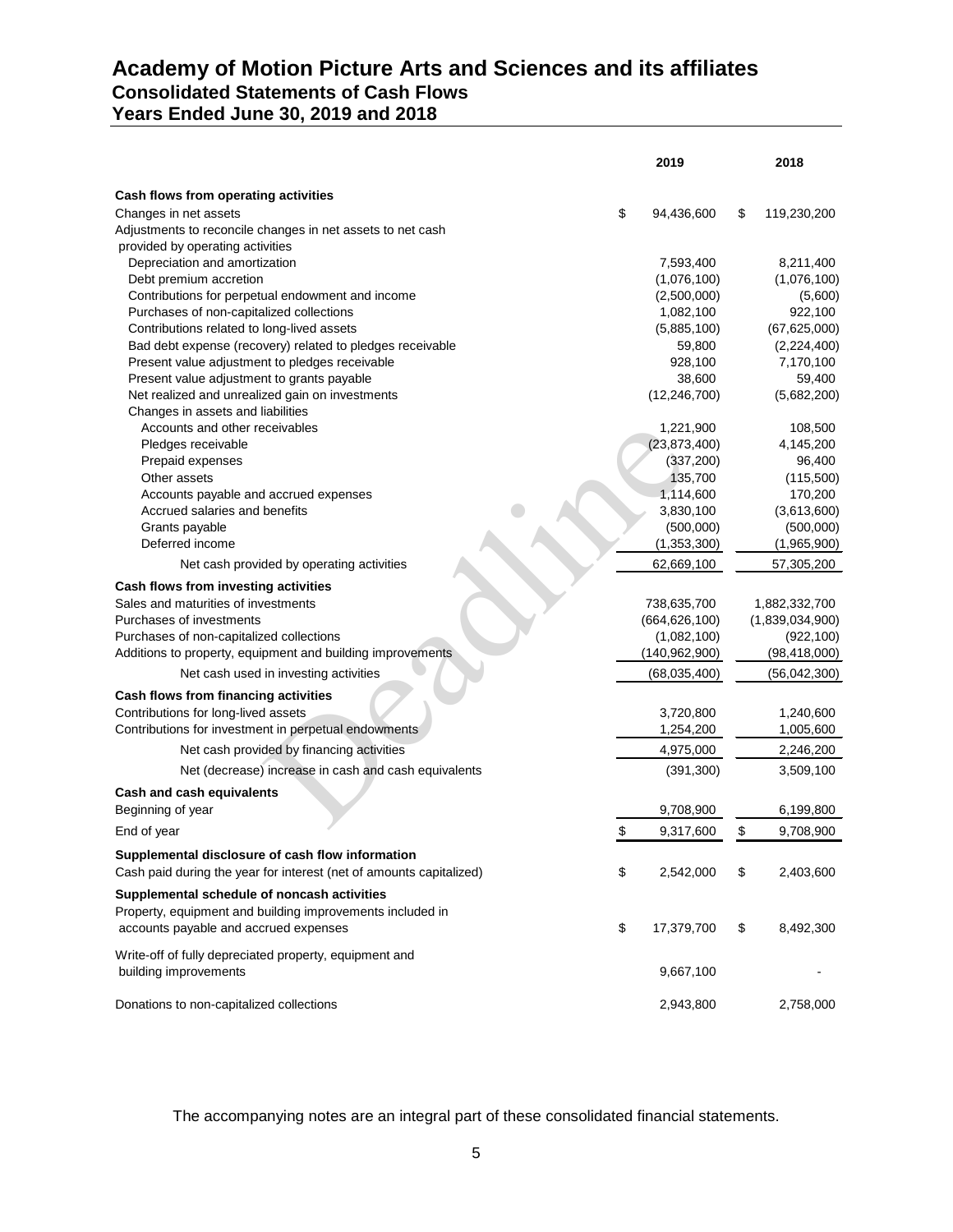#### **1. Reporting Entity and Summary of Significant Accounting Policies**

#### **Reporting Entity**

The accompanying consolidated financial statements include the accounts of the Academy of Motion Picture Arts and Sciences ("AMPAS") (tax-exempt entity under IRC 501(c)(6)) and its affiliates, including the Academy Foundation ("Foundation") (tax-exempt affiliate under IRC 501(c)(3)), the Vine Street Archive Foundation ("Vine Street"), the Academy Museum Foundation ("Museum"), and the Archival Foundation ("Archival") (collectively, the "Academy"). Vine, Museum and Archival are tax-exempt affiliates of Foundation under IRC 501(a)(3). All entities are not-forprofit corporations. All inter-entity transactions eliminate in consolidation. The purpose of Foundation is to promote and support educational and cultural activities related to the motion picture industry. The purpose of Vine Street is to own and operate the Mary Pickford Center for Motion Picture Study ("Pickford Center"). The purpose of the Museum, previously known as Homewood Foundation, is to develop a museum devoted to exploring and curating the history and future of the moving image. The purpose of Archival is to operate the Douglas Fairbanks Center for Motion Picture Study Fairbanks Center, the Margaret Herrick Library, and the Academy Film Archive. AMPAS's Board of Governors select the trustees of the Foundation and the Foundation's Board of Trustees appoints or ratifies the trustees of the other three foundations.

#### **Principles of Consolidation and Basis of Presentation**

The Academy's consolidated financial statements have been prepared on the accrual basis of accounting, in accordance with accounting principles generally accepted in the United States of America.

#### **Use of Estimates**

The preparation of financial statements requires management to make estimates and assumptions that affect the reported amounts of assets and liabilities at the date of the financial statements and the reported amounts of revenues and expenses during the reporting period. Actual results could differ from those estimates. by Fairbanks Center, the Margaret Herick Library, and the Subjecture Study Fairbanks Center, the Margaret Herick Library, and SS's Board of Governors select the trustees of the Foundation is essepoints or ratifies the trus

#### **Recognition of Revenues and Expenses**

*Academy Awards and related activities*

The Academy has granted the domestic television broadcast rights to the American Broadcasting Company, Inc. ("ABC") through 2028 and the foreign broadcast rights to Buena Vista International ("BVI") through 2024 for the Academy Awards program. The revenues and expenses categorized as Academy Awards and related activities in the accompanying consolidated statements of activities include the Academy Awards program, Governors' Ball, nominations screenings, nominees' luncheon, and copyright/trademark protection. Academy Awards related contracts represent 97% and 99% of revenues in 2019 and 2018, respectively. Revenue is recognized at the point in time when each Academy Awards program, a functional license of intellectual property, is made available to the customer. The Academy has determined that each functional license constitutes a separate performance obligation.

The Academy utilizes judgment to determine the transaction price, which includes both fixed fees and minimum guarantees, and sales or usage based royalties. The fixed fee or minimum guarantee is allocated to each performance obligation based on estimates of relative stand-alone selling price. The amounts related to each performance obligation are recognized when the license has been delivered and the customer is able to begin to use and benefit from the license.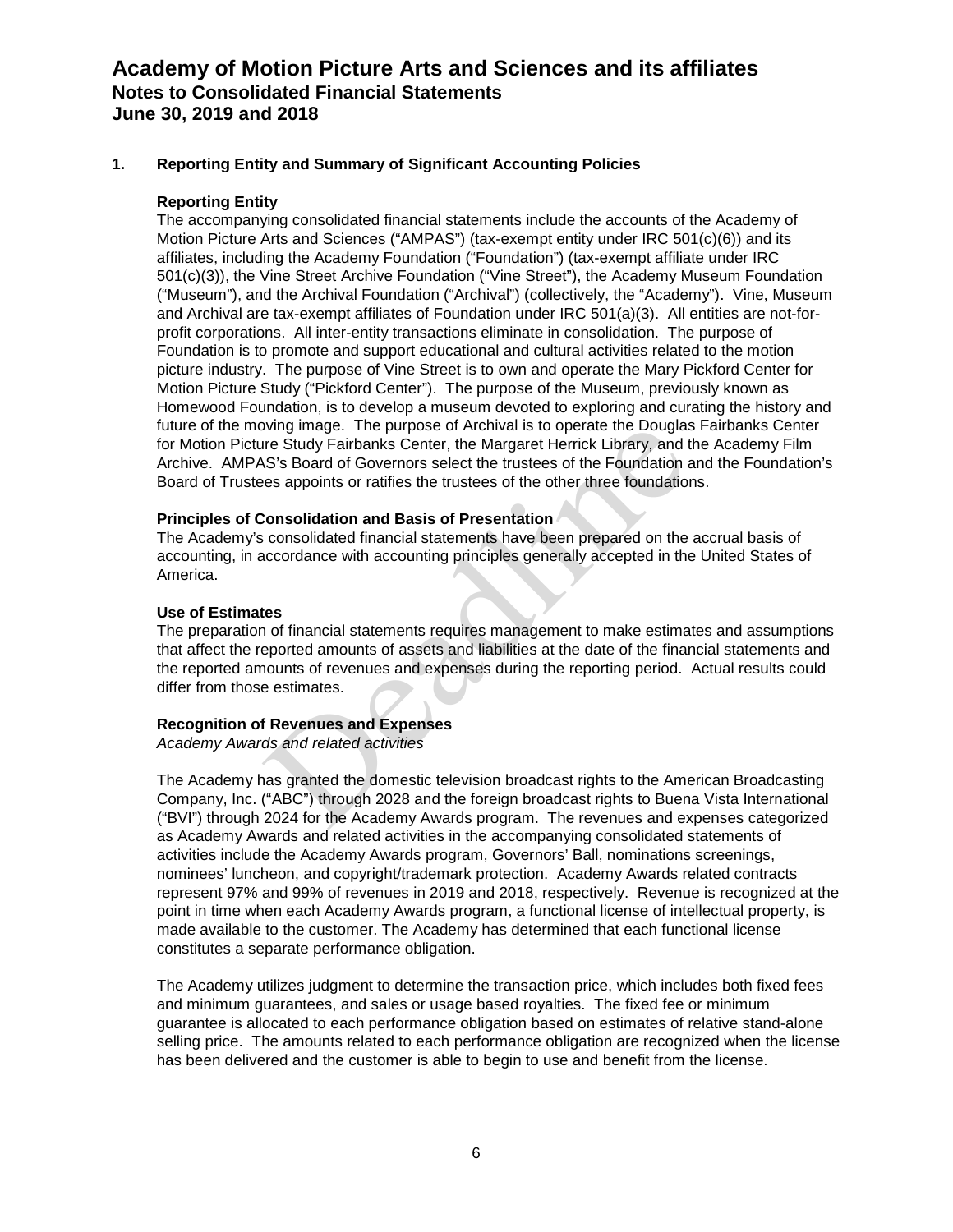The Academy also can earn a usage-based royalty, and revenues are recognized at the later when the subsequent sale or usage occurs, or the performance obligation to which some or all the sales or usage-based royalty has been allocated has been satisfied (or partially satisfied).

Cash collections from customers vary by contract and typically occurs within 90 days of revenue recognition. When the period between fulfillment of our performance obligation and the receipt of payment is expected to be greater than a year, a significant financing component is present. Any advance payments received under the contract are recorded as deferred income and allocated to the each of the performance obligations. The unrecognized portion of the payments is reflected as deferred income in the accompanying consolidated statement of financial position (Note 9).

Remaining performance obligations for Academy Awards related contracts include deferred revenue on the consolidated statements of financial position plus minimum guarantee or fixed fee contracts where the revenue will be recognized and the cash received in the future. The Academy is expected to recognize this revenue on an annual basis through 2028. The Academy applies the practical expedient and the remaining performance obligation does not include estimates of variable consideration or sales-based royalties in exchange for the licenses of intellectual property. Revenues expected to be recognized over the terms of the contracts related to contractual performance obligations that are unsatisfied as of June 30, 2019 total are: ecognize this revenue on an annual basis through 2028. The *F*<br>eration or sales-based royalties in exchange for the licenses of<br>eration or sales-based royalties in exchange for the licenses of<br>cited to be recognized over t

|                                   | 2020        | 2021              | 2022        | <b>Thereafter</b> | <b>Total</b>  |
|-----------------------------------|-------------|-------------------|-------------|-------------------|---------------|
| Remaining Performance Obligations | 115,471,000 | \$<br>119,975,000 | 124,593,000 | 793,318,000       | 1,153,357,000 |

#### *Membership Dues*

Membership dues are paid on a calendar year basis and are recognized as income ratably during the year; the portion of dues not yet recognized at June 30 is included in deferred income in the accompanying consolidated statements of financial position (Note 9).

#### *Contributions*

Unconditional contributions are recognized as revenue in the period in which they are received. Funds subsequently transferred from net assets with donor restrictions to net assets without donor restrictions, in amounts equal to such expenditures, have been reported in the accompanying consolidated statements of activities as net assets released from restrictions. . When the restriction is satisfied in the year the contribution is received, then the contribution is recorded in net assets without donor restrictions. Cash received from donors for the express purpose of the construction of long-lived assets is reflected as net assets with donor restrictions, and as a financing source in the consolidated statements of cash flows.

Unconditional promises to give are recorded as revenue in the period received. If the pledge is payable over more than one year, the pledge is discounted using an appropriate rate as of the date of the pledge. An allowance is established to provide for nonpayment of pledges if collectability is not reasonably assured.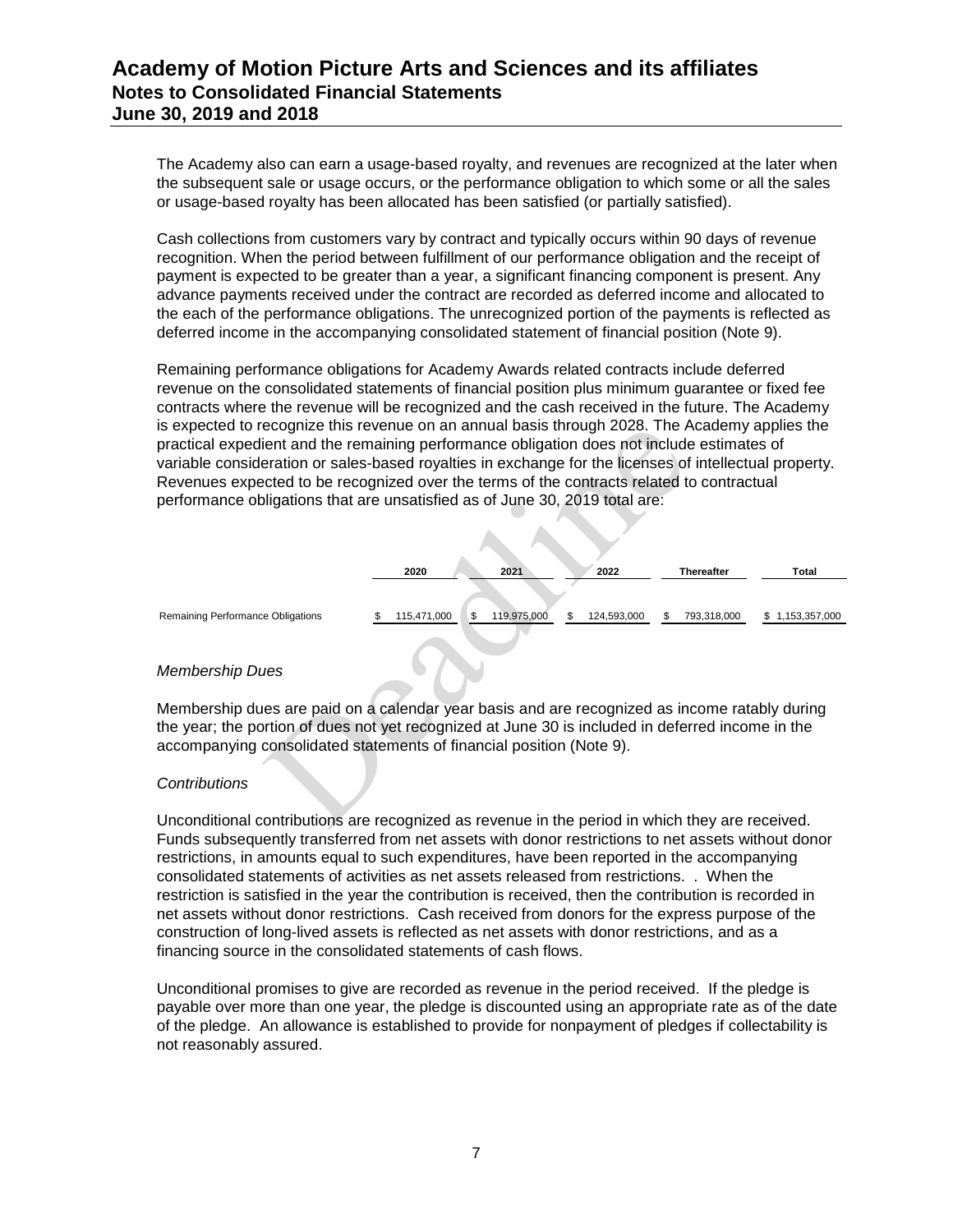Conditional promises to give consist of promises to give which contain donor imposed conditions that have not been substantially met (Note 5). These promises to give are recognized when the donor conditions are substantially met.

The Academy provides grants, contributions and awards to various film festivals, charities and student films awards. Grants payable are recognized in the period in which the commitment is made. If the grant is payable over more than one year, the grant is discounted using an appropriate rate as of the date of the grant.

#### **Cash and Cash Equivalents**

The Academy considers all highly liquid investments purchased with an original maturity of three months or less and held by the Academy to be cash equivalents except those held as part of the overall long-term investment portfolio strategy. The carrying value of cash and cash equivalents approximates fair value because of their short maturity.

#### **Fair Value Measurements**

The Academy follows authoritative guidance which defines fair value and establishes methods for measuring fair value by applying one of three observable approaches (market approach, income approach or cost approach) and expands required disclosures about fair value investments. This standard defines fair value as the exchange price that would be received for an asset, or paid to transfer a liability (exit price), in the most advantageous market for the asset or liability in an orderly transaction between market participants on the measurement date.

Assets and liabilities measured and reported at fair value are classified and disclosed in one of the following categories:

- Level I Quoted prices in active markets for assets or liabilities that the Academy has the ability to access at the measurement date. An active market for the asset is a market in which transactions for the asset or liability occur with sufficient frequency and volume to provide pricing information on an ongoing basis. A quoted price in an active market provides the most reliable evidence of fair value and is used to measure fair value whenever available. **Insurements**<br>Insurements<br>Inclows authoritative guidance which defines fair value and esta<br>value by applying one of three observable approaches (market<br>st approach) and expands required disclosures about fair value<br>is fair
- Level II Inputs other than quoted prices included within Level I that are observable for the asset or liability, either directly or indirectly. Level II inputs include quoted prices for similar assets or liabilities in markets that are either active or inactive, inputs other than quoted prices that are observable for the asset or liability, or inputs that are derived principally from or corroborated by observable market data by correlation or other means.
- Level III Inputs are unobservable for the asset or liability. Unobservable inputs are used to measure fair value to the extent that observable inputs are not available. Unobservable inputs reflect the Academy's own assumptions about the assumptions that market participants would use in pricing the asset or liability (including assumptions about risk). Unobservable inputs are developed based on the best information available in the circumstances.

Assets and liabilities measured at fair value are classified and disclosed in Note 3. There have been no transfers of assets and liabilities between levels.

The Academy applies the authoritative guidance contained in FASB ASC 820-10, Fair Value Measurements and Disclosures, for estimating the fair value of investments in investment funds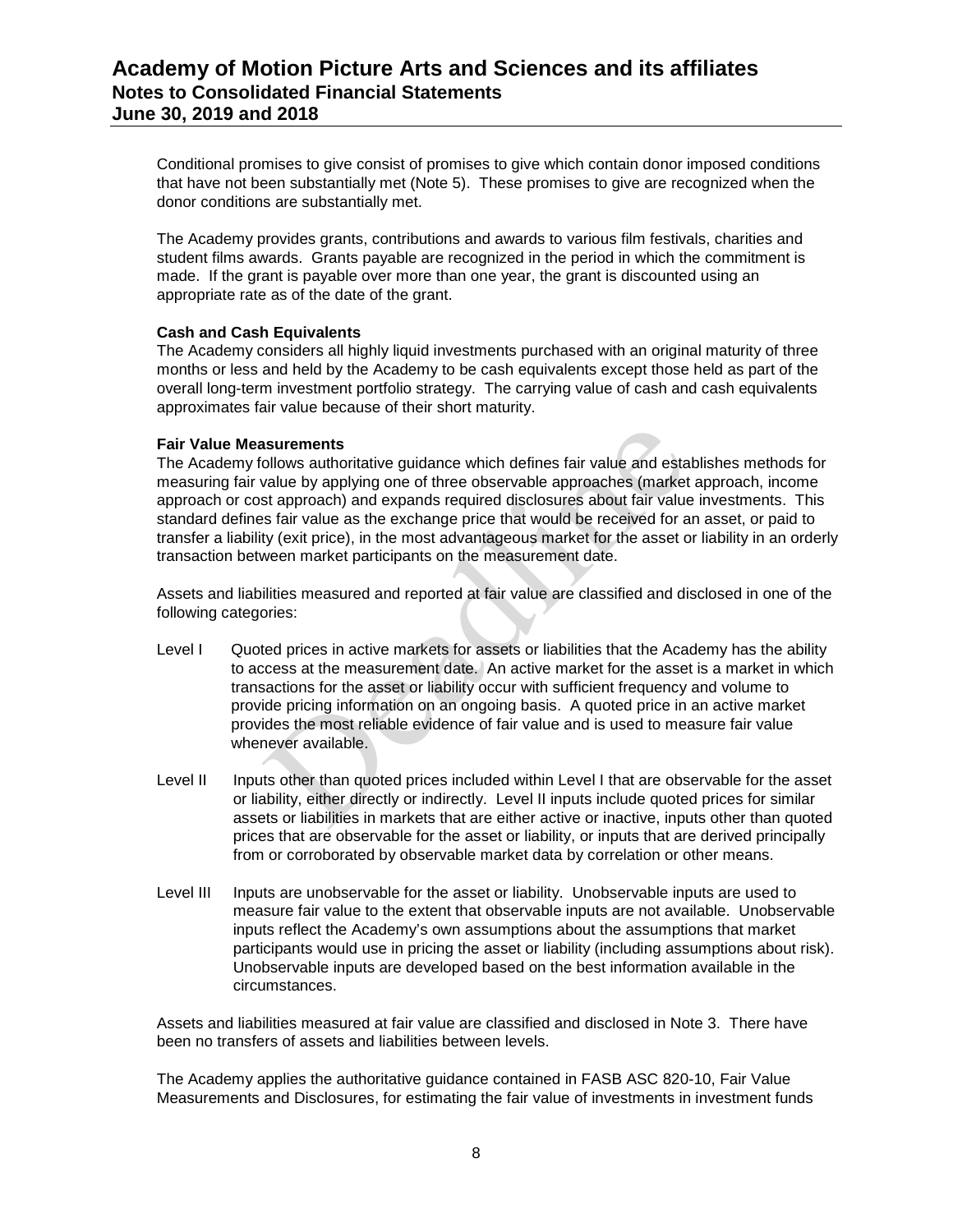that have calculated Net Asset Value (NAV) per share in accordance with FASB ASC 946-10, Financial Services-Investment Companies (formerly the American Institute of Certified Public Accountants Audit and Accounting Guide, Investment Companies). According to this guidance, in circumstances in which NAV per share of an investment is not determinative of fair value, a reporting entity is permitted to estimate the fair value of an investment in an investment fund using the NAV per share of the investment (or its equivalent) without further adjustment, if the NAV per share of the investment is determined in accordance with FASB ASC 946-10 as of the reporting entity's measurement date. Accordingly, the Academy uses the NAV as reported by the money managers as a practical expedient, to determine the fair value of investments in investment funds which (a) do not have a readily determinable fair value and (b) either have the attributes of an investment fund or prepare their financial statements consistent with the measurement principles of an investment fund. At June 30, 2019 and 2018, the fair value of all such investments in investment funds has been determined by using NAV as a practical expedient adjusted for capital calls, distributions and significant known valuation changes, if any, of its related portfolio.

#### **Investments and Investment Income**

All monies held by the Academy's investments portfolio managers are classified as investments. Changes in fair value are reported as investment income, net in the consolidated statements of activities. Investment fees for mutual fund investments are a deduction in interest and dividend income by the mutual fund. Investment fees for investment portfolio managers are billed directly to the Academy and included as a component of investment income, net.

#### **Restricted Investments**

Restricted investments represent donor gifts for long lived assets, the Academy Museum. The donations are invested by the Academy upon receipt. The cash value of the donation is reflected in this account and any market value adjustment is included in the investment account, as the earnings from the donations are not restricted to the purchase of long lived assets. The restricted investments are within the investments and investment income accounts disclosed in Note 3. nd Investment Income<br>by the Academy's investments portfolio managers are classific<br>value are reported as investment income, net in the consolidat<br>strment fees for mutual fund investments are a deduction in inte<br>mutual fund

#### **Bond Funds Held by Trustee**

Bond funds held by Trustee represent the unused proceeds of the October 22, 2015 bond issuance (Note 10) restricted for the use on the museum project. The bond funds are within the investments and investment income accounts disclosed in Note 2.

#### **Pledges Receivable**

Pledges receivable represent unconditional promises to give to the proposed Academy Museum of Motion Pictures. Pledges in excess of one year are discounted to the net present value using a range of applicable discount rates (Note 5). The Academy has recorded an allowance for doubtful accounts to reduce the receivable balance to the estimated collectible balance (Note 5).

#### **Deferred Rent Expense**

Deferred rent expense represents amounts which have been contractually paid in advance of the lease terms at the Fairbanks Center and the Academy Museum of Motion Pictures ("Academy Museum"). The Fairbanks Center is being amortized over thirty years. The Academy Museum land and parking leases are amortized over the lease term and its renewal period (Note 7).

#### **Property, Equipment and Building Improvements**

Buildings, building improvements, furniture and equipment are carried at cost less accumulated depreciation. Expenditures that substantially extend the useful lives of assets are capitalized. The expenditures for the Academy Museum have been classified as construction in progress. Applicable construction period interest and property taxes are capitalized to construction in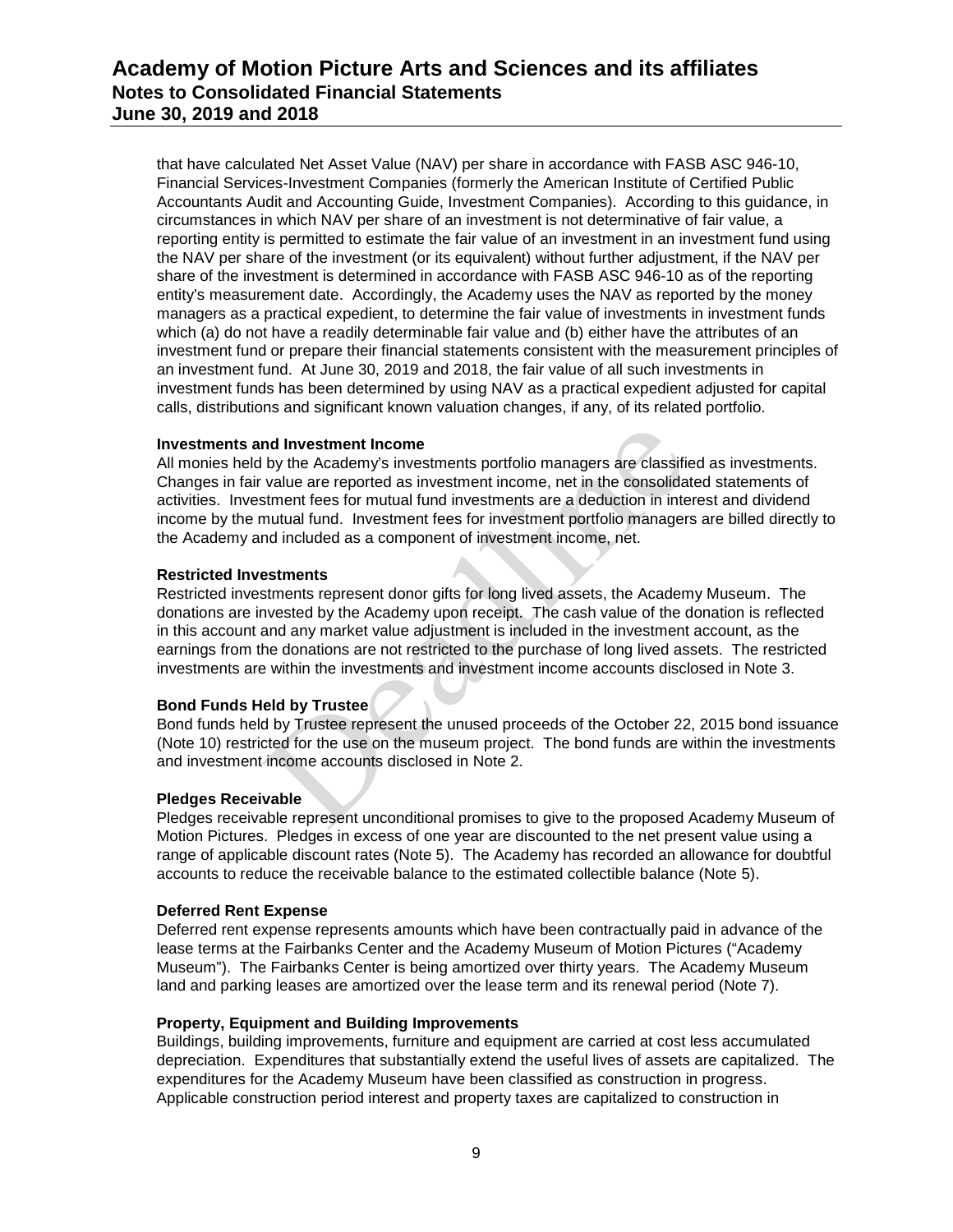progress when incurred. Maintenance and repairs are expensed as incurred. Depreciation expense is computed using the straight-line method over the useful lives of the assets: thirty years for the building and twenty to thirty years for building improvements, and three to ten years for furniture, fixtures and equipment.

When an asset is no longer useful, the asset is retired and any remaining net book value (historical cost less accumulated depreciation) is included in depreciation, which is allocated to program expenses in the accompanying consolidated statements of activities.

#### **Impairment**

The Academy's long-lived assets are carried at cost. Whenever events or changes in circumstances suggest that the carrying amount may not be recoverable, management assesses the recoverability of the carrying amount of its long-lived assets. If impaired, the Academy will reduce the carrying amount to its estimated fair value.

#### **Debt Premium**

Debt premium represents funds paid to the Academy in excess of the amount repayable on the fixed rate bonds at their maturity. Debt premium is amortized using the effective interest method over the life of the fixed rate bonds. The amortization is included in interest expense in the consolidated statements of activities. The debt premium is included in the Debt balance on the consolidated statements of financial position (Note 10).

#### **Debt Issuance Costs**

The Academy evaluates costs incurred related to debt financing to determine the appropriate accounting treatment in accordance with ASC 470. The debt issuance costs represent funds paid by the Academy to issue the fixed and variable rate bonds. Debt issuance costs are amortized over the term of the credit facility using the effective interest method or on a straight-line basis, if it is not significantly different from the effective interest method, and are recorded as interest expense in the consolidated statements of activities. The debt issuance cost is allocated to both bond types based on the proceeds generated for each type. Debt issuance costs are included in the Debt balance on the consolidated statements of financial position (Note 10). represents funds paid to the Academy in excess of the amount<br>sat their maturity. Debt premium is amortized using the effecti<br>he fixed rate bonds. The amortization is included in interest ex<br>atements of activities. The debt

#### **Academy Collections**

The Academy Collections consist of the holdings of the Academy Museum, the Margaret Herrick Library and the Academy Film Archive. The holdings consist of significant three-dimensional motion picture objects, documents, photographs and motion pictures. The holdings are made available to students and scholars for motion picture industry and art form research and will be available to the Academy Museum when opened. These collections are donated to, preserved and maintained by the Foundation, and are carried at no value on the consolidated statements of financial position.

#### **Net Assets**

The Academy presents net assets with donor restrictions, net assets without donor restrictions, in the accompanying consolidated financial statements. The amounts in each category are determined based on the source of the assets and donor-imposed restrictions (Note 13).

Net assets without donor restrictions are the part of net assets of a not-for-profit entity that are not subject to donor-imposed restrictions. A donor-imposed restriction is a donor stipulation that specifies a use for a contributed asset that is more specific than broad limits resulting from the following: a) the nature of the not-for-profit entity, b) the environment in which it operates and c) the purposes specified in its articles of incorporation or bylaws or comparable documents.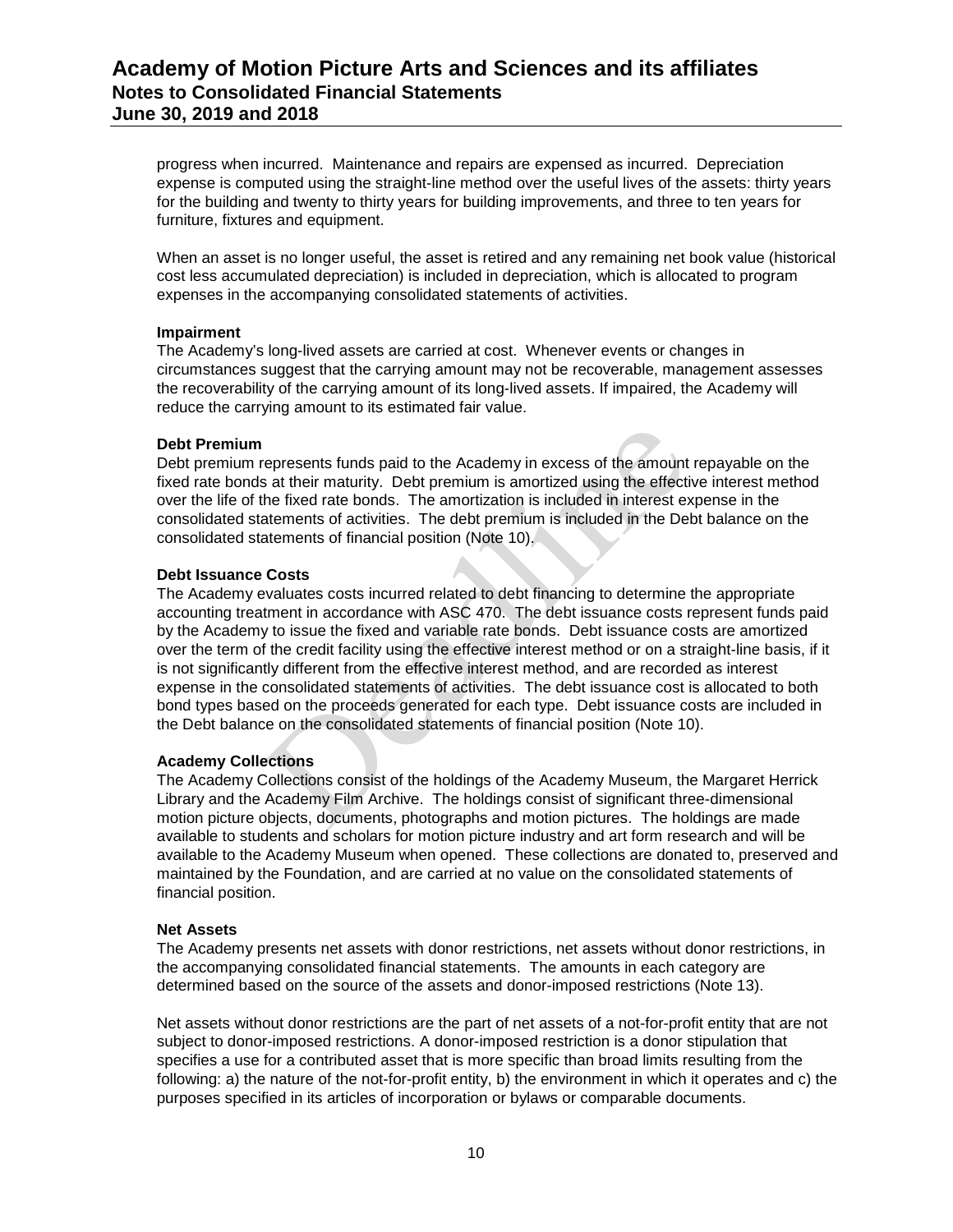This classification includes all revenues, gains and expenses not restricted by donors. The Academy reports all expenditures, with the exception of investment expenses, in this class of net assets, since the use of restricted contributions in accordance with donors' restrictions results in the release of the restriction.

The Academy follows authoritative guidance on classifying the net assets associated with donorrestricted endowment funds held by not-for-profit entities that are subject to an enacted version of the Uniform Prudent Management of Institutional Funds Act ("UPMIFA"). This guidance also requires disclosures about endowments for organizations. It also provides guidance relating to the classification of investment income earned on donor-restricted contributions. For each donorrestricted endowment fund, not-for-profit organizations are required to classify the portion of the fund that is not classified as perpetual in nature as time restricted until appropriated for expenditure by the organization.

Within net assets with donor restrictions, the Foundation classifies donor-restricted contributions for (i) Academy Museum; (ii) Museum education programs; and (iii) Other education and restoration projects not yet used to fund program expenses as purpose restricted. The Academy's Board of Governors (the "Board") has designated some unrestricted Academy Museum contributions as construction funds. These board-designated contributions to the Academy Museum and related investment income are included in net assets without donor restrictions.

All Fairbanks Center endowment fund contributions are classified as perpetual in nature and the related income is classified as time restricted until the related income is appropriated for expenditure by the Archival Board of Trustees in accordance with the Academy's spending policy. All Nicholl endowment fund contributions are classified as perpetual in nature and the related income is classified in accordance with the grant document as perpetual in nature and time restricted until the related income is appropriated for expenditure by the Vine Street Board of Trustees in accordance with the Academy's spending policy. The Museum Project net assets with donor restrictions include both endowments and a promise to give an endowment, which is perpetual in nature. All board-designated contributions to the endowment and the related endowment investment income are included in net assets without donor restrictions (Note 11). Its with donor restrictions, the Poundation classifies donor-restrations (iii) office reducation programs; and (iii) Other education programs and the "Board") has designated some unrestricted. The A "Board") has designated

#### **Concentrations of Credit Risk and Major Customers**

The Academy is subject to concentrations of credit risk with respect to cash and cash equivalents and investments, which the Academy attempts to minimize by entering into these arrangements with major banks and financial institutions and investing in high-quality instruments. The Academy does not expect any counterparties to fail to meet their obligations.

The Academy has two major companies which represent 63% and 78% of total revenues in 2019 and 2018, respectively.

#### **Advertising**

Advertising costs are charged to expense in the period incurred. Advertising expense was \$2,319,600 and \$1,956,800 for the years ended June 30, 2019 and 2018, respectively, and is included in (i) Academy Awards and related activities and (ii) museum development in the accompanying consolidated statements of activities. In addition, the Foundation received a contributed advertising pledge of \$250,000 for the year ended June 30, 2015 for the Academy Museum. Contributed advertising is recognized as a Museum development expense of \$62,500 in 2018 in the accompanying consolidated statements of activities.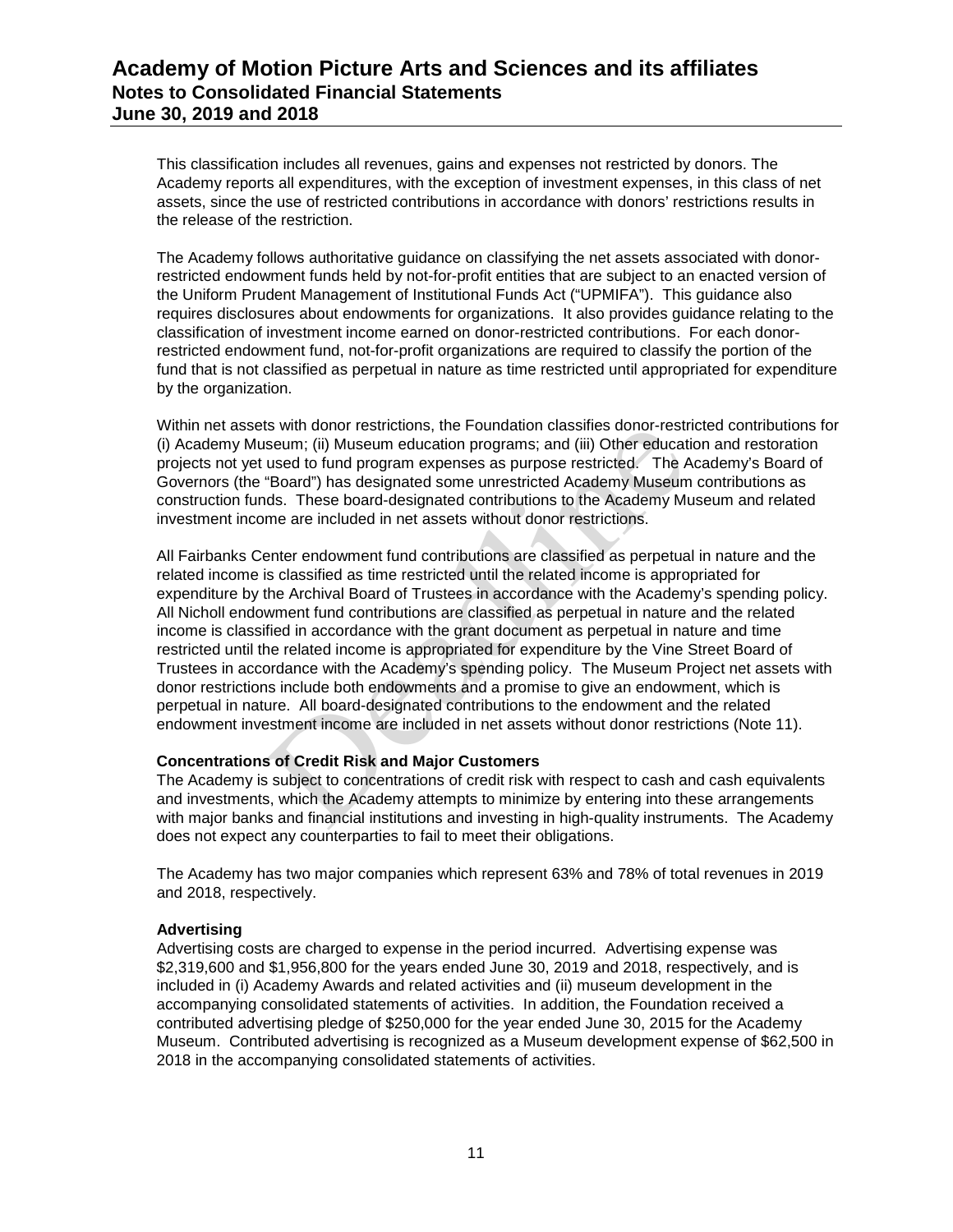#### **Fundraising**

Fundraising costs are charged to expense in the period incurred. Fundraising costs consist of all expenses, including salary and benefits, associated with activities undertaken to induce potential donors to contribute money, securities, services, materials, other assets, or time.

#### **Income Taxes**

AMPAS, Foundation, Vine Street, Museum and Archival are non-profit organizations determined by the Internal Revenue Service and the California Franchise Tax Board to be exempt from federal and state income taxes, respectively.

The Academy has no open tax positions that result in material unrecognized tax benefits or liabilities.

#### **Reclassifications**

Certain reclassifications have been made to the 2018 financial statements to conform to the 2019 presentation. There was no impact on net assets as a result of these reclassifications.

#### **Significant Accounting Pronouncements Adopted in Current Year**

| erialiti reclassifications have been made to the 2018 illiancial statements to conform to the 2019.<br>resentation. There was no impact on net assets as a result of these reclassifications.                                                                                                                                                                                                                                                                                                                                                                                               |    |                                                |    |                                          |    |                                         |
|---------------------------------------------------------------------------------------------------------------------------------------------------------------------------------------------------------------------------------------------------------------------------------------------------------------------------------------------------------------------------------------------------------------------------------------------------------------------------------------------------------------------------------------------------------------------------------------------|----|------------------------------------------------|----|------------------------------------------|----|-----------------------------------------|
| Significant Accounting Pronouncements Adopted in Current Year<br>ccounting Standards Update ("ASU") No. 2016-14, Presentation of Financial Statements for Not-<br>or-Profit Entities was promulgated in August 2016. The adoption of this standard streamlined and<br>enamed the net assets presentation, provided qualitative and quantitative information on liquidity<br>nd availability of resources, and expanded the functional and natural expenses disclosure. The<br>SU has been applied to all periods presented and the changes from the prior year are<br>ummarized as follows: |    |                                                |    |                                          |    |                                         |
|                                                                                                                                                                                                                                                                                                                                                                                                                                                                                                                                                                                             |    | Without<br><b>Donor</b><br><b>Restrictions</b> |    | <b>With Donor</b><br><b>Restrictions</b> |    | <b>Total Net</b><br><b>Assets</b>       |
| Net assets, beginning of year, as originally reported:<br>Unrestricted<br><b>Temporarily restricted</b><br>Permanently restricted                                                                                                                                                                                                                                                                                                                                                                                                                                                           | \$ | 557,993,400                                    | \$ | 83,111,500<br>20,999,100                 | \$ | 557,993,400<br>83,111,500<br>20,999,100 |
| Total net assets, beginning of year                                                                                                                                                                                                                                                                                                                                                                                                                                                                                                                                                         |    | 557,993,400                                    | \$ | 104,110,600                              | S  | 662,104,000                             |
| SU No. 2017-07, Compensation—Retirement Benefits (Topic 715): Improving the Presentation of<br>let Periodic Pension Cost and Net Periodic Postretirement Benefit Cost was promulgated in March<br>017. Adoption of this Undate resulted in the Academy reporting the pension service cost                                                                                                                                                                                                                                                                                                   |    |                                                |    |                                          |    |                                         |

ASU No. 2017-07, *Compensation—Retirement Benefits (Topic 715): Improving the Presentation of Net Periodic Pension Cost and Net Periodic Postretirement Benefit Cost* was promulgated in March 2017. Adoption of this Update resulted in the Academy reporting the pension service cost component in the same line item or line items as other compensation costs arising from services rendered by the pertinent employees during the period. The other components of net benefit cost are presented in the statement of activities separately from the service cost component and outside of a subtotal of changes in net assets from operations.The ASU has been applied to all periods presented.

ASU No. 2014-09, *Revenue from Contracts with Customers (Topic 606)* was promulgated in May 2014. The new standard provides accounting guidance for all revenue arising from contracts with customers. On July 1, 2018, the Company adopted Topic 606 using the modified retrospective method for all contracts, which requires a cumulative effect adjustment, if any, to be recorded at the date of adoption. The adoption of the new accounting guidance resulted in additional disclosures but did not have a material impact to the reported results or changes to revenue recognition during the year.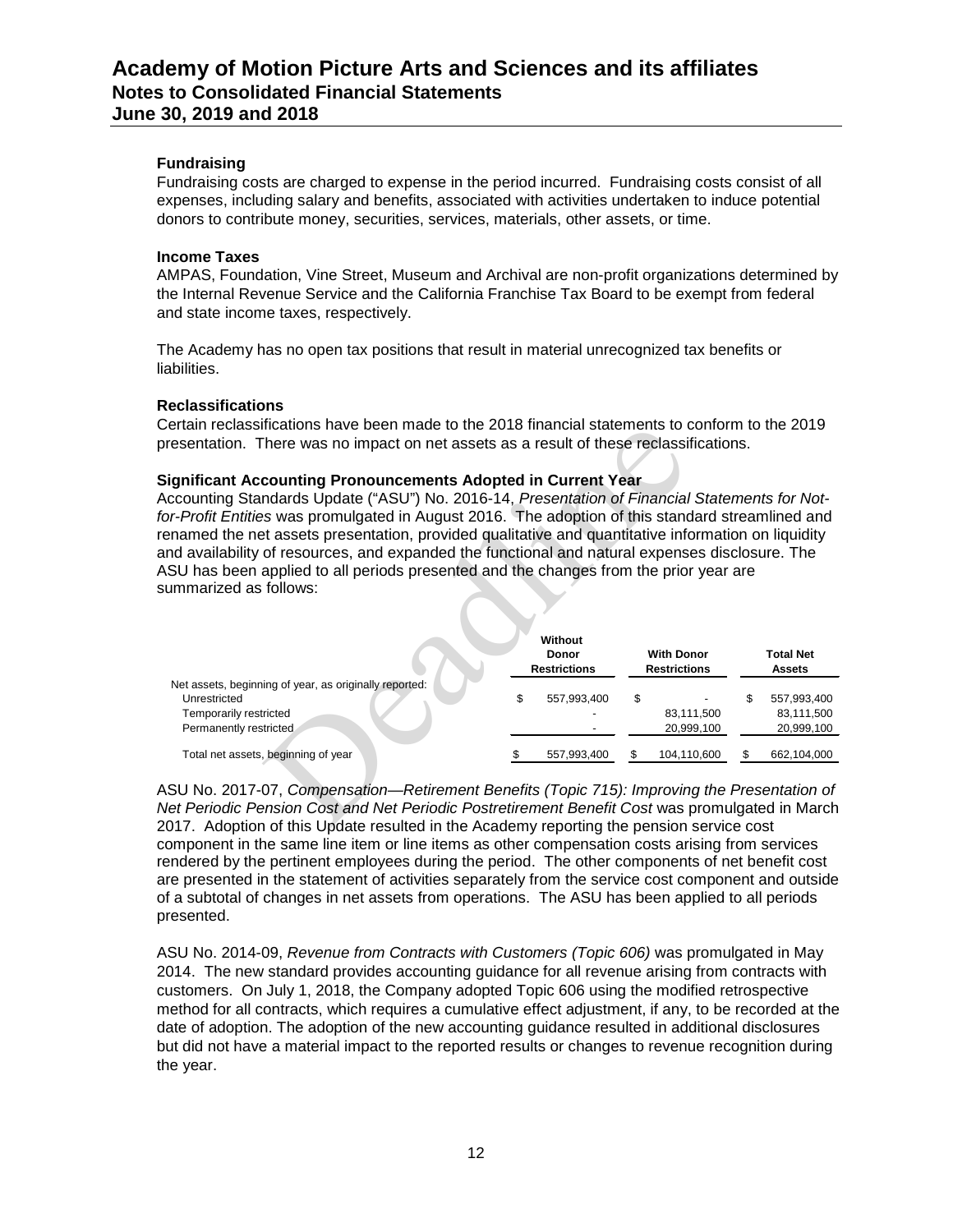ASU No. 2018-08, *Clarifying the Scope and the Accounting Guidance for Contribution Received and Contributions Made* was promulgated in June 2018. The standard is intended to clarify and improve the scope and the accounting guidance for contributions received and made. The ASU is effective for fiscal years beginning after June 15, 2018 and was applied on a modified prospective basis. The ASU did not have an impact to the consolidated financial statements.

ASU No. 2016-01, *Financial Instruments – Overall: Recognition and Measurement of Financial Assets and Financial Liabilities,* was promulgated in January 2016. This guidance affects all entities that hold financial assets or owe financial liabilities and primarily affects the accounting for equity investments, financial liabilities under the fair value option, and the presentation and disclosure requirements for financial instruments. The standard is effective for nonpublic business entities for annual periods beginning December 15, 2018. The Academy early adopted part of the guidance that exempts the Academy from disclosing the fair value of financial instruments measured at amortized cost.

#### **New Accounting Pronouncements**

ASU No. 2016-02, *Leases (Topic 842)* was promulgated in February 2016. This ASU is effective for fiscal years beginning after December 15, 2018. Early adoption is permitted. The guidance requires recognition of rights and obligations arising from lease contracts, including existing and new arrangements, as assets and liabilities on the balance sheet. The primary focus for the Academy is the lessee accounting model. Under this guidance, lessees well need to recognize a right-of-use asset and a lease liability for virtually all of their leases (other than leases that meet the definition of a short-term lease). The liability will be equal to the present value of the lease payments. The asset will be based on the liability; subject to adjustment, such as for initial direct costs. For income statement purposes, leases will be classified as either operating or finance and expensed accordingly. The Academy is currently evaluating the effect of adoption to the consolidated financial statements. ng Pronouncements<br>02, Leases (Topic 842) was promulgated in February 2016. Th<br>beginning after December 15, 2018. Early adoption is permitte<br>ition of rights and obligations arising from lease contracts, inclus<br>the sise acco

ASU No. 2016-18, *Restricted Cash, Statement of Cash Flows (Topic 230)* was promulgated in November 2016. This ASU is effective for fiscal years beginning after December 15, 2018. Retrospective application to all prior periods presented on the date of adoption is required. Early adoption is permitted. This update requires that restricted cash is included with cash and cash equivalents when reconciling the beginning-of-period and end-of-period amounts shown on the statement of cash flows. The Academy is currently evaluating the effect of adoption to the consolidated financial statements.

Accounting Standards Update ("ASU") No. 2019-03, *Not-for-Profit Entities (Topic 958): Updating the Definition of Collections* was promulgated in March 2019. This ASU is effective for fiscal years beginning after December 15, 2019. Early adoption is permitted. This guidance modifies the definition of the term collections and requires that a collection-holding entity disclose its policy for the use of proceeds from when collection items are deaccessioned (that is, removed from a collection). If a collection-holding entity has a policy that allows proceeds from deaccessioned collection items to be used for direct care, it should disclose its definition of direct care. The Academy does not expect the adoption of this guidance to have a material impact on the consolidated financial statements.

ASU No. 2019-01, *Leases (Topic 842) Codification Improvements* was promulgated in March 2019. This ASU is effective for fiscal years beginning after December 15, 2019. An entity should apply the amendments as of the date that it first applies Topic 842 (see below), using the same transition methodology. Early adoption is permitted. This guidance clarified various sections of Topic 820: (i) determining the fair value of the underlying asset by lessors that are not manufacturers or dealers;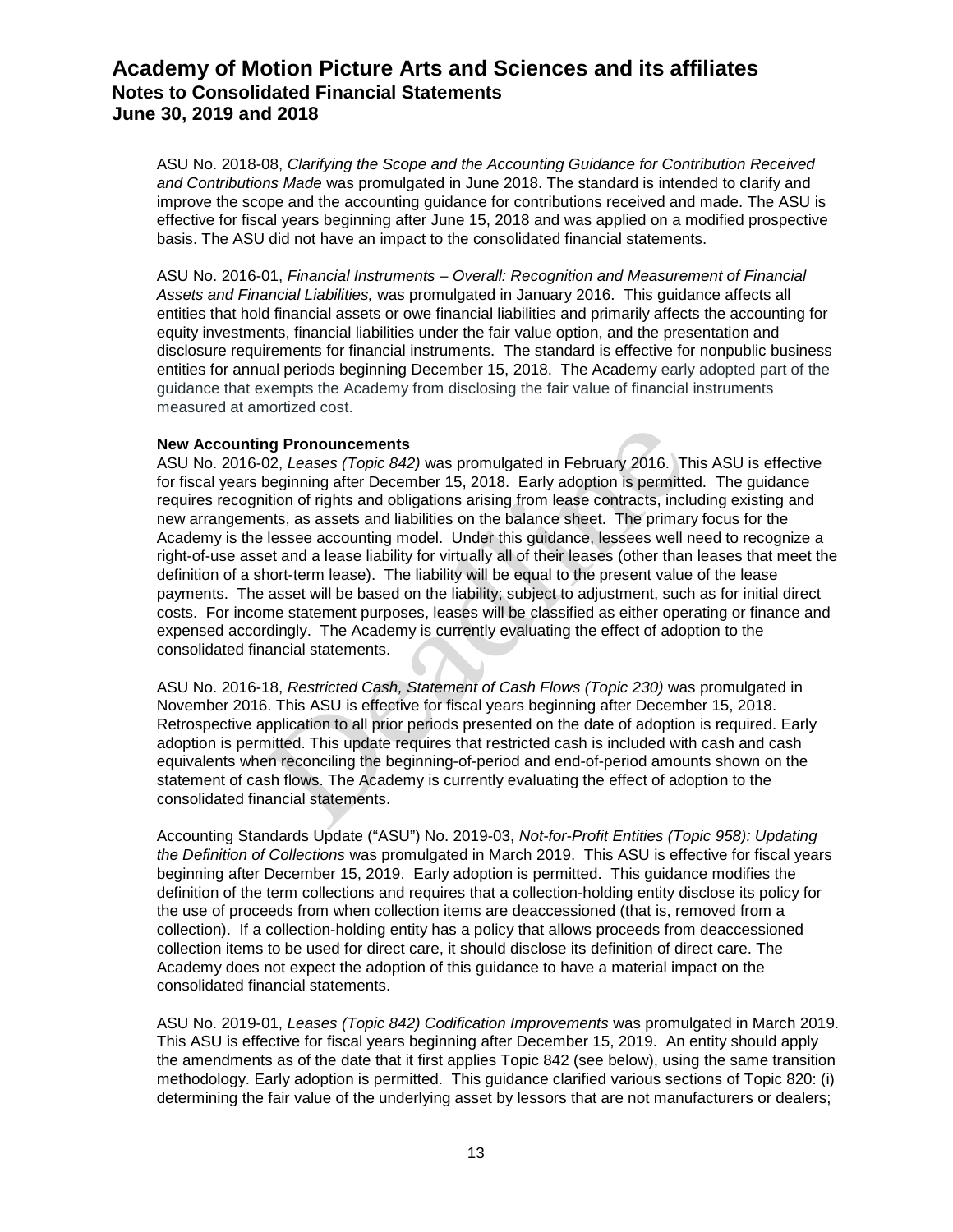(ii) presentation on the statement of cash flows—sales-type and direct financing leases; and (iii) transition disclosures related to *Topic 250, Accounting Changes and Error Corrections*. The Academy does not expect the adoption of this guidance to have a material impact on the consolidated financial statements.

ASU No. 2018-13, *Fair value measurement (Topic 820)—Disclosure framework—Changes to the disclosure requirements for fair value measurement* was promulgated in August 2018. This ASU is effective for fiscal years beginning after December 15, 2019. The transition guidance for the applicable amendment should be applied retrospectively to all periods presented upon the effective date. Early adoption is permitted. This guidance made changes to various sections of Topic 820. The Academy does not expect the adoption of this guidance to have a material impact on the consolidated financial statements.

ASU 2018-14, *Compensation—Retirement Benefits—Defined Benefit Plans—General (Subtopic 715-20): Disclosure Framework—Changes to the Disclosure Requirements for Defined Benefit Plans* was promulgated in August 2018. This ASU is effective for fiscal years beginning after December 15, 2021. Early adoption is permitted. This guidance made changes to various sections of Topic 820. The Academy is impacted by the amendment which requires entities to disclose (i) the weighted-average interest crediting rates for cash balance plans and other plans with promised interest crediting rates and (ii) an explanation of the reasons for significant gains and losses related to changes in the benefit obligation for the period. The Academy does not expect the adoption of this guidance to have a material impact on the consolidated financial statements. sure Framework—Changes to the Disclosure Requirements to<br>nulgated in August 2018. This ASU is effective for fiscal years<br>2021. Early adoption is permitted. This guidance made change<br>The Academy is impacted by the amendment

#### **2. Availability and Liquidity**

The following represents the Academy's financial assets at June 30, 2019 and 2018 that are available to meet cash needs for general expenditures within one year of the date of the statements of financial position:

|                                                                      | 2019            | 2018            |
|----------------------------------------------------------------------|-----------------|-----------------|
| Financial assets at year end:                                        |                 |                 |
| Cash and cash equivalents                                            | \$<br>9,317,600 | \$<br>9,708,900 |
| Accounts and other receivables, net                                  | 2,151,400       | 3,373,300       |
| Investments                                                          | 542,167,600     | 533,144,300     |
| Restricted investments                                               | 19,098,200      | 16,762,500      |
| Bond funds held by trustee                                           |                 | 73,121,900      |
| Pledges receivable                                                   | 120,638,500     | 94,342,900      |
|                                                                      | 693,373,300     | 730,453,800     |
| Less amounts not available to be used for operations<br>in one year: |                 |                 |
| Donor restricted funds                                               | 136,402,000     | 104,110,600     |
| Less donor restricted funds with purpose restrictions to be met      |                 |                 |
| within one year                                                      | (31, 422, 700)  | (15, 812, 100)  |
| Bond funds held by trustee                                           |                 | 73,121,900      |
| Board designated funds                                               | 117,683,500     | 116,075,300     |
|                                                                      | 222,662,800     | 277,495,700     |
| Financial assets available to meet general expenditures              |                 |                 |
| over the next twelve months                                          | \$470,710,500   | \$452,958,100   |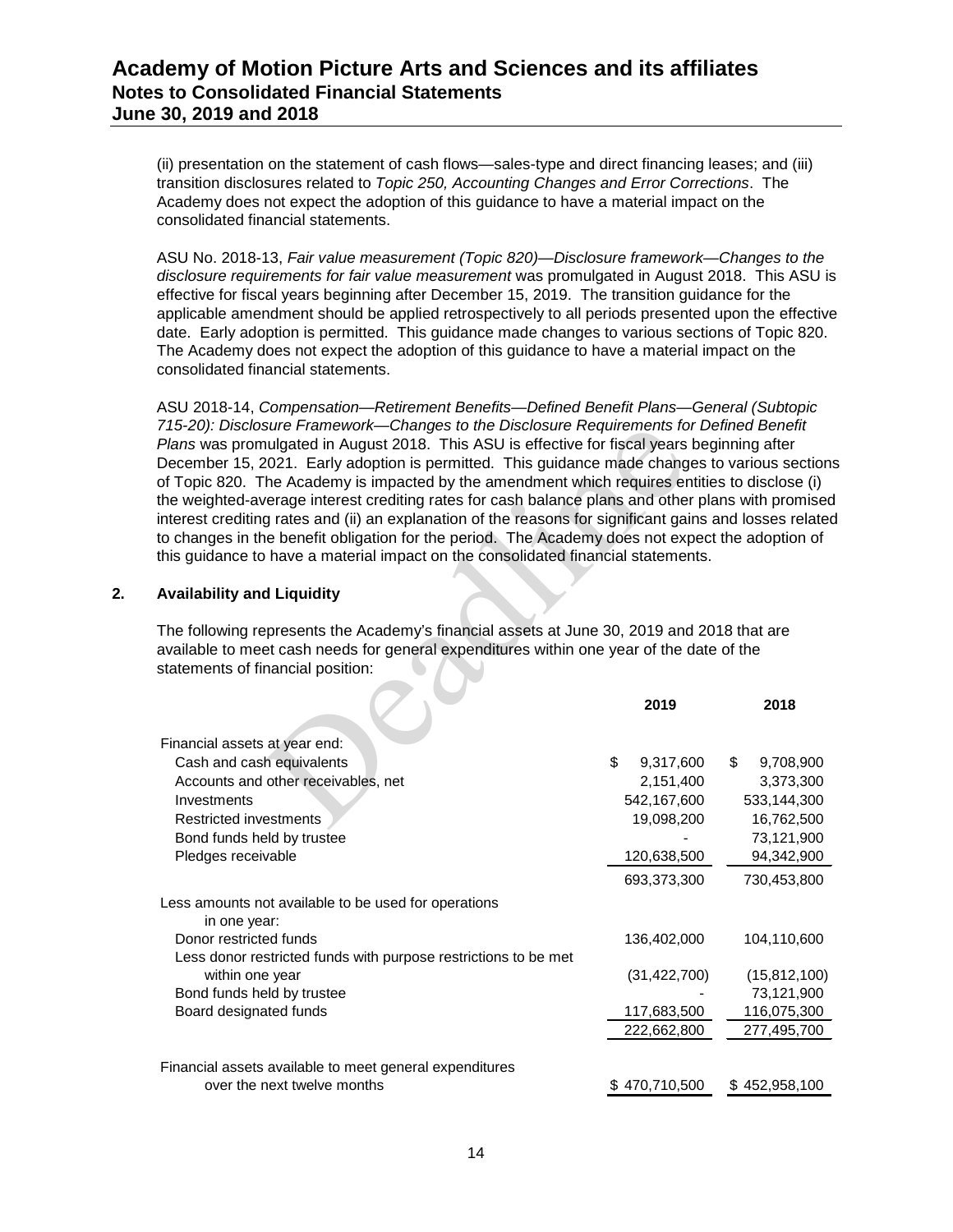The Academy's goal is to maintain financial assets to meet at least a full year of operating expenses. As part of its liquidity plan, this potential cash requirement is invested in readily marketable mutual fund investments.

#### **3. Investments**

Investments, including restricted investments and bond funds held by trustees, consist of the following at June 30:

|                                                                                                                                             | 2019              |    | 2018         |
|---------------------------------------------------------------------------------------------------------------------------------------------|-------------------|----|--------------|
| Cash and cash equivalents                                                                                                                   | \$<br>14,844,000  | \$ | 52,871,700   |
| Fixed income                                                                                                                                |                   |    |              |
| Fixed income securities                                                                                                                     | 36,678,800        |    | 82,019,200   |
| Mutual fund-fixed income                                                                                                                    | 252,702,700       |    | 215,548,600  |
| Equities                                                                                                                                    |                   |    |              |
| Mutual fund-equity                                                                                                                          | 90,855,000        |    | 101,838,600  |
| Real estate                                                                                                                                 |                   |    |              |
| <b>REIT investments</b>                                                                                                                     | 11,603,600        |    | 12,135,800   |
| Real estate alternative investments                                                                                                         | 13,694,900        |    | 13,328,700   |
| Alternative investments                                                                                                                     |                   |    |              |
| Mutual fund-alternative investments                                                                                                         | 50,977,000        |    | 61,427,100   |
| Absolute return hedge fund                                                                                                                  | 89,909,800        |    | 83,859,000   |
|                                                                                                                                             | \$<br>561,265,800 | \$ | 623,028,700  |
| The table above includes the bond funds held by trustees in fixed income securities with fair value<br>of \$73,121,900 as of June 30, 2018. |                   |    |              |
| Investment income, net consists of the following for the years ended June 30:                                                               |                   |    |              |
|                                                                                                                                             | 2019              |    | 2018         |
| Interest and dividend income                                                                                                                | \$<br>13,656,200  | \$ | 13,339,800   |
| Net realized gain on investments                                                                                                            | 6,693,300         |    | 3,572,200    |
| Net unrealized gain on investments                                                                                                          | 5,553,400         |    | 2,110,000    |
| . <b>. .</b>                                                                                                                                | (0.00, 100)       |    | (4.000, 400) |

|                                          |   | 2019       |   | 2018        |
|------------------------------------------|---|------------|---|-------------|
| Interest and dividend income             | S | 13,656,200 | S | 13,339,800  |
| Net realized gain on investments         |   | 6,693,300  |   | 3,572,200   |
| Net unrealized gain on investments       |   | 5,553,400  |   | 2,110,000   |
| Investment fees                          |   | (898, 400) |   | (1,083,400) |
| Net of restricted bond investment income |   |            |   |             |
| offset by capitalized interest costs     |   | (463,800)  |   | (1,749,600) |
|                                          | S | 24.540.700 |   | 16,189,000  |

Investment income, net is classified in the statement of financial position as follows at June 30:

|                                       |     | 2019          |     | 2018         |
|---------------------------------------|-----|---------------|-----|--------------|
| Net assets with donor restrictions    | SS. | 1.093.600     | -SS | 581.300      |
| Net assets without donor restrictions |     | 23,447,100    |     | 15,607,700   |
|                                       |     | \$ 24.540.700 |     | \$16,189,000 |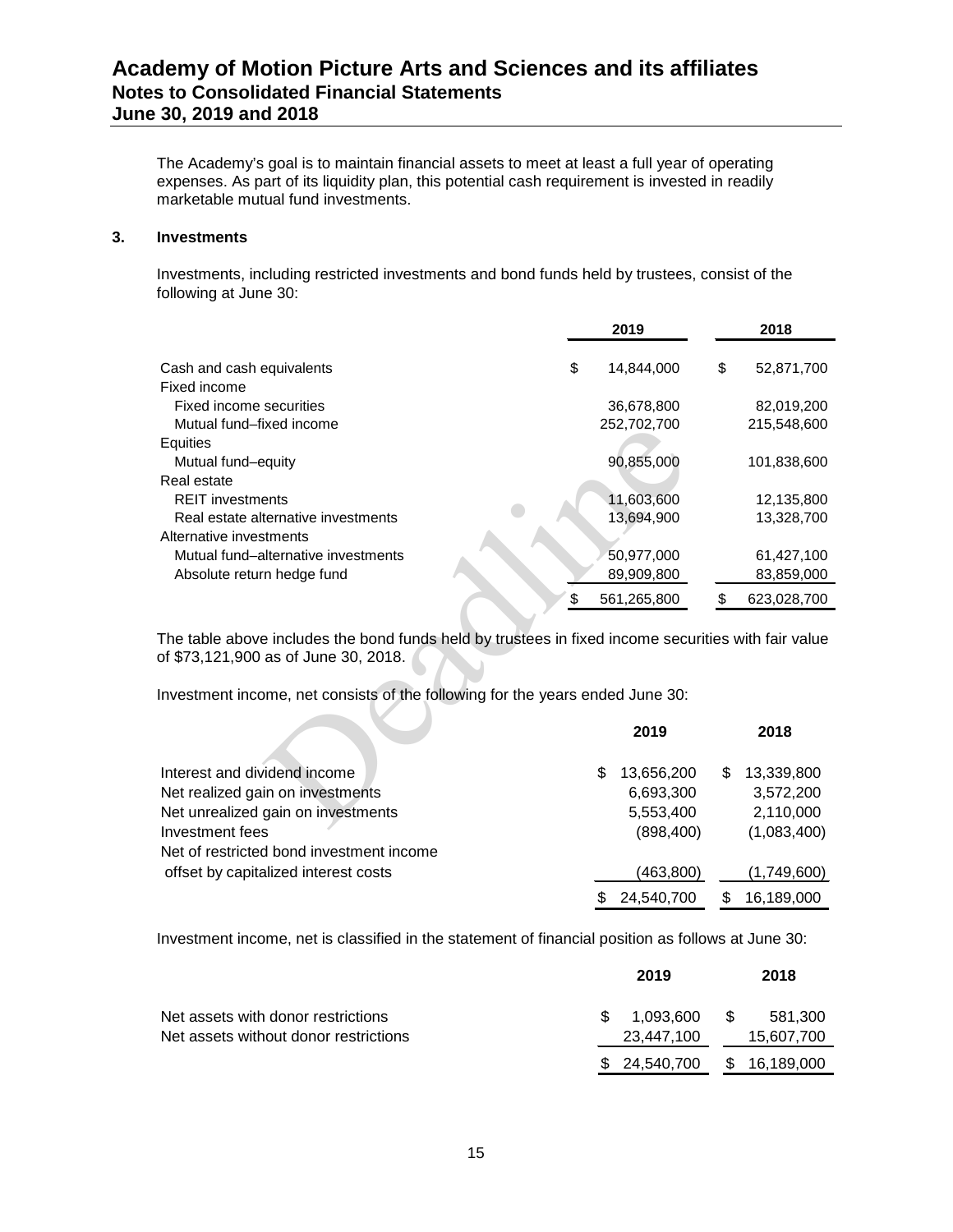#### **4. Fair Value Measurements**

The following table summarizes by level, within the fair value hierarchy, the Academy's assets measured at fair value as of June 30, 2019:

|                                     | <b>Assets (Liabilities)</b> |             |    |            |    |           |               |                  |
|-------------------------------------|-----------------------------|-------------|----|------------|----|-----------|---------------|------------------|
|                                     |                             | Level I     |    | Level II   |    | Level III | <b>NAV</b>    | Total            |
| <b>Assets</b>                       |                             |             |    |            |    |           |               |                  |
| Cash and cash equivalents           | \$                          | 14,844,000  | \$ |            | \$ | $\sim$    | \$            | \$<br>14,844,000 |
| Fixed income                        |                             |             |    |            |    |           |               |                  |
| Fixed income securities             |                             |             |    | 36,678,800 |    |           |               | 36,678,800       |
| Mutual fund-fixed income            |                             | 252,702,700 |    |            |    |           |               | 252,702,700      |
| Equities                            |                             |             |    |            |    |           |               |                  |
| Mutual fund-equity                  |                             | 90,855,000  |    |            |    |           |               | 90,855,000       |
| Real estate                         |                             |             |    |            |    |           |               |                  |
| <b>REIT</b> investments             |                             | 11,603,600  |    |            |    |           |               | 11,603,600       |
| Real estate alternative investments |                             |             |    |            |    |           | 13,694,900    | 13,694,900       |
| Alternative investments             |                             |             |    |            |    |           |               |                  |
| Mutual fund-alternative investments |                             | 31,029,500  |    | 19,947,500 |    |           |               | 50,977,000       |
| Absolute return hedge fund          |                             |             |    |            |    |           | 89,909,800    | 89,909,800       |
|                                     |                             | 401,034,800 |    | 56,626,300 | \$ |           | \$103,604,700 | 561,265,800      |

| Real estate alternative investments<br>Alternative investments                                |                  |    |             |                             | 13,694,900       |    | 13,694,900               |
|-----------------------------------------------------------------------------------------------|------------------|----|-------------|-----------------------------|------------------|----|--------------------------|
| Mutual fund-alternative investments<br>Absolute return hedge fund                             | 31,029,500       |    | 19,947,500  |                             | 89,909,800       |    | 50,977,000<br>89,909,800 |
|                                                                                               | 401,034,800      | S  | 56,626,300  | \$                          | \$103,604,700    | S  | 561,265,800              |
|                                                                                               |                  |    |             |                             |                  |    |                          |
| The following table summarizes the valuation of the Academy's assets and liabilities that are |                  |    |             |                             |                  |    |                          |
| recorded at fair value by the fair value hierarchy levels as of June 30, 2018:                |                  |    |             |                             |                  |    |                          |
|                                                                                               |                  |    |             | <b>Assets (Liabilities)</b> |                  |    |                          |
|                                                                                               | Level I          |    | Level II    | Level III                   | <b>NAV</b>       |    | <b>Total</b>             |
| <b>Assets</b>                                                                                 |                  |    |             |                             |                  |    |                          |
| Cash and cash equivalents                                                                     | \$<br>52,871,700 | \$ |             |                             | \$               | \$ | 52,871,700               |
| Fixed income<br>Fixed income securities                                                       |                  |    | 82,019,200  |                             |                  |    | 82,019,200               |
| Mutual fund-fixed income                                                                      | 215,548,600      |    |             |                             |                  |    | 215,548,600              |
| Equities                                                                                      |                  |    |             |                             |                  |    |                          |
| Mutual fund-equity                                                                            | 101,838,600      |    |             |                             |                  |    | 101,838,600              |
| Real estate                                                                                   |                  |    |             |                             |                  |    |                          |
| <b>REIT investments</b>                                                                       | 12,135,800       |    |             |                             |                  |    | 12,135,800               |
| Real estate alternative investments<br>Alternative investments                                |                  |    |             |                             | 13,328,700       |    | 13,328,700               |
| Mutual fund-alternative investments                                                           | 38,753,500       |    | 22,673,600  |                             |                  |    | 61,427,100               |
| Absolute return hedge fund                                                                    |                  |    |             |                             | 83,859,000       |    | 83,859,000               |
|                                                                                               | 421,148,200      | S  | 104,692,800 | \$                          | \$<br>97,187,700 |    | 623,028,700              |
|                                                                                               |                  |    |             |                             |                  |    |                          |

#### **Valuation Methodologies**  *Cash and Cash Equivalents*

Certain cash balances and highly liquid cash equivalents purchased with original maturities of three months or less have been designated to be part of the overall long-term investment portfolio strategy and as such are included as investments by the Academy. The carrying value of these investments approximates fair value because of their short maturity, and, therefore, have been categorized as Level I in the fair value hierarchy.

#### *Mutual Funds*

The Academy's mutual fund holdings include equity based funds, fixed income based funds, and alternative investment funds which are commonly known as 'absolute return' funds. Generally, the fair values of shares in mutual funds are based on inputs that are quoted prices in active markets for identical assets and, therefore, have been categorized in Level I in the fair value hierarchy.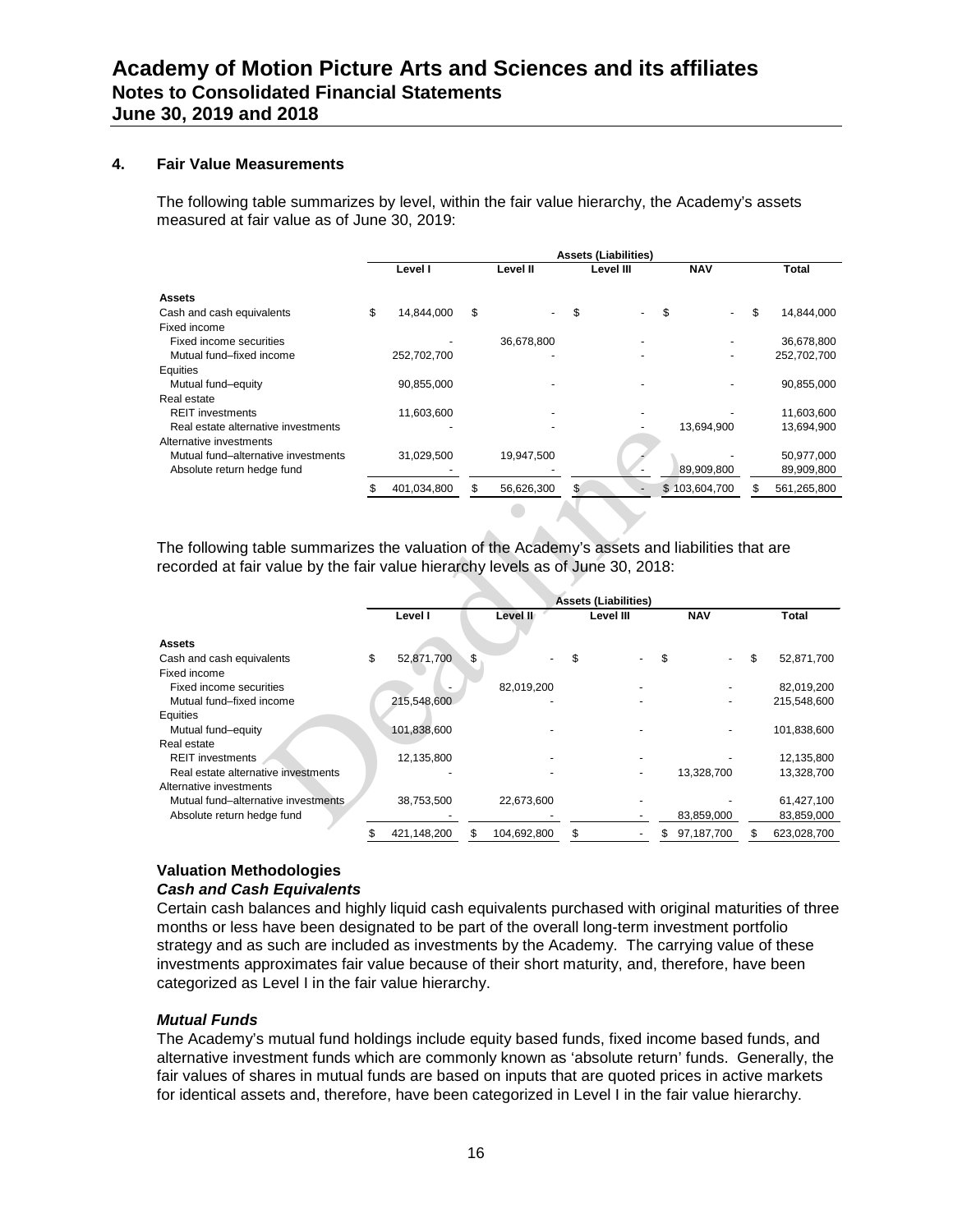Certain investments held by the Academy, specifically certain investments in the 'alternative investments mutual fund' category include securities with market inputs that are observable using similar assets and as a result have been categorized as Level II in the fair value hierarchy.

#### *Fixed Income Securities*

The fair values of fixed income securities are based on quoted prices in active markets for identical assets, if available, or evaluated prices that reflect observable market information, such as actual trade information of similar securities, adjusted for observable differences and are categorized as Level II.

#### *Real Estate Investment Trusts (REITs)*

The fair values of real estate investment trusts are based on inputs that are quoted prices in active markets for identical assets and, therefore, have been categorized in Level I in the fair value hierarchy. All REITs held by the Academy are priced using active market exchanges.

#### *Real Estate Alternative Investments*

Alternative real estate investments consist of investments in funds composed of direct investments in a pool of real estate properties. These funds are valued by investment managers on a periodic basis using pricing models that use independent appraisals from sources with professional qualifications and are based upon net asset value (NAV) as reported by the investment manager. **ternative Investments**<br>estate investments<br>estate investments consist of investments in funds composed<br>estate properties. These funds are valued by investment mar<br>ing models that use independent appraisals from sources wit

Property valuations and valuation-sensitive assumptions of each underlying asset are reviewed by the investment manager and values are adjusted if there has been a significant change in circumstances related to the underlying property since the last valuation. In addition, the investment manager may cause additional appraisals to be performed.

The investment manager estimates the fair value based on the most probable price in cash, or terms which can be expressed in cash equivalents, for which the alternative investments will sell in a competitive market under all conditions for a fair sale, with the buyer and seller each acting prudently, knowledgeably and for self-interest, and assuming that neither is under duress.

#### *Absolute Return Hedge Fund*

The fair values of hedge fund investments are based upon net asset value (NAV) as reported by the investment manager. This fund is a private fund, which is actively managed to achieve the goal of outperforming a chosen benchmark.

#### **Investments Calculated at Net Asset Value**

As of June 30, 2019, the fair value measurements of investments calculated at net asset value per share (or its equivalent), as well as the nature and risks of those instruments, are as follows:

|                                                              | <b>Fair Value</b>            | <b>Unfunded</b><br><b>Commitments</b> | <b>Redemption</b><br><b>Frequency</b> | <b>Redemption</b><br><b>Notice Period</b> |
|--------------------------------------------------------------|------------------------------|---------------------------------------|---------------------------------------|-------------------------------------------|
| Absolute return hedge fund 1<br>Absolute return hedge fund 2 | 4.849.900<br>S<br>85,059,900 | None<br>None                          | Monthly<br>Quarterly                  | 14 Days<br>90 Days                        |
| Real estate alternative<br>investments                       |                              |                                       |                                       |                                           |
| US                                                           | 13,648,900                   | None                                  | Semi-annual                           | 60 Days                                   |
| European                                                     | 46,000                       | None                                  | Semi-annual                           | 60 Days                                   |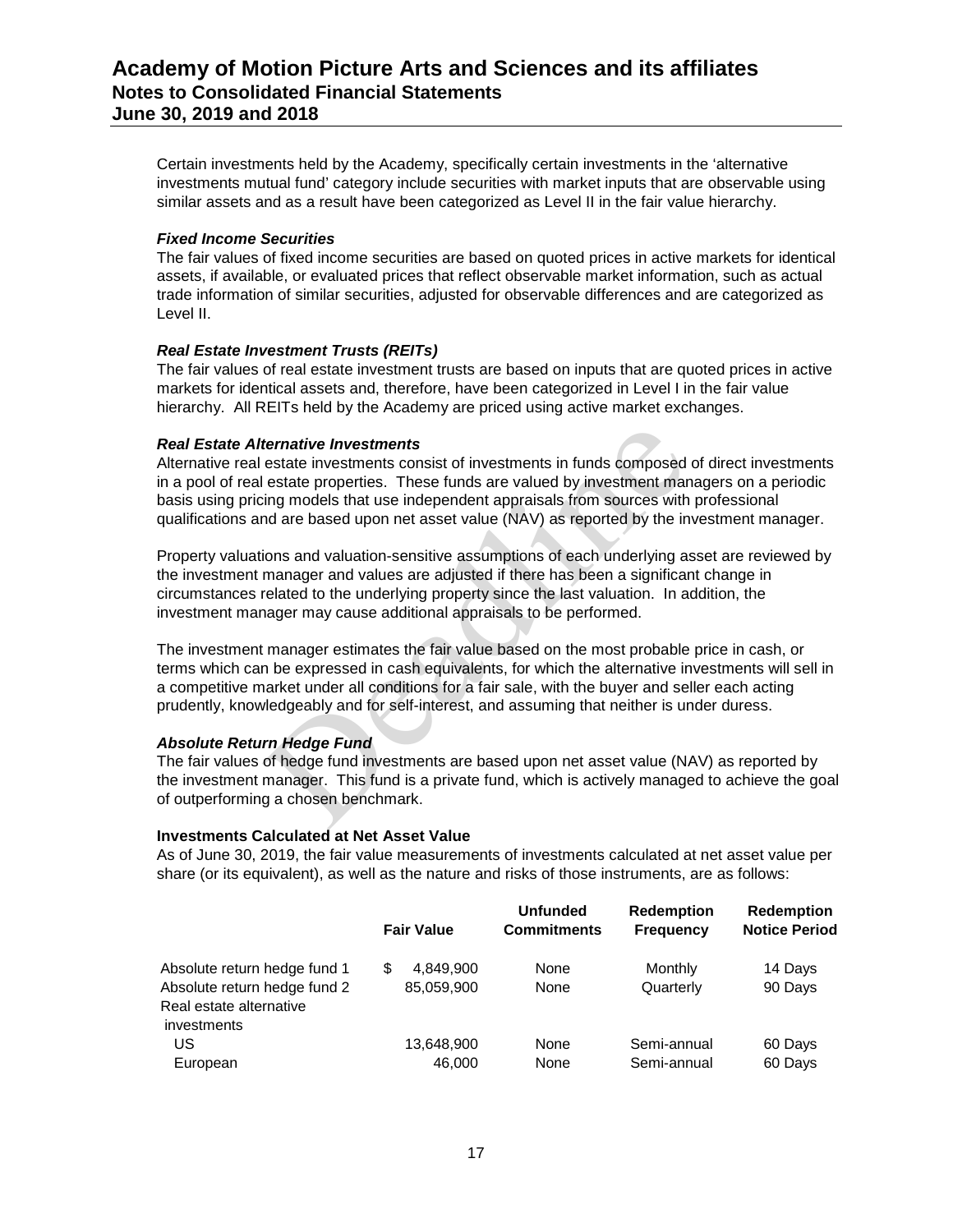The European real estate alternative investment is in liquidation. Distributions are made from the fund as assets are sold. Final liquidation is expected in calendar 2019.

The Academy has entered into an agreement to participate in a Real Estate Investment Fund. The total commitment is \$6 million. No funds have been invested as of June 30, 2019.

#### **5. Pledges Receivable, Net**

Pledges receivable have been discounted using a range of discount rates between 0.11% to 4.11% for the years ended June 30, 2019 and 2018 and have the following schedule of collections:

|                                                                                                                       | 2019             | 2018             |
|-----------------------------------------------------------------------------------------------------------------------|------------------|------------------|
| Less than 1 year                                                                                                      | \$<br>28,422,700 | \$<br>12,669,800 |
| Greater than 1 year to 5 years                                                                                        | 67,535,500       | 56,278,100       |
| Greater than 5 years to 10 years                                                                                      | 30,541,700       | 31,218,400       |
| Greater than 10 years                                                                                                 | 10,000,000       | 9,050,000        |
|                                                                                                                       | 136,499,900      | 109,216,300      |
| Less: Allowance for doubtful accounts                                                                                 | (1,000,200)      | (940, 400)       |
| Less: Discount                                                                                                        | (14, 861, 200)   | (13,933,000)     |
|                                                                                                                       | \$120,638,500    | \$<br>94,342,900 |
| The Foundation has conditional promises to receive pledges for the Academy's proposed museum                          |                  |                  |
| based on donor specified milestones, which are not reflected in the consolidated financial<br>statements, as follows: |                  |                  |
|                                                                                                                       | 2019             | 2018             |
| Less than 1 year                                                                                                      | \$<br>1,550,000  | \$<br>1,575,000  |
| Greater than 1 year to 5 years                                                                                        | 13,010,000       | 12,510,000       |
| Greater than 5 years to 10 years                                                                                      |                  | 1,000,000        |

|                                  | 2019       | 2018       |
|----------------------------------|------------|------------|
| Less than 1 year                 | 1,550,000  | 1,575,000  |
| Greater than 1 year to 5 years   | 13,010,000 | 12,510,000 |
| Greater than 5 years to 10 years |            | 1,000,000  |
| Greater than 10 years            | 32,030,000 | 32,030,000 |
|                                  | 46,590,000 | 47,115,000 |

In addition, the Foundation has promises to receive in-kind donations for the Academy's proposed museum for which a value has not yet been determined.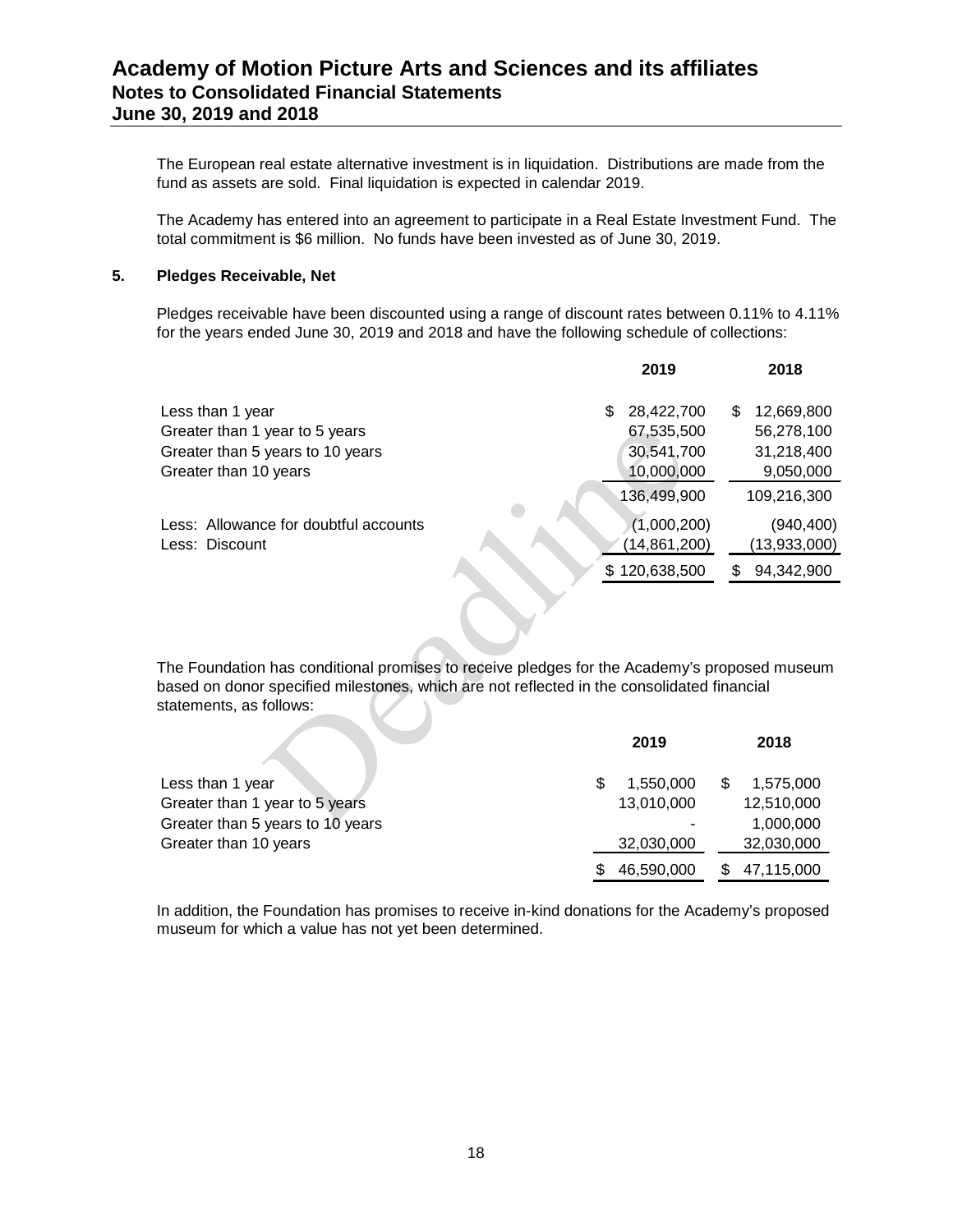### **6. Property, Equipment and Building Improvements, Net**

Property, equipment and building improvements, net consist of the following at June 30:

|                                   | 2019              |   | 2018           |
|-----------------------------------|-------------------|---|----------------|
| Land                              | \$<br>21,117,000  | S | 21,117,000     |
| <b>Building</b>                   | 9,601,000         |   | 9,601,000      |
| <b>Building improvements</b>      | 48,688,000        |   | 48,727,500     |
| Furniture, fixtures and equipment | 40,660,700        |   | 44,808,700     |
| Construction in progress          | 404,023,300       |   | 259,652,600    |
|                                   | 524,090,000       |   | 383,906,800    |
| Less: Accumulated depreciation    | (62, 772, 500)    |   | (65, 791, 300) |
|                                   | \$<br>461,317,500 |   | 318,115,500    |
|                                   |                   |   |                |

#### **7. Deferred Rent Expense**

|                                                                                                                                                                                                                                           |    | 461,317,500                        | S  | 318,115,500                        |  |
|-------------------------------------------------------------------------------------------------------------------------------------------------------------------------------------------------------------------------------------------|----|------------------------------------|----|------------------------------------|--|
| Depreciation expense totaled \$6,648,200 and \$7,244,700 for the years ended June 30, 2019 and<br>2018, respectively. Depreciation expense is allocated to program expenses in the accompanying<br>consolidated statements of activities. |    |                                    |    |                                    |  |
| <b>Deferred Rent Expense</b>                                                                                                                                                                                                              |    |                                    |    |                                    |  |
| Deferred rent, net, consists of the following at June 30:                                                                                                                                                                                 |    |                                    |    |                                    |  |
|                                                                                                                                                                                                                                           |    | 2019                               |    | 2018                               |  |
| Academy Museum Lease<br>Academy Museum Parking Leases<br><b>Fairbanks Center Lease</b>                                                                                                                                                    | \$ | 22,687,200<br>2,000,000<br>950,100 | \$ | 22,687,200<br>2,000,000<br>950,100 |  |
|                                                                                                                                                                                                                                           |    | 25,637,300                         |    | 25,637,300                         |  |
| Less: Accumulated amortization                                                                                                                                                                                                            |    | (2,388,700)                        |    | (2,049,900)                        |  |
|                                                                                                                                                                                                                                           |    | 23,248,600                         |    | 23,587,400                         |  |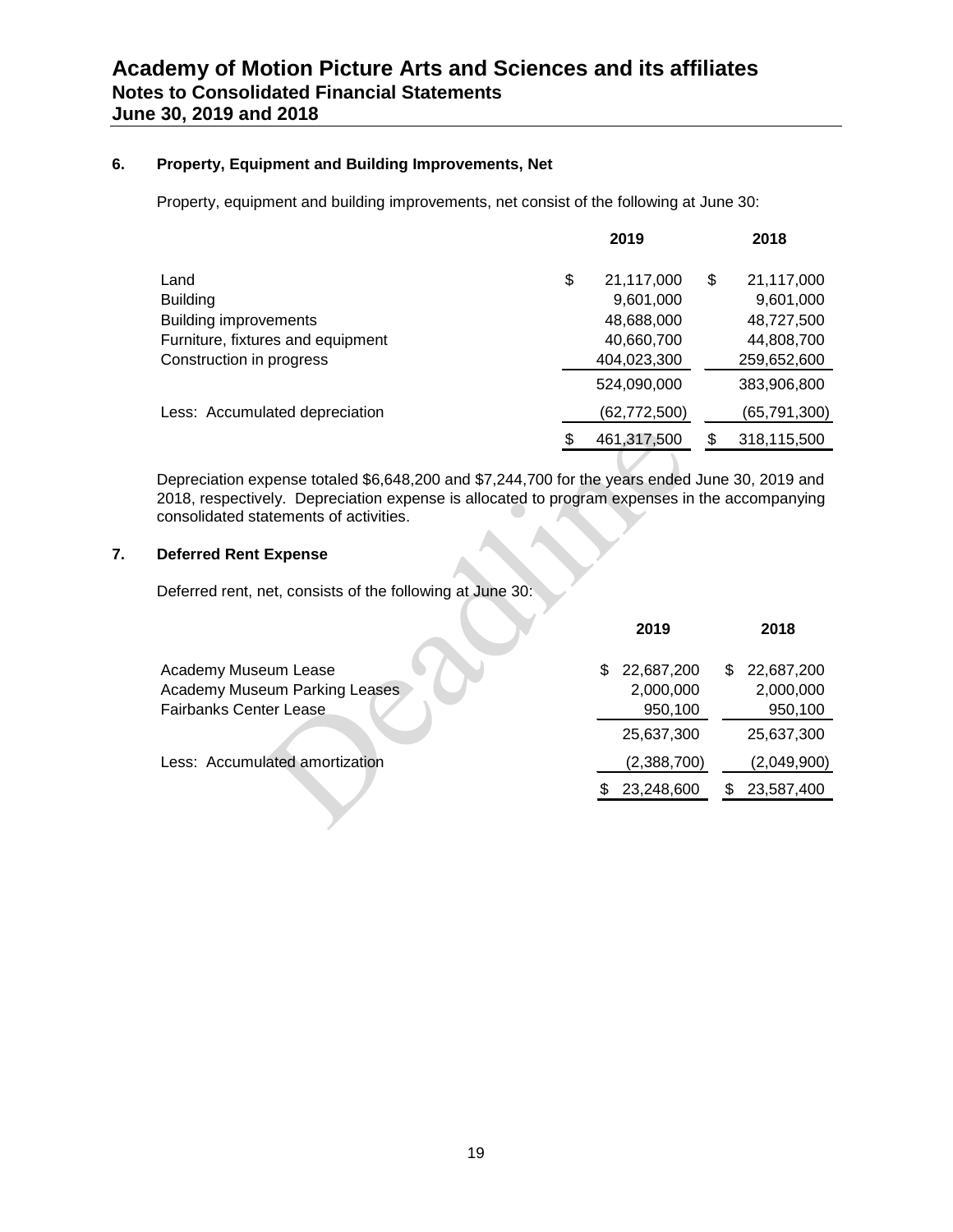Estimated future annual amortization expense associated with the above deferred rent expense is summarized in the following amortization schedule:

| 2020                | \$<br>317,100    |
|---------------------|------------------|
| 2021                | 307,100          |
| 2022                | 307,100          |
| 2023                | 307,100          |
| 2024                | 307,100          |
| 2025 and thereafter | 21,703,100       |
|                     | \$<br>23,248,600 |

#### **Academy Museum Lease**

On October 18, 2012, the Academy entered into a lease with Museum Associates for the facility, which will house the Academy Museum. The lease was amended in December 2013 to include an adjoining parcel of land. The base rent will be \$36,108,000, plus interest, with a lease term of 55 years, which is renewable for another 55 years at no additional cost. Total base rental payments for the amended lease were payable on October 1, 2014 with interest calculated at 5% per year from date the initial lease was signed. The Academy will, at its own expense, improve the property to house the Academy Museum. Due to the significant construction component involved in the museum lease and the Academy's responsibility for all the costs of developing the site, the Academy is deemed the owner of the construction project in accordance with build-to-suit lease accounting guidance. Accordingly, management has performed an analysis of the leased property and has determined an allocation of lease value of \$14,800,000 and \$21,308,000 to the building and land, respectively, based on market values at lease inception excluding interest. The amount allocated to the building value is included in construction in progress until completion and will then be depreciated over the life of the building. The amount allocated to the land will be treated as an operating lease. The portion of lease payments, including interest, included in construction in progress is \$12,884,900 and in deferred lease payments is \$22,687,200. erien exademy museum. The lease was armiclear in December of land. The base rent will be \$36,108,000, plus interest, with the form and the paraction renewable for another 55 years at no additional cost. Total base were pay

#### **8. Accrued Salaries and Benefits**

Accrued salaries and benefits comprises the following at June 30:

|                                | 2019          | 2018       |
|--------------------------------|---------------|------------|
| Postretirement medical plan    | 3,121,500     | 3,044,600  |
| Accrued pension benefits       | 15,714,400    | 12,805,400 |
| Other accrued benefit expenses | 386,000       | 447,400    |
| Accrued salaries and vacation  | 2,422,800     | 1,519,800  |
| Deferred compensation plan     | 62,200        | 59,600     |
|                                | \$ 21,706,900 | 17,876,800 |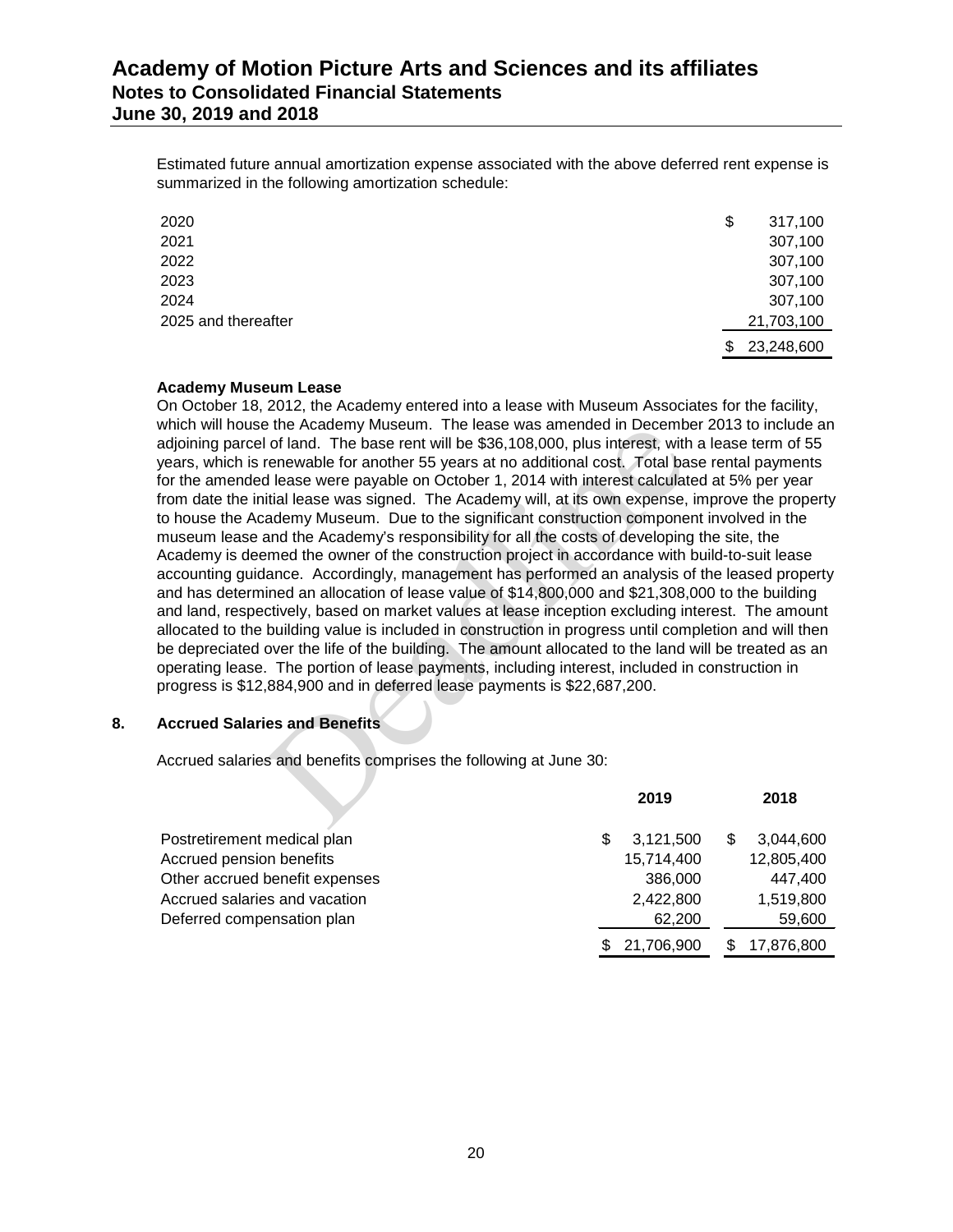#### **9. Deferred Income**

Deferred income comprises the following at June 30:

|                 |     | 2019       | 2018         |
|-----------------|-----|------------|--------------|
| Academy Awards  | SS. | 18.750.000 | \$20,858,300 |
| Membership dues |     | 2,046,800  | 1,311,800    |
| Theater rentals |     | 45,000     | 25,000       |
|                 | \$. | 20,841,800 | \$22,195,100 |

During the year, there was no increase in deferred income for Academy Awards and \$2,083,333 was recognized into revenue.

#### **10. Debt**

| <b>Debt</b>                                                                                                                                                                                                                   |   |                           |    |                           |
|-------------------------------------------------------------------------------------------------------------------------------------------------------------------------------------------------------------------------------|---|---------------------------|----|---------------------------|
| Debt comprises the following at June 30:                                                                                                                                                                                      |   |                           |    |                           |
|                                                                                                                                                                                                                               |   | 2019                      |    | 2018                      |
| Variable rate debt<br>Museum variable rate bonds                                                                                                                                                                              | S | 128,000,000               | \$ | 128,000,000               |
| <b>Fixed rate debt</b>                                                                                                                                                                                                        |   |                           |    |                           |
| Museum fixed rate bonds<br>Fixed rate bond premium, net                                                                                                                                                                       |   | 212,960,000<br>14,593,000 |    | 212,960,000<br>15,669,100 |
|                                                                                                                                                                                                                               |   | 227,553,000               |    | 228,629,100               |
|                                                                                                                                                                                                                               |   | 355,553,000               |    | 356,629,100               |
| Less: Unamortized debt issuance costs                                                                                                                                                                                         |   | (2,890,200)               |    | (3,392,400)               |
|                                                                                                                                                                                                                               |   | 352,662,800               | S  | 353,236,700               |
| <b>Museum Bonds</b><br>On October 22, 2015, the California I-Bank issued two series of Revenue Bonds with a par value of<br>$$340,960,000$ The purpose of issuance is to (i) finance the Academy Museum (\$288,097,500); (ii) |   |                           |    |                           |

#### **Museum Bonds**

On October 22, 2015, the California I-Bank issued two series of Revenue Bonds with a par value of \$340,960,000. The purpose of issuance is to (i) finance the Academy Museum (\$288,097,500); (ii) repay the Vine Street bonds (\$35,000,000); (iii) repay a promissory note (\$28,000,000); (iv) terminate the existing derivative instrument (\$5,723,000) and (iv) fund a portion of the bond issuance costs (\$2,704,900). The first series issued, Series 2015A, were fixed rate bonds with a par value of \$212,960,000. The series generated a premium of \$18,565,400. The Series A were issued in a variety of tranches with a portion maturing each year beginning on November 1, 2020. The final tranche matures on November 1, 2045. The rates range from 2 to 5% with an average coupon of 4.24%. Taking into account the bond premium, the effective interest rate is 4.14%. The second series issued, Series 2015B, were variable rate bonds with a par value of \$128,000,000. Series B matures in 2020 but can be remarketed for up to an additional twenty-five years. The interest rate adjusts weekly and is calculated at 70% of LIBOR plus a spread of 0.95%. The interest rate at June 30, 2019 and 2018 is 2.63% and 2.42%, respectively. The bonds are collateralized by the revenue of the Academy. The bond agreements include certain nonfinancial covenants, primarily pertaining to continuing disclosure requirements, which the Academy was in compliance with at June 30, 2019.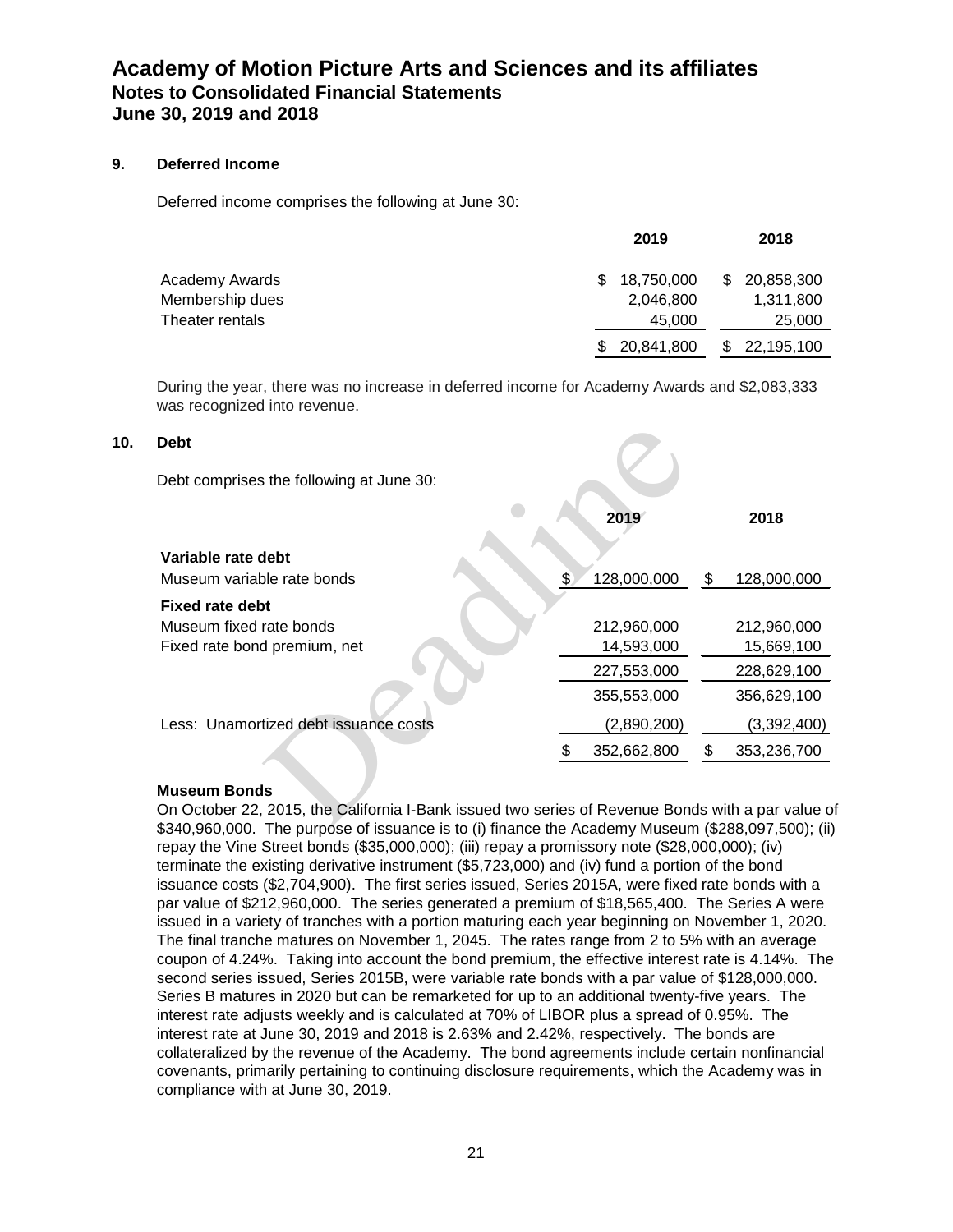Aggregate principal payments for the next five years are summarized in the following amortization schedule:

| 2020 | \$<br>۰.      |
|------|---------------|
| 2021 | 132,220,000   |
| 2022 | 4,425,000     |
| 2023 | 4,640,000     |
| 2024 | 4,870,000     |
|      | \$146,155,000 |

#### **Fixed Rate Bond Premium**

Fixed rate bond premium consists of the following at June 30:

|                                                                                                                                                     | 2019                            | 2018                            |
|-----------------------------------------------------------------------------------------------------------------------------------------------------|---------------------------------|---------------------------------|
| Bond premium<br>Less: Accumulated amortization                                                                                                      | \$<br>18,565,400<br>(3,972,400) | \$<br>18,565,400<br>(2,896,300) |
|                                                                                                                                                     | 14,593,000                      | \$<br>15,669,100                |
| <b>Debt Issuance Costs</b><br>Debt issuance costs consist of the following at June 30:                                                              |                                 |                                 |
|                                                                                                                                                     | 2019                            | 2018                            |
| Bond issuance costs<br>Less: Accumulated amortization                                                                                               | \$<br>4,731,400<br>(1,841,200)  | \$<br>4,731,400<br>(1,339,000)  |
|                                                                                                                                                     | 2,890,200                       | \$<br>3,392,400                 |
| Estimated future annual amortization expense associated with the above bond issuance costs is<br>summarized in the following amortization schedule: |                                 |                                 |
| 2020                                                                                                                                                |                                 | \$<br>502,200                   |
| 2021                                                                                                                                                |                                 | 263,400                         |

#### **Debt Issuance Costs**

|                                                       | 2019                     | 2018                        |
|-------------------------------------------------------|--------------------------|-----------------------------|
| Bond issuance costs<br>Less: Accumulated amortization | 4.731.400<br>(1.841.200) | \$ 4.731.400<br>(1,339,000) |
|                                                       | 2.890.200                | 3.392.400                   |

| 2020                | \$ | 502,200   |
|---------------------|----|-----------|
| 2021                |    | 263,400   |
| 2022                |    | 142,000   |
| 2023                |    | 138,800   |
| 2024                |    | 135,500   |
| 2025 and thereafter |    | 1,708,300 |
|                     | S  | 2,890,200 |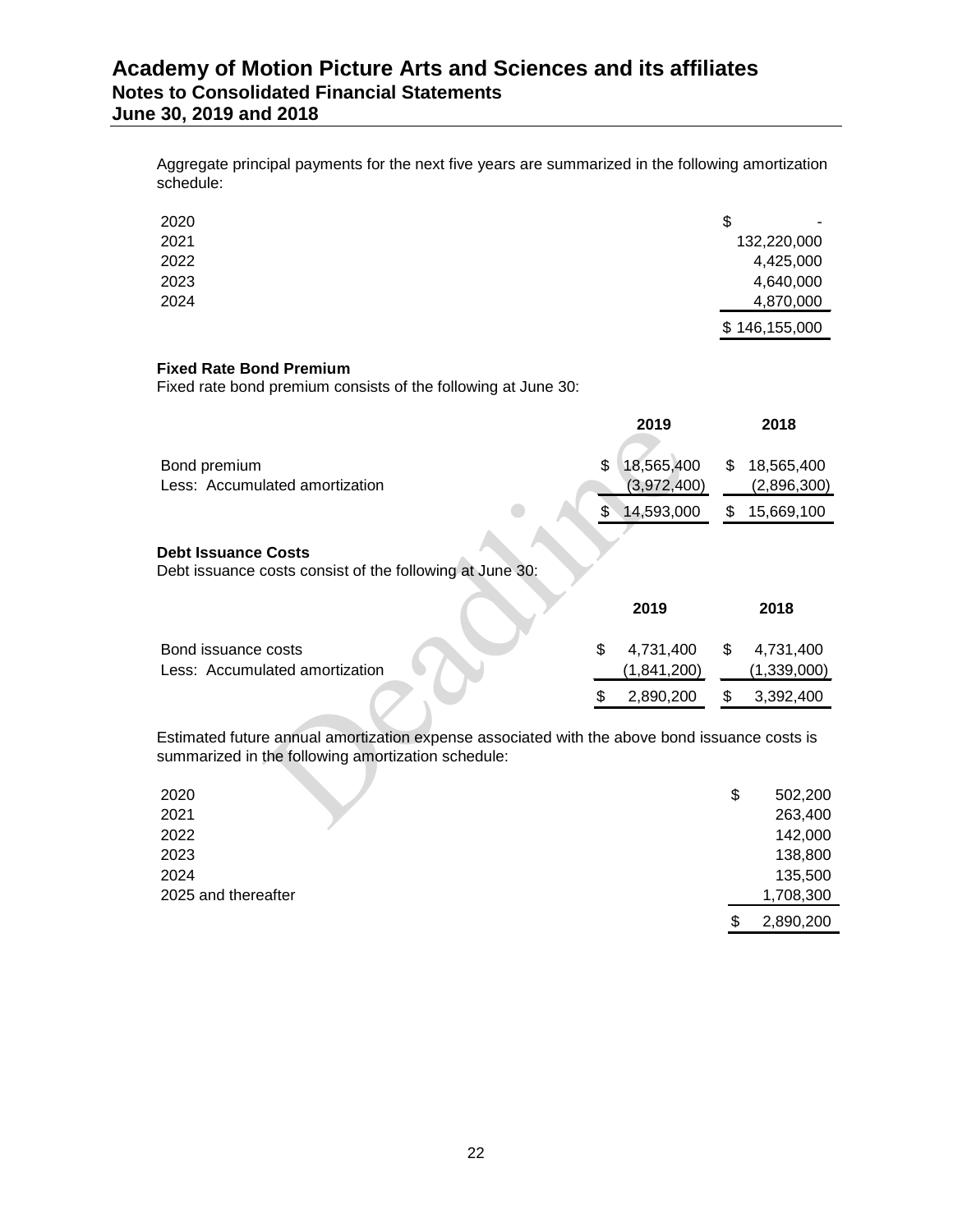#### **Interest Expenditure**

Interest expenditure consists of the following for the years ended June 30:

|                                                                                                                                                                                                                                                                                                                                                                                                                                                                                                                     | 2019                                       |                | 2018                                 |
|---------------------------------------------------------------------------------------------------------------------------------------------------------------------------------------------------------------------------------------------------------------------------------------------------------------------------------------------------------------------------------------------------------------------------------------------------------------------------------------------------------------------|--------------------------------------------|----------------|--------------------------------------|
| Bond and debt interest expense<br>Amortization of bond premium<br>Amortization of bond and debt issuance costs                                                                                                                                                                                                                                                                                                                                                                                                      | \$<br>13,198,500<br>(1,076,100)<br>502,100 | \$             | 12,479,700<br>(1,076,100)<br>502,100 |
|                                                                                                                                                                                                                                                                                                                                                                                                                                                                                                                     | \$<br>12,624,500                           | $\mathbb{S}$   | 11,905,700                           |
| Interest expenditures are classified as follows at June 30:                                                                                                                                                                                                                                                                                                                                                                                                                                                         |                                            |                |                                      |
|                                                                                                                                                                                                                                                                                                                                                                                                                                                                                                                     | 2019                                       |                | 2018                                 |
| Consolidated statements of<br>activities and changes in net assets<br>Interest expense<br>Consolidated statements of financial position<br>Capitalized interest as part of construction in progress in<br>Property, equipment and building improvements                                                                                                                                                                                                                                                             | \$<br>2,431,500<br>10,193,000              | \$             | 2,293,000<br>9,612,700               |
|                                                                                                                                                                                                                                                                                                                                                                                                                                                                                                                     | \$<br>12,624,500                           | $\mathfrak{S}$ | 11,905,700                           |
| <b>Endowment Funds</b>                                                                                                                                                                                                                                                                                                                                                                                                                                                                                              |                                            |                |                                      |
| The Academy's endowment consists of individual donor-restricted endowment funds and funds<br>designated for the endowment by the Board. The net assets associated with endowment funds,<br>including funds designated by the Board to function as an endowment, are classified and reported<br>based on the existence or absence of donor-imposed restrictions.                                                                                                                                                     |                                            |                |                                      |
| The Board has interpreted UPMIFA as requiring the preservation of the original gift as of the gift<br>date of the donor-restricted endowment funds absent explicit donor stipulations to the contrary. As<br>a result of this interpretation, the Academy classifies as net assets with donor restrictions the<br>original value of gifts donated to the perpetual endowment, the original value of subsequent gifts to<br>the perpetual endowment, and accumulations to the perpetual endowment made in accordance |                                            |                |                                      |

#### **11. Endowment Funds**

The Board has interpreted UPMIFA as requiring the preservation of the original gift as of the gift date of the donor-restricted endowment funds absent explicit donor stipulations to the contrary. As a result of this interpretation, the Academy classifies as net assets with donor restrictions the original value of gifts donated to the perpetual endowment, the original value of subsequent gifts to the perpetual endowment, and accumulations to the perpetual endowment made in accordance with the direction of the applicable donor gift instrument at the time the accumulation is added to the fund. The remaining portion of the donor-restricted endowment fund that is not classified in the perpetual endowment is classified as time related restricted net assets within donor restricted net assets, until those amounts are appropriated for expenditure by the Academy in a manner consistent with the standard of prudence prescribed by UPMIFA. In accordance with UPMIFA, the Academy considers the following factors in making a determination to appropriate or accumulate endowment funds:

- Duration and preservation of the fund
- Purpose of the board-designated and donor-restricted endowment fund
- General economic conditions
- Potential effects of inflation and deflation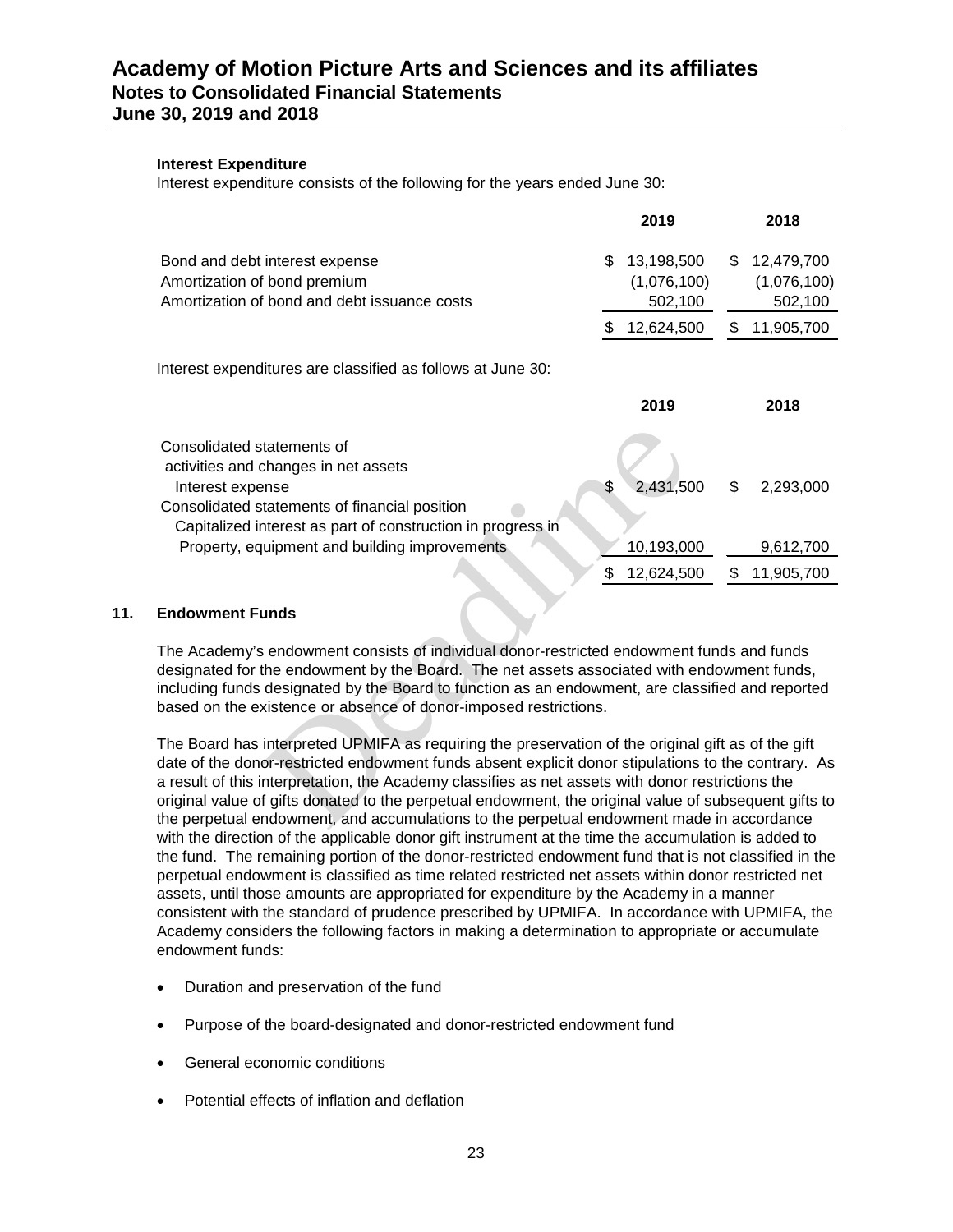- Expected total return and appreciation of investments
- Other resources and investment policies of the Academy

The composition of the endowment funds consists of the following at June 30, 2019 and 2018:

|                                                  | <b>Without Donor</b><br><b>Restrictions</b> |            |    | <b>With Donor</b><br><b>Restrictions</b> |    | Total                    |  |  |
|--------------------------------------------------|---------------------------------------------|------------|----|------------------------------------------|----|--------------------------|--|--|
| At June 30, 2019                                 |                                             |            |    |                                          |    |                          |  |  |
| Donor-restricted funds<br>Board-designated funds | \$                                          | 44,345,800 | S  | 25,060,100                               | S  | 25,060,100<br>44,345,800 |  |  |
| Total endowment funds                            | S                                           | 44,345,800 | \$ | 25,060,100                               | \$ | 69,405,900               |  |  |
| At June 30, 2018                                 |                                             |            |    |                                          |    |                          |  |  |
| Donor-restricted funds                           | \$                                          | ۰          | \$ | 20,583,700                               | \$ | 20,583,700               |  |  |
| Board-designated funds                           |                                             | 42,737,600 |    |                                          |    | 42,737,600               |  |  |
| Total endowment funds                            |                                             | 42,737,600 | S  | 20,583,700                               | \$ | 63,321,300               |  |  |

| At June 30, 2018                                                                           |    |            |                                             |                                          |
|--------------------------------------------------------------------------------------------|----|------------|---------------------------------------------|------------------------------------------|
| Donor-restricted funds                                                                     | \$ |            | \$<br>20,583,700                            | \$<br>20,583,700                         |
| Board-designated funds                                                                     |    | 42,737,600 |                                             | 42,737,600                               |
| Total endowment funds                                                                      | \$ | 42,737,600 | \$<br>20,583,700                            | \$<br>63,321,300                         |
| Changes in endowment net assets for the years ended June 30, 2019 and 2018 are as follows: |    |            |                                             |                                          |
|                                                                                            |    |            | <b>Without Donor</b><br><b>Restrictions</b> | <b>With Donor</b><br><b>Restrictions</b> |
| Endowment net assets at June 30, 2017                                                      |    |            | \$<br>42,435,100                            | \$<br>19,519,400                         |
| Investment income, net                                                                     |    |            | 823,800                                     | 392,600                                  |
| Net appreciation of investments                                                            |    |            | 1,034,400                                   | 188,600                                  |
| Contributions                                                                              |    |            |                                             | 1,000,000                                |
| Uses of net assets                                                                         |    |            | (1,555,700)                                 | (516,900)                                |
| Endowment net assets at June 30, 2018                                                      |    |            | 42,737,600                                  | 20,583,700                               |
| Investment income, net                                                                     |    |            | 1,471,800                                   | 725,800                                  |
| Net appreciation of investments                                                            |    |            | 960,700                                     | 371,800                                  |
| Contributions                                                                              |    |            |                                             | 3,627,200                                |
| Uses of net assets                                                                         |    |            | (824,300)                                   | (248,400)                                |
| Endowment net assets at June 30, 2019                                                      |    |            | \$<br>44,345,800                            | \$<br>25,060,100                         |

The portion of net assets with donor restrictions that is required to be retained in perpetuity either by explicit donor stipulation or by UPMIFA at June 30, 2019 and 2018 consists of the following: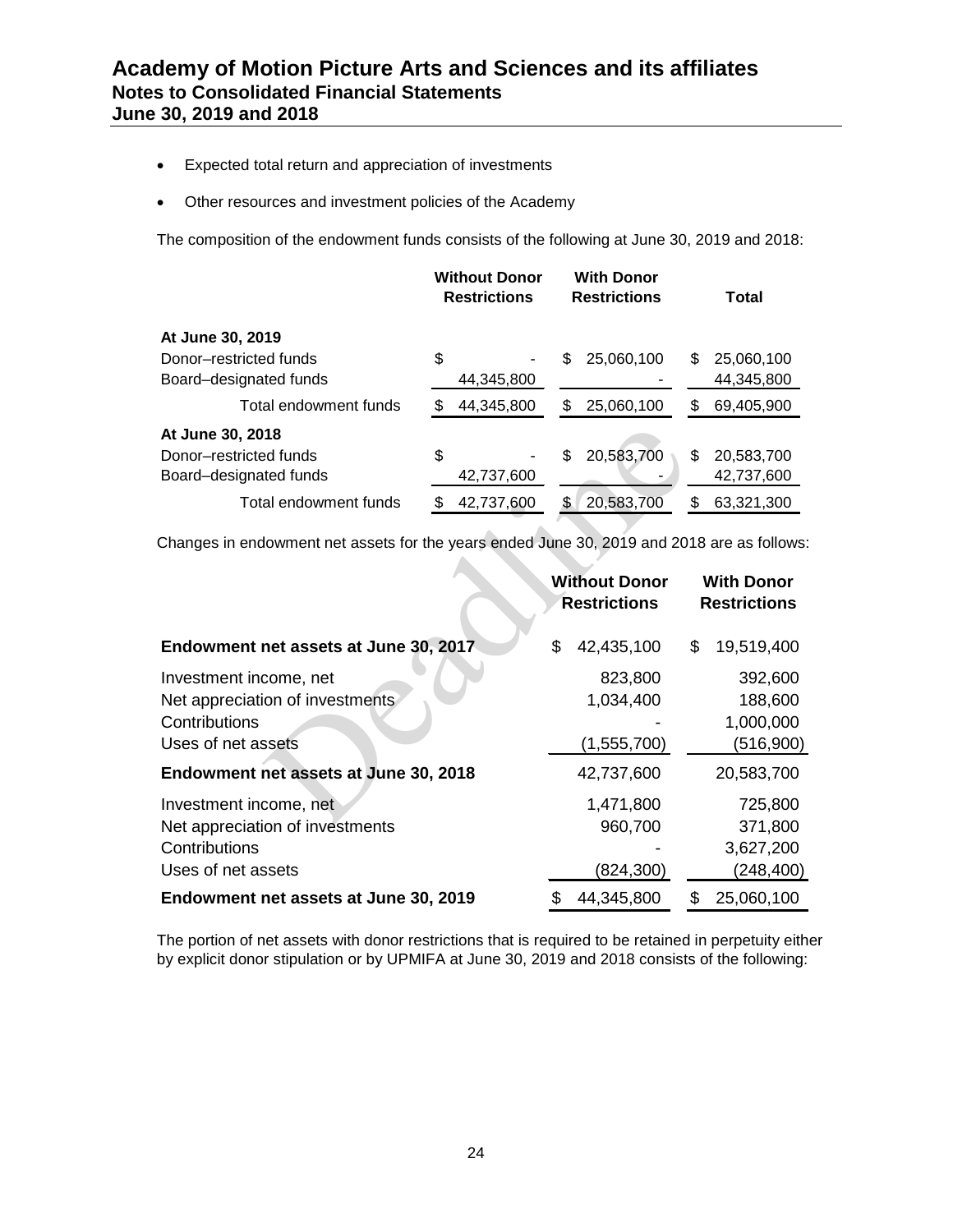|                                                                                                                                        | 2019                                 |    | 2018                                 |
|----------------------------------------------------------------------------------------------------------------------------------------|--------------------------------------|----|--------------------------------------|
| <b>Restricted for Fairbanks Center</b><br>Restricted for Nicholl Fellowship Program<br><b>Restricted for Museum Education Programs</b> | 12,875,100<br>5,624,000<br>4,751,600 | S. | 12,875,100<br>5,624,000<br>1,500,000 |
| Total endowment assets classified<br>as perpetual in nature                                                                            | 23,250,700                           |    | 19,999,100                           |

The portion of net assets with donor restrictions endowment funds that is required to be retained temporarily either by explicit donor stipulation or by UPMIFA at June 30, 2019 and 2018 consists of the following:

|                                                 | 2019      | 2018    |
|-------------------------------------------------|-----------|---------|
| <b>Restricted for Fairbanks Center</b>          | 1,296,600 | 563.800 |
| Restricted for Nicholl Fellowship Program       | 286,500   | 3.400   |
| <b>Restricted for Museum Education Programs</b> | 226.300   | 17.400  |

The Academy has adopted endowment investment and spending policies that attempt to preserve the endowment's assets. Under this policy, assets are expected to earn an average rate of return of inflation plus 4%, over a full market cycle. Actual returns in any given year may vary from this amount.

To achieve its long-term rate of return objectives, the Academy relies on a total return strategy in which investment returns are achieved through both capital appreciation (realized and unrealized gains) and current yield (interest and dividends). The Academy targets a diversified asset allocation that places greater emphasis on fixed income-based investments to achieve its long-term objectives within prudent risk constraints.

The Board of Governors of the Academy determines the method to be used to appropriate endowment funds for expenditure. The Board limits the use of the endowment to years in which it has realized investment income. The portion of the prior year's investment income to be spent is determined at the first Board meeting in accordance with any donor-imposed restrictions. Accordingly, over the long term, the Academy expects the current spending policy to allow for slow growth of the endowment. Fairbanks Center \$1,296,600<br>
Wuseum Education Program \$1,296,600<br>
Museum Education Program \$286,500<br>
Alseum Education Program \$226,300<br>
and a sadopted endowment investment and spending policies that<br>
Secrected to earn an a

The fair value of assets associated with individual donor-restricted endowment funds may fall below the value of the initial and subsequent donor gift amounts (deficit). When donor endowment deficits exist, they are classified as a reduction of net assets with donor limitations. The Academy recorded no deficits for the years ended June 30, 2019 and 2018.

#### **12. Pension and Other Post-Retirement Benefit Plans**

The Academy maintains an insured noncontributory defined benefit plan covering all non-union fulltime employees over 21 years of age who have completed one year of service. Pension benefits under the plan are based on years of credited service and salary levels. The Academy annually contributes amounts to the plan. Such amounts are actuarially determined to provide the plan with sufficient assets to meet future benefit payment requirements. The plan's assets are invested in a variety of mutual funds. In June 2012, the Academy approved changes to the plan, which became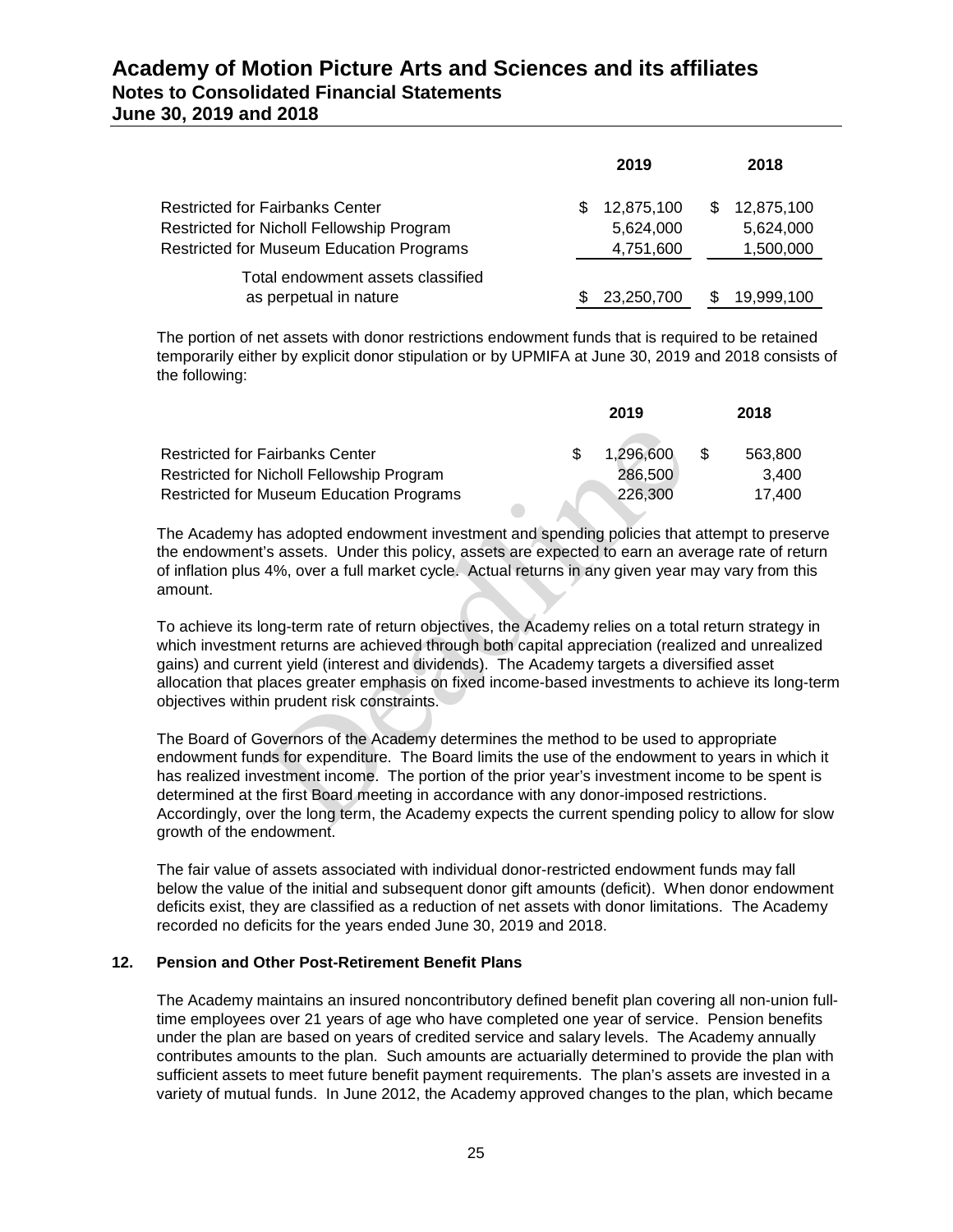effective July 1, 2013. Under these changes, plan benefits accrue under a cash balance plan for all employees under the age of 55 at the effective date. The actuarial lump sum of each participant's accrued benefit at the effective date is the opening cash balance amount. Beginning July 1, 2013, participant's accounts will be allocated a percentage of their salary as an annual contribution and receive an interest credit based on the performance of the plan's investments. For employees age 55 and over at the effective date, the prior plan provisions were not altered by the amendment.

The Academy maintains a defined contribution plan covering all non-union employees over twentyone years of age. Each calendar year, participants may contribute up to the maximum tax-deferred contribution allowed by federal law. Participants who have attained age 50 before the end of the calendar year are eligible to make catch-up contributions. Participants may also contribute amounts representing distributions from other qualified defined benefit or contribution plans. Each plan year, the Academy may make an additional discretionary matching contribution. Such additional contribution by the Academy to the plan will be allocated to each participant in the ratio of the participant's compensation from the Academy for the plan year to the aggregate of such compensation for all eligible employees. During the years ended June 30, 2019 and 2018, the Academy did not elect to make the discretionary contribution. In addition, the plan has a "qualified automatic contribution arrangement ("QACA")." A QACA is a plan design where the Academy commits to making a certain contribution. The required contribution is a safe harbor matching contribution equal to 100% of the employee's salary deferrals up to 1% of compensation plus 50% of salary deferrals between 1% and 6% of compensation. The commitment to make the contribution enables the Academy to simplify the administration of the plan by ensuring that nondiscrimination regulations are met. The matching contribution is made during the first quarter of the next calendar year. During the years ended June 30, 2019 and 2018, the Academy has made QACA contributions totaling \$684,000 and \$662,400, respectively. not is compensation from the Academy to the plan will be allocated to each part is compensation from the Academy for the plan year to the age in order and or all eligible employees. During the years ended June 30, 20 of el

The Academy also sponsors a postretirement health care plan that includes medical, dental and vision benefits. The benefits are available to all employees who were at least age 55 as of January 1, 2013, who retire on or after age 65 with a minimum of 20 years of service ("Benefit Qualifications"). Eligible spouses are also covered. The benefits are fully insured health care benefits. Participants are required to contribute 25% of the cost of the coverage (50% for employees who were not at least age 60, or already retired, as of January 1, 2013). The Academy funds the plan on a pay-as-you-go basis, so there are no plan assets.

The Academy uses a June 30 measurement date for its plans.

Obligations, funded status and net periodic benefit costs are as follows at June 30:

|                                     | <b>Pension Benefits</b> |   | <b>Postretirement Health Plan</b> |              |   |             |
|-------------------------------------|-------------------------|---|-----------------------------------|--------------|---|-------------|
|                                     | 2019                    |   | 2018                              | 2019         |   | 2018        |
| Employer's contribution             | \$<br>2,600,000         | S | 2,700,000                         | \$<br>88,300 | S | 75,300      |
| Plan participants' contributions    |                         |   |                                   | 21,900       |   | 18,600      |
| Benefit payments                    | 3,818,600               |   | 4,615,500                         | 110,200      |   | 93,900      |
| <b>Funded status</b>                | (15,714,400)            |   | (12,805,400)                      | (3,009,400)  |   | (2,923,300) |
| Accrued benefit cost                | (15,714,400)            |   | (12,805,400)                      | (3,009,400)  |   | (2,923,300) |
| Net periodic benefit costs/(income) | 3,008,000               |   | 3,512,300                         | (65,600)     |   | 196,400     |
| Accumulated plan benefit obligation | 40,037,000              |   | 37,362,800                        |              |   |             |
| Fair value of plan assets           | 25,268,800              |   | 25,457,000                        |              |   |             |
| Projected plan benefit obligation   | 40,983,200              |   | 38,262,400                        | 3,121,500    |   | 3,044,600   |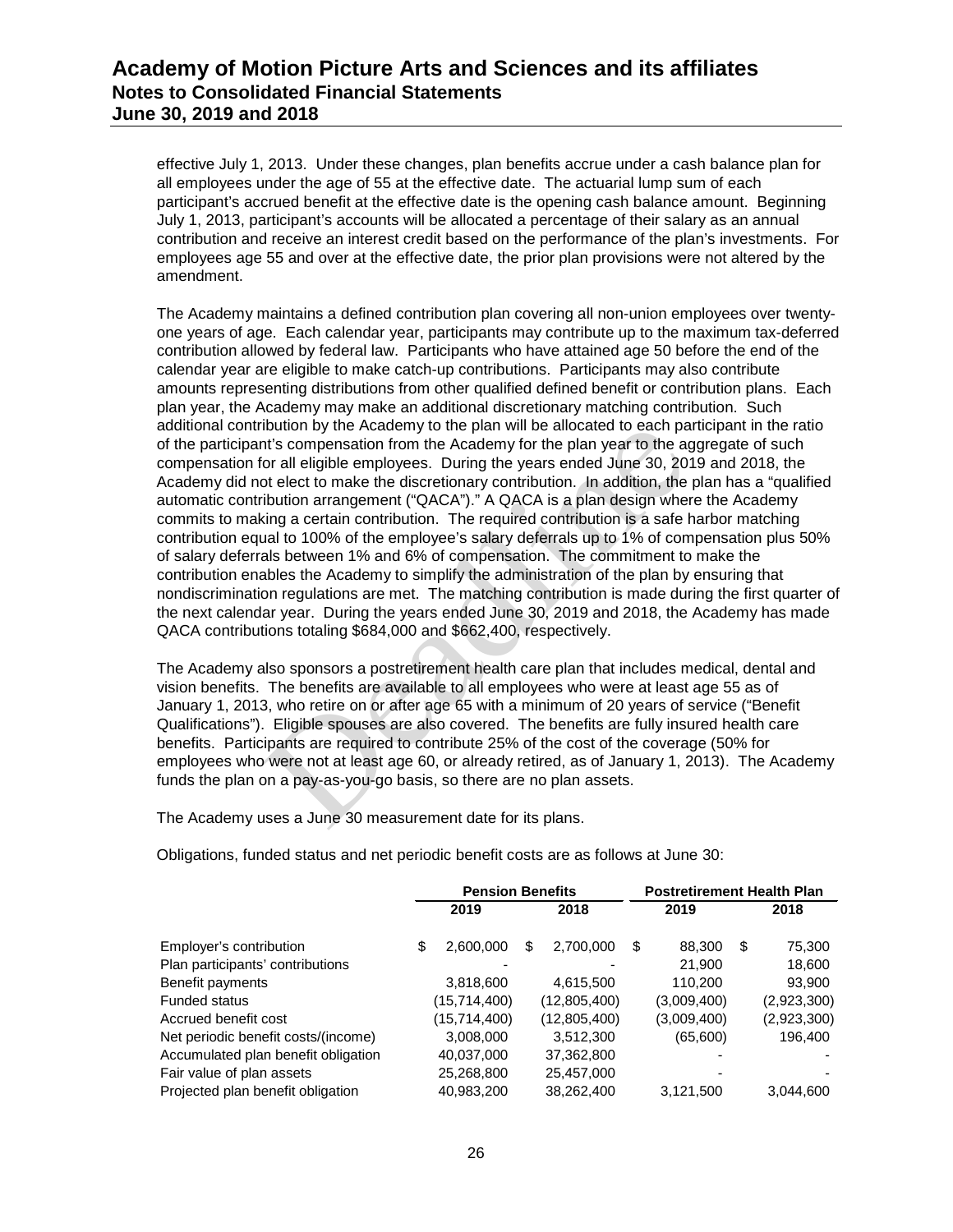The following is a reconciliation of the beginning and ending balances of the benefit obligation:

|                                         | <b>Pension Benefits</b> |             |     |             |    | <b>Postretirement Health Plan</b> |   |            |  |  |
|-----------------------------------------|-------------------------|-------------|-----|-------------|----|-----------------------------------|---|------------|--|--|
|                                         |                         | 2019        |     | 2018        |    | 2019                              |   | 2018       |  |  |
| Benefit obligation at end of prior year | \$.                     | 38.262.400  | S.  | 42,107,100  | S  | 3.044.600                         | S | 3,902,200  |  |  |
| Service cost                            |                         | 1,532,000   |     | 1,635,400   |    | 29,700                            |   | 46,400     |  |  |
| Interest cost                           |                         | 1,559,200   |     | 1,496,800   |    | 130,200                           |   | 150,100    |  |  |
| Plan participants' contributions        |                         |             |     |             |    | 21,900                            |   | 18,600     |  |  |
| Amendments                              |                         |             |     |             |    |                                   |   |            |  |  |
| Actuarial loss (gain)                   |                         | 3,448,200   |     | (2,361,400) |    | 5,200                             |   | (978, 700) |  |  |
| Benefit payments                        |                         | (3,818,600) |     | (4,615,500) |    | (110,100)                         |   | (94,000)   |  |  |
| Benefit obligation at end of year       |                         | 40,983,200  | \$. | 38,262,400  | \$ | 3,121,500                         |   | 3,044,600  |  |  |

|                                                                       |    | <b>Pension Benefits</b> |    |             | <b>Postretirement Health Plan</b> |                                   |    |          |
|-----------------------------------------------------------------------|----|-------------------------|----|-------------|-----------------------------------|-----------------------------------|----|----------|
|                                                                       |    | 2019                    |    | 2018        |                                   | 2019                              |    | 2018     |
| Value of assets at end of prior year                                  | \$ | 25,457,000              | \$ | 26,706,700  | \$                                |                                   | \$ |          |
| Actual return on plan assets                                          |    | 1,093,200               |    | 733,600     |                                   |                                   |    |          |
| Employer contributions                                                |    | 2,600,000               |    | 2,700,000   |                                   | 88,300                            |    | 75,300   |
| Plan participants' contributions                                      |    |                         |    |             |                                   | 21,900                            |    | 18,600   |
| Benefit payments                                                      |    | (3,818,600)             |    | (4,615,400) |                                   | (110, 200)                        |    | (93,900) |
| Expenses                                                              |    | (62,800)                |    | (67,900)    |                                   |                                   |    |          |
| Value of plan assets at end of year                                   |    | 25,268,800              |    | 25,457,000  | \$                                |                                   |    |          |
|                                                                       |    |                         |    |             |                                   |                                   |    |          |
| The following is the amount of net benefit cost recognized each year: |    |                         |    |             |                                   |                                   |    |          |
|                                                                       |    | <b>Pension Benefits</b> |    |             |                                   | <b>Postretirement Health Plan</b> |    |          |
|                                                                       |    | 2019                    |    | 2018        |                                   | 2019                              |    | 2018     |
| Service cost                                                          | ፍ  | 1 532 000               | ፍ  | 1 635 400   | ፍ                                 | 29.700                            | ፍ  | 46.400   |

|                                       | <b>Pension Benefits</b> |             |    |             |    | <b>Postretirement Health Plan</b> |   |         |  |
|---------------------------------------|-------------------------|-------------|----|-------------|----|-----------------------------------|---|---------|--|
|                                       |                         | 2019        |    | 2018        |    | 2019                              |   | 2018    |  |
| Service cost                          | S                       | 1,532,000   | \$ | 1,635,400   | £. | 29,700                            | S | 46,400  |  |
| Interest cost                         |                         | 1,559,200   |    | 1,496,800   |    | 130,200                           |   | 150,000 |  |
| Expected return on plan assets        |                         | (1,394,700) |    | (1,452,700) |    |                                   |   |         |  |
| Recognition of prior service cost     |                         | (467, 100)  |    | (467, 100)  |    |                                   |   |         |  |
| Recognition of net loss (gain)        |                         | 673,300     |    | 1,019,800   |    | (225,500)                         |   |         |  |
| Net loss recognized due to settlement |                         | 1,105,300   |    | 1,280,100   |    |                                   |   |         |  |
| Total net benefit cost                |                         | 3,008,000   |    | 3,512,300   |    | (65,600)                          |   | 196,400 |  |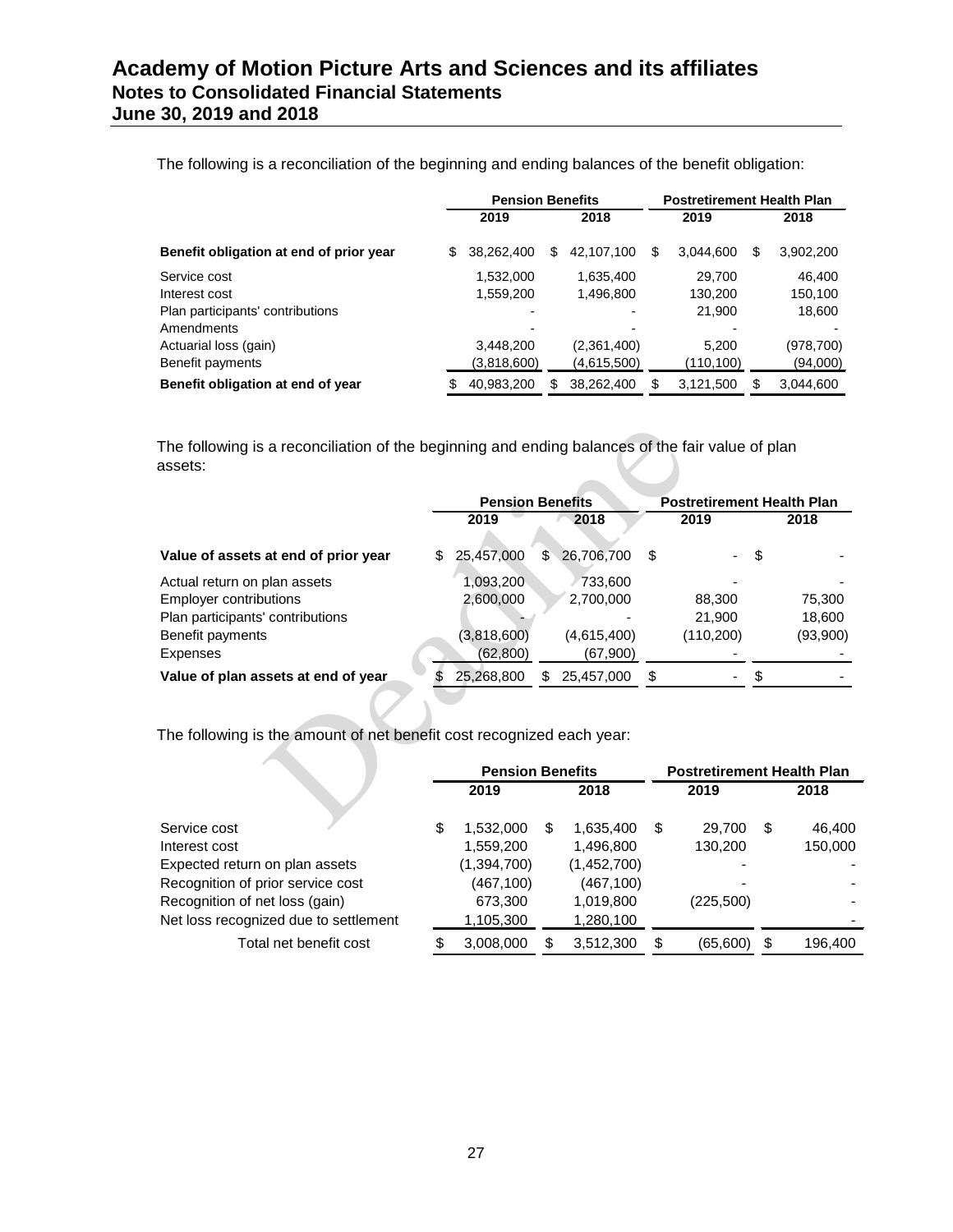Amounts recognized in the consolidated statements of financial position are as follows at June 30:

|                                  |      | <b>Pension Benefits</b><br><b>Postretirement Health Plan</b>      |      |      |  |  |
|----------------------------------|------|-------------------------------------------------------------------|------|------|--|--|
|                                  | 2019 | 2018                                                              | 2019 | 2018 |  |  |
| Accrued salaries and<br>benefits |      | $$$ (15,714,400) $$$ (12,805,400) $$$ (3,121,500) $$$ (3,044,600) |      |      |  |  |

Weighted-average assumptions used to determine benefit obligations are as follows at June 30:

|                                  | <b>Pension Benefits</b> |       | <b>Postretirement Health Plan</b> |           |
|----------------------------------|-------------------------|-------|-----------------------------------|-----------|
|                                  | 2019                    | 2018  | 2019                              | 2018      |
| Discount rate                    | 3.40%                   | 4.30% | 3.50%                             | 4.40 %    |
| Rate of compensation<br>increase | 3.00                    | 3.00  | ΝA                                | <b>NA</b> |

| Discount rate                                                                                                                                                                                                                                                                                                                                                                                      | 70 J. <del>4</del> U    | 4.JU 70 | ა.ე∪ 7o                           | 4.4V 7 |
|----------------------------------------------------------------------------------------------------------------------------------------------------------------------------------------------------------------------------------------------------------------------------------------------------------------------------------------------------------------------------------------------------|-------------------------|---------|-----------------------------------|--------|
| Rate of compensation                                                                                                                                                                                                                                                                                                                                                                               |                         |         |                                   |        |
| increase                                                                                                                                                                                                                                                                                                                                                                                           | 3.00                    | 3.00    | <b>NA</b>                         | N      |
|                                                                                                                                                                                                                                                                                                                                                                                                    |                         |         |                                   |        |
| Weighted-average assumptions used to determine net periodic benefit cost are as follows for the<br>years ended June 30:                                                                                                                                                                                                                                                                            |                         |         |                                   |        |
|                                                                                                                                                                                                                                                                                                                                                                                                    | <b>Pension Benefits</b> |         | <b>Postretirement Health Plan</b> |        |
|                                                                                                                                                                                                                                                                                                                                                                                                    | 2019                    | 2018    | 2019                              | 2018   |
| Discount rate<br>Expected long-term return                                                                                                                                                                                                                                                                                                                                                         | 4.30 %                  | 3.75%   | 4.40 %                            | 4.00 % |
| on plan assets<br>Rate of compensation                                                                                                                                                                                                                                                                                                                                                             | 5.50                    | 5.50    | <b>NA</b>                         | NA.    |
| increase                                                                                                                                                                                                                                                                                                                                                                                           | 3.00                    | 3.00    | NA                                | NA.    |
| The Academy determines the discount rate assumption based on a cash flow analysis for the<br>plans. In this analysis, the plans' projected cash flows (on a Projected Benefit Obligation and<br>Accumulated Pension Benefit Obligation basis) are discounted back to the measurement date<br>using spot rates from a yield curve of high-quality fixed-income corporate bond rates, resulting in a |                         |         |                                   |        |

The Academy determines the discount rate assumption based on a cash flow analysis for the plans. In this analysis, the plans' projected cash flows (on a Projected Benefit Obligation and Accumulated Pension Benefit Obligation basis) are discounted back to the measurement date using spot rates from a yield curve of high-quality fixed-income corporate bond rates, resulting in a present value of the cash flows. A single discount rate is then determined which would yield the same present value. For this purpose, the Ryan Above-Median yield curve is used.

Assumed health care costs trend rates are as follows at June 30:

|                                                   | 2019  | 2018      |
|---------------------------------------------------|-------|-----------|
| Health care cost trend rate assumed for next year | 6.00% | $6.25 \%$ |
| Ultimate trend rate                               | 4.00  | 4.00      |
| Year that the rates reach the ultimate trend rate | я     |           |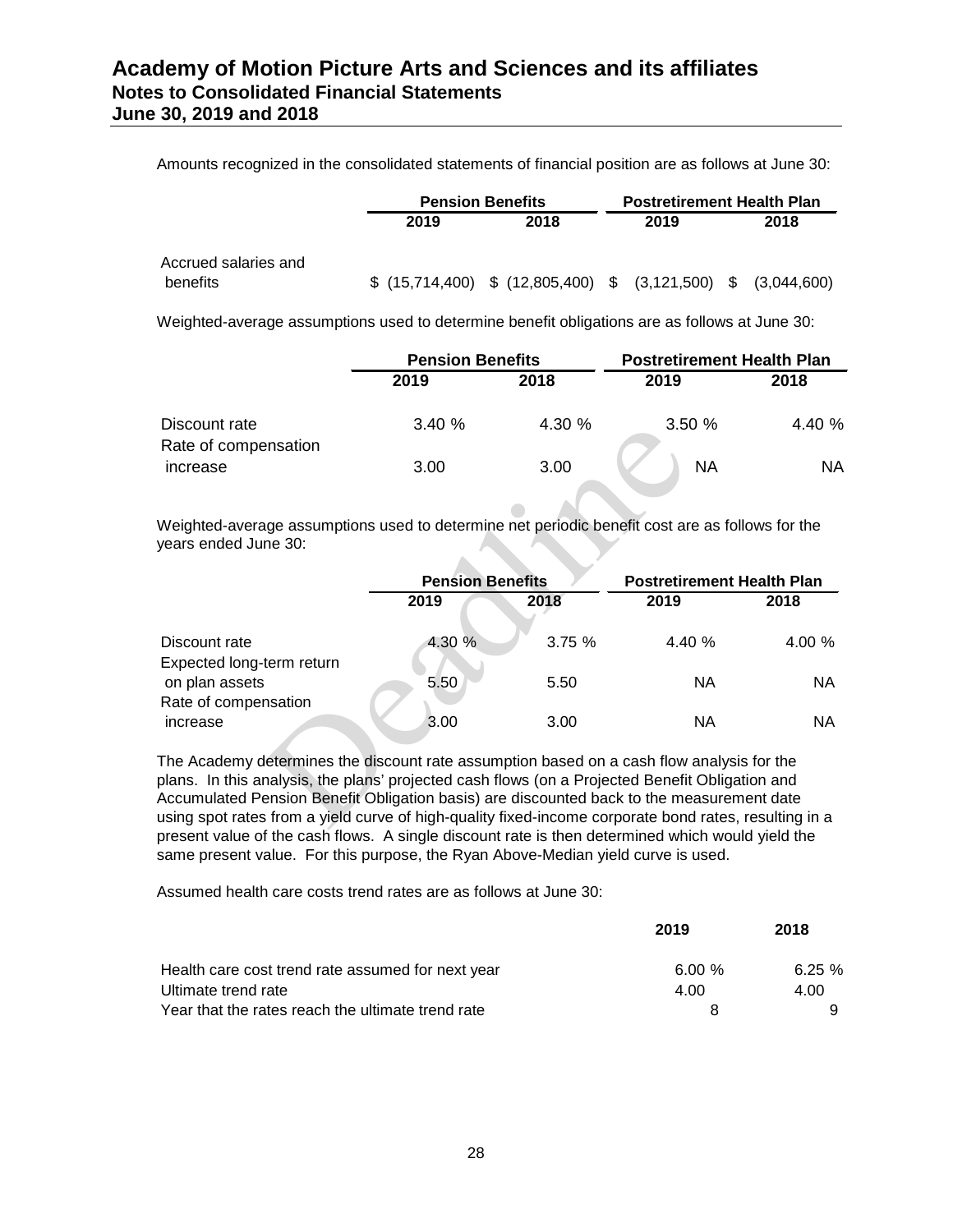Assumed health care cost trend rates have a significant effect on the amounts reported for the health care plans. One percentage point change in assumed health care cost trend rates would have the following effects:

|                                                                |    | 1-Percentage<br><b>Point Increase</b> |      | 1-Percentage<br><b>Point Decrease</b> |  |
|----------------------------------------------------------------|----|---------------------------------------|------|---------------------------------------|--|
| Effect on total 2019 service cost and interest cost components | S. | 21.700                                | - SS | (18.200)                              |  |
| Effect on postretirement benefit obligation at June 30, 2019   |    | 405.200                               |      | (341, 400)                            |  |

The Academy expects to contribute \$2,850,000 to its pension plan and \$112,000 to its postretirement health plan in 2020.

Amounts not yet recognized as a change in net assets without donor restrictions arising from a defined benefit plan (or a postretirement benefit plan) but not yet reclassified as components of net periodic pension cost (or net periodic postretirement benefit cost):

|                                                                                                  |                                 | <b>Pension Benefits</b> |                           |      |                                   | <b>Postretirement Health Plan</b> |
|--------------------------------------------------------------------------------------------------|---------------------------------|-------------------------|---------------------------|------|-----------------------------------|-----------------------------------|
|                                                                                                  | 2019                            |                         | 2018                      | 2019 |                                   | 2018                              |
| Prior service cost<br>Net loss                                                                   | (2,218,500)<br>\$<br>14,310,300 | \$.                     | (2,685,600)<br>12,276,400 |      | (584,700)                         | (815, 400)                        |
|                                                                                                  |                                 |                         |                           |      |                                   |                                   |
|                                                                                                  | 12,091,800                      | \$                      | 9,590,800                 |      | (584, 700)                        | (815, 400)                        |
| Amounts expected to be recognized as components of net periodic benefit cost during fiscal 2020: |                                 |                         |                           |      |                                   |                                   |
|                                                                                                  |                                 |                         |                           |      | <b>Pension</b><br><b>Benefits</b> | Postretirement<br>Health          |
| Prior service cost<br>Net loss/(gain)                                                            |                                 |                         |                           | \$   | (467, 100)<br>839,800             | \$<br>(139, 800)                  |

|                                       | <b>Pension</b><br><b>Benefits</b> |   | <b>Postretirement</b><br><b>Health</b> |
|---------------------------------------|-----------------------------------|---|----------------------------------------|
| Prior service cost<br>Net loss/(gain) | (467, 100)<br>839,800             | S | (139,800)                              |
|                                       | 372,700                           | ጥ | (139,800)                              |

Other changes in plan assets and benefit obligations included in the change in the reduction to assets without donor restrictions at June 30:

|                                             |    | <b>Pension Benefits</b> |   |                            | <b>Postretirement Health Plan</b> |                  |
|---------------------------------------------|----|-------------------------|---|----------------------------|-----------------------------------|------------------|
|                                             |    | 2019                    |   | 2018                       | 2019                              | 2018             |
| Net loss (gain)<br>Amortization of net loss | \$ | 3,812,500<br>(673,200)  | S | (1,574,500)<br>(1,019,700) | \$<br>5.200<br>225,500            | \$<br>(978, 700) |
| Net loss due to settlement<br>accounting    |    | (1, 105, 300)           |   | (1,280,100)                |                                   |                  |
| Prior service credit                        |    |                         |   |                            | -                                 |                  |
| Amortization of prior service costs         |    | 467,100                 |   | 467,100                    |                                   |                  |
|                                             | S  | 2,501,100               | S | (3,407,200)                | \$<br>230,700                     | \$<br>(978, 700) |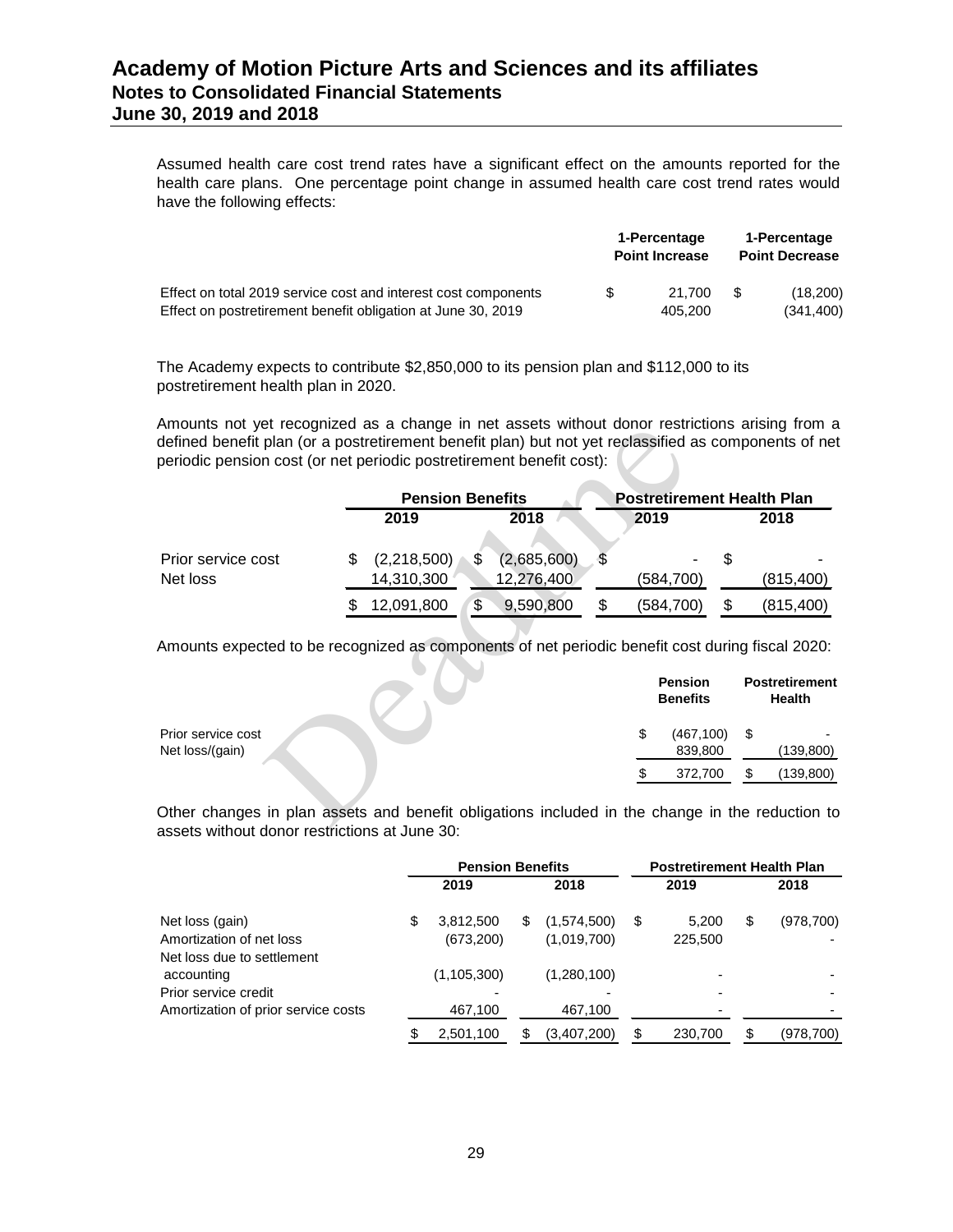The Academy expects to remit the following benefit payments, which reflect expected future service:

|           | <b>Pension</b><br><b>Benefits</b> | <b>Postretirement</b><br><b>Health Plan</b> |
|-----------|-----------------------------------|---------------------------------------------|
| 2020      | \$<br>3,299,000                   | \$<br>112,000                               |
| 2021      | 4,263,000                         | 129,000                                     |
| 2022      | 2,963,000                         | 143,000                                     |
| 2023      | 2,927,000                         | 160,000                                     |
| 2024      | 2,953,000                         | 173,000                                     |
| 2025-2029 | 14,916,000                        | 947,000                                     |

#### **Pension Plan Assets**

| The Board has established an investment policy for pension plan assets and has delegated<br>oversight of such assets to an investment committee. The investment policy sets forth the<br>objective of providing for future pension benefits by targeting returns consistent with a stated<br>tolerance of risk. The primary investment strategies are: (i) to have investment returns that exceed<br>the actuarial investment return assumption and (ii) preservation of capital. Plan assets are<br>invested in mutual and real estate funds. Target and actual allocations of major pension plan<br>assets are as follows for the years ended June 30: |                          |               |                          |        |
|----------------------------------------------------------------------------------------------------------------------------------------------------------------------------------------------------------------------------------------------------------------------------------------------------------------------------------------------------------------------------------------------------------------------------------------------------------------------------------------------------------------------------------------------------------------------------------------------------------------------------------------------------------|--------------------------|---------------|--------------------------|--------|
|                                                                                                                                                                                                                                                                                                                                                                                                                                                                                                                                                                                                                                                          | <b>Target Allocation</b> |               | <b>Actual Allocation</b> |        |
|                                                                                                                                                                                                                                                                                                                                                                                                                                                                                                                                                                                                                                                          | 2019                     | 2018          | 2019                     | 2018   |
| Equity assets                                                                                                                                                                                                                                                                                                                                                                                                                                                                                                                                                                                                                                            | 25.0 %                   | 20.0 %        | 23.1 %                   | 21.9 % |
| Fixed income assets                                                                                                                                                                                                                                                                                                                                                                                                                                                                                                                                                                                                                                      | 30.0 <sub>°</sub>        | 35.0          | 26.8                     | 31.4   |
| Alternative investment assets                                                                                                                                                                                                                                                                                                                                                                                                                                                                                                                                                                                                                            | 40.0                     | 40.0          | 41.5                     | 39.8   |
| Real estate assets                                                                                                                                                                                                                                                                                                                                                                                                                                                                                                                                                                                                                                       | 5.0                      | 5.0           | 6.7                      | 6.3    |
| Cash and cash equivalents                                                                                                                                                                                                                                                                                                                                                                                                                                                                                                                                                                                                                                | 0.0                      | 0.0           | 1.9                      | 0.6    |
| <b>Fair Value of Pension Plan Assets</b>                                                                                                                                                                                                                                                                                                                                                                                                                                                                                                                                                                                                                 |                          |               |                          |        |
| The following table sets forth the fair value of the Academy's pension plan assets, by asset type, at<br>June 30, 2019:                                                                                                                                                                                                                                                                                                                                                                                                                                                                                                                                  |                          |               |                          |        |
|                                                                                                                                                                                                                                                                                                                                                                                                                                                                                                                                                                                                                                                          |                          | <b>Assets</b> |                          |        |

#### **Fair Value of Pension Plan Assets**

|                                       |    |            |                                | <b>Assets</b>                  |                                |    |            |
|---------------------------------------|----|------------|--------------------------------|--------------------------------|--------------------------------|----|------------|
|                                       |    | Level I    | Level II                       | <b>Level III</b>               | <b>NAV</b>                     |    | Total      |
| Cash and cash equivalents             | \$ | 483.500    | \$<br>$\overline{\phantom{0}}$ | \$<br>$\blacksquare$           | \$<br>$\overline{\phantom{0}}$ | \$ | 483,500    |
| Fixed income                          |    |            |                                |                                |                                |    |            |
| Mutual fund - fixed income            |    | 6,773,500  |                                | $\blacksquare$                 |                                |    | 6,773,500  |
| Equity                                |    |            |                                |                                |                                |    |            |
| Mutual fund - equity                  |    | 5,832,400  |                                | $\overline{\phantom{a}}$       |                                |    | 5,832,400  |
| Real estate                           |    |            |                                |                                |                                |    |            |
| Real estate fund                      |    |            |                                | $\overline{\phantom{0}}$       | 1.683.300                      |    | 1,683,300  |
| Alternative investments               |    |            |                                |                                |                                |    |            |
| Mutual fund - alternative investments |    | 2,646,900  | 2,416,300                      | $\overline{\phantom{a}}$       |                                |    | 5,063,200  |
| Absolute return hedge fund            |    |            |                                |                                | 5,433,000                      |    | 5,433,000  |
|                                       | S  | 15,736,300 | 2,416,300                      | \$<br>$\overline{\phantom{0}}$ | 7,116,300                      | S  | 25,268,900 |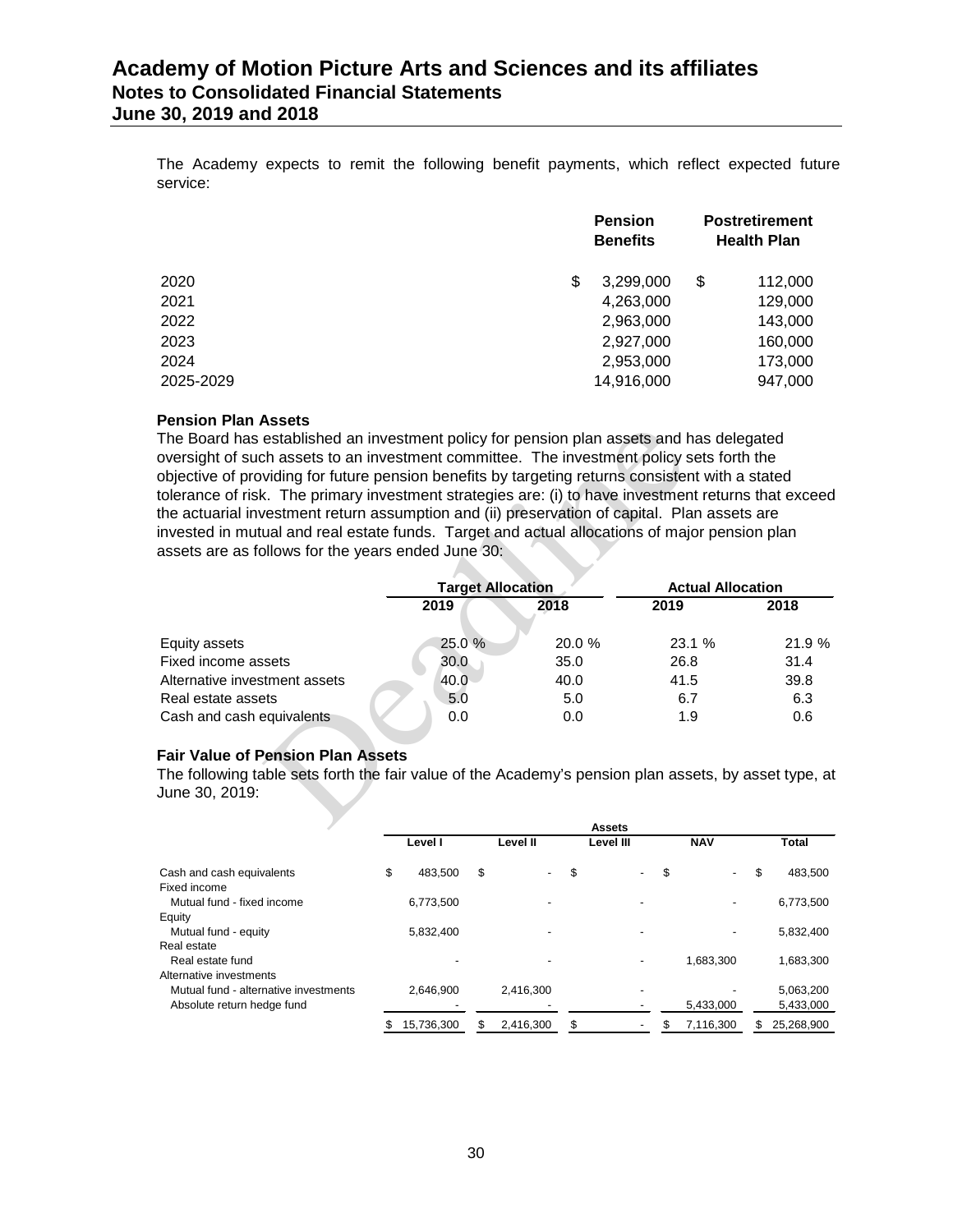The following table sets forth the fair value of the Academy's pension plan assets, by asset type, at June 30, 2018:

|                                                                  |                  |                                | <b>Assets</b>                  |    |                          |    |            |
|------------------------------------------------------------------|------------------|--------------------------------|--------------------------------|----|--------------------------|----|------------|
|                                                                  | <b>Level I</b>   | Level II                       | <b>Level III</b>               |    | <b>NAV</b>               |    | Total      |
| Cash and cash equivalents                                        | \$<br>155.900    | \$<br>$\overline{\phantom{0}}$ | \$<br>$\overline{\phantom{0}}$ | \$ | $\overline{\phantom{0}}$ | \$ | 155,900    |
| Fixed income<br>Mutual fund - fixed income                       | 7,993,700        |                                |                                |    | $\overline{\phantom{0}}$ |    | 7,993,700  |
| Equity<br>Mutual fund - equity                                   | 5,560,300        |                                |                                |    | $\overline{\phantom{0}}$ |    | 5,560,300  |
| Real estate                                                      |                  |                                |                                |    |                          |    |            |
| Real estate fund                                                 |                  |                                |                                |    | 1.614.100                |    | 1,614,100  |
| Alternative investments<br>Mutual fund - alternative investments | 2.661.600        | 2,339,300                      |                                |    |                          |    | 5,000,900  |
| Absolute return hedge fund                                       |                  |                                |                                |    | 5,132,100                |    | 5,132,100  |
|                                                                  | \$<br>16,371,500 | 2.339.300                      | \$                             | S  | 6.746.200                | S  | 25,457,000 |

#### **Investments Calculated at Net Asset Value**

| For a description of the fair value hierarchy and for an explanation of the valuation methodologies<br>used to determine fair value of the assets of the pension plan, refer to Note 3, fair value<br>measurements.                                                                                                                     |                                         |                                       |                                   |                                           |
|-----------------------------------------------------------------------------------------------------------------------------------------------------------------------------------------------------------------------------------------------------------------------------------------------------------------------------------------|-----------------------------------------|---------------------------------------|-----------------------------------|-------------------------------------------|
| <b>Investments Calculated at Net Asset Value</b><br>As of June 30, 2019, the fair value measurements of investments calculated at net asset value per<br>share (or its equivalent), as well as the nature and risks of those instruments, are as follows:                                                                               |                                         |                                       |                                   |                                           |
|                                                                                                                                                                                                                                                                                                                                         | <b>Fair Value</b>                       | <b>Unfunded</b><br><b>Commitments</b> | Redemption<br><b>Frequency</b>    | <b>Redemption</b><br><b>Notice Period</b> |
| Absolute return hedge fund 1<br>Absolute return hedge fund 2<br>Real estate fund                                                                                                                                                                                                                                                        | \$<br>609,400<br>4,823,600<br>1,683,300 | None<br>None<br>None                  | Monthly<br>Quarterly<br>Quarterly | 14 Days<br>90 Days<br>45 Days             |
| There have been no transfers into or out of Level III investments in 2019 and 2018.                                                                                                                                                                                                                                                     |                                         |                                       |                                   |                                           |
| <b>Long-Term Rate of Return</b><br>The expected long-term rate of return on assets assumption is 5.5%. This assumption represents<br>the rate of return on plan assets reflecting the average rate of earnings expected on the funds<br>invested or to be invested to provide for the benefits included in the benefit obligations. The |                                         |                                       |                                   |                                           |

#### **Long-Term Rate of Return**

The expected long-term rate of return on assets assumption is 5.5%. This assumption represents the rate of return on plan assets reflecting the average rate of earnings expected on the funds invested or to be invested to provide for the benefits included in the benefit obligations. The assumption has been determined by reflecting expectations regarding future rates of return for the investment portfolio.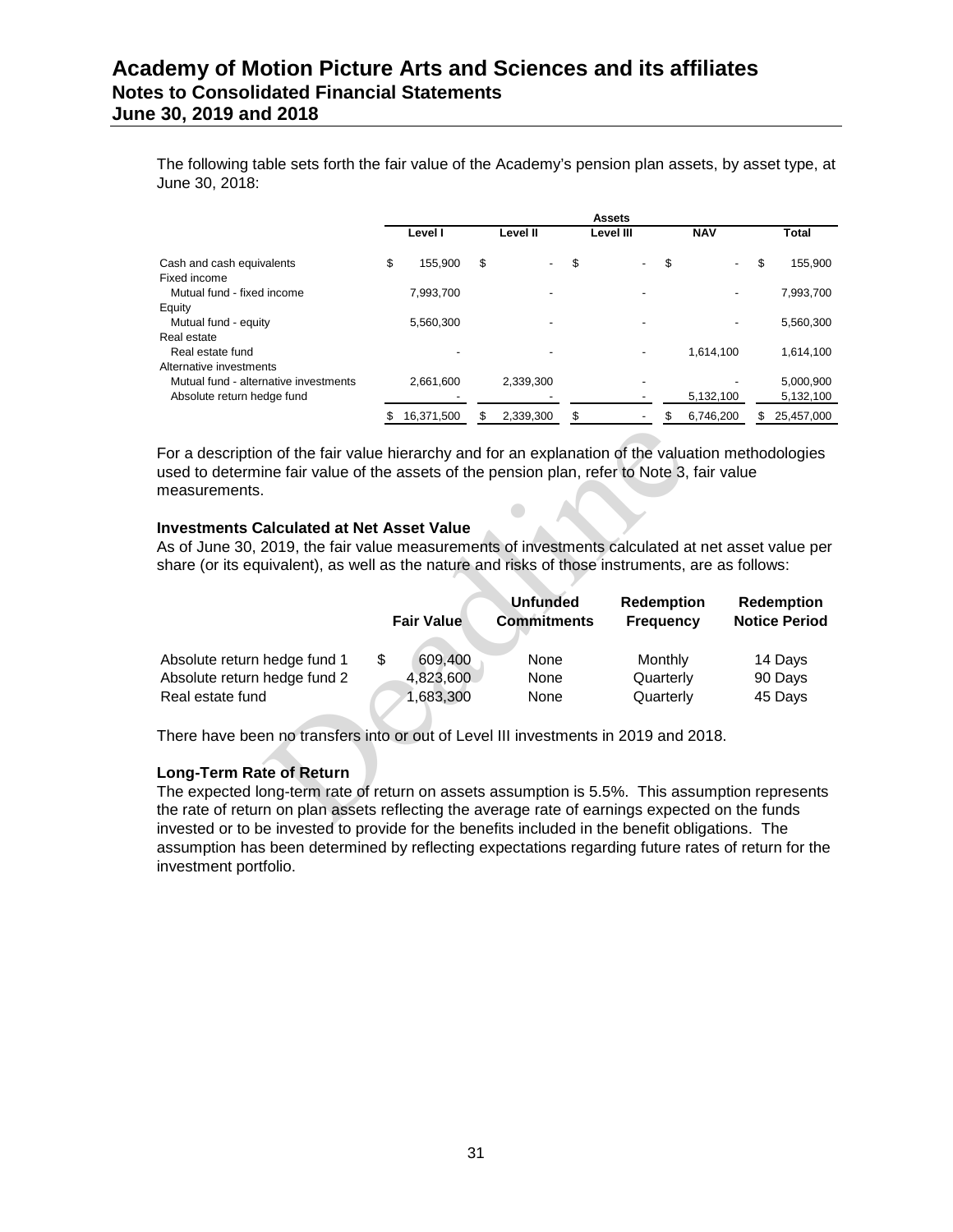#### **13. Net Assets**

Net assets comprise the following at June 30:

|                                                                                                                                                                                                                                                                                                                                                                                             | 2019              |                 | 2018        |  |
|---------------------------------------------------------------------------------------------------------------------------------------------------------------------------------------------------------------------------------------------------------------------------------------------------------------------------------------------------------------------------------------------|-------------------|-----------------|-------------|--|
| <b>With donor restrictions</b>                                                                                                                                                                                                                                                                                                                                                              |                   |                 |             |  |
| Perpetual in nature                                                                                                                                                                                                                                                                                                                                                                         |                   |                 |             |  |
| <b>Fairbanks Center</b>                                                                                                                                                                                                                                                                                                                                                                     | \$<br>12,875,100  | \$              | 12,875,100  |  |
| Nicholl fellowship program                                                                                                                                                                                                                                                                                                                                                                  | 5,624,000         |                 | 5,624,000   |  |
| Museum education programs                                                                                                                                                                                                                                                                                                                                                                   | 4,751,600         |                 | 2,500,000   |  |
| Purpose restricted                                                                                                                                                                                                                                                                                                                                                                          |                   |                 |             |  |
| Academy Museum                                                                                                                                                                                                                                                                                                                                                                              | 99,024,800        |                 | 80,480,000  |  |
| Other education and restoration projects                                                                                                                                                                                                                                                                                                                                                    | 4,294,500         |                 | 2,046,600   |  |
| Time related                                                                                                                                                                                                                                                                                                                                                                                |                   |                 |             |  |
| Academy Museum                                                                                                                                                                                                                                                                                                                                                                              | 8,022,600         |                 |             |  |
| Fairbanks Center endowment                                                                                                                                                                                                                                                                                                                                                                  | 1,296,600         |                 | 563,800     |  |
| Nicholl fellowship program                                                                                                                                                                                                                                                                                                                                                                  | 286,500           |                 | 3,500       |  |
| Museum education programs                                                                                                                                                                                                                                                                                                                                                                   | 226,300           |                 | 17,600      |  |
|                                                                                                                                                                                                                                                                                                                                                                                             | \$<br>136,402,000 | \$              | 104,110,600 |  |
| Without donor restrictions                                                                                                                                                                                                                                                                                                                                                                  |                   |                 |             |  |
| Board designated                                                                                                                                                                                                                                                                                                                                                                            |                   |                 |             |  |
| <b>Fairbanks Center</b>                                                                                                                                                                                                                                                                                                                                                                     | \$<br>44,345,800  | \$              | 42,737,600  |  |
| Academy Museum                                                                                                                                                                                                                                                                                                                                                                              | 73,337,700        |                 | 73,337,700  |  |
| Undesignated                                                                                                                                                                                                                                                                                                                                                                                | 502,455,100       |                 | 441,918,100 |  |
|                                                                                                                                                                                                                                                                                                                                                                                             | \$<br>620,138,600 | $\overline{\$}$ | 557,993,400 |  |
|                                                                                                                                                                                                                                                                                                                                                                                             |                   |                 |             |  |
| <b>Natural Classification of Expenses</b>                                                                                                                                                                                                                                                                                                                                                   |                   |                 |             |  |
|                                                                                                                                                                                                                                                                                                                                                                                             |                   |                 |             |  |
| The following presents the natural classifications by program and support area for the year ended<br>June 30, 2019 and June 30, 2018 and reflects the allocation of depreciation, information<br>echnology, and interest. Depreciation and information technology are allocated based on<br>estimated usage. Interest expense on external debt is allocated to the programs which benefited |                   |                 |             |  |
| rom the proceeds of external debt. Capitalized interest expense is not included.                                                                                                                                                                                                                                                                                                            |                   |                 |             |  |

#### **14. Natural Classification of Expenses**

For the year ended June 30, 2019:

|                         | Academy<br>Awards | Membership.<br>Theater    | Preservation |              | Science and<br>Technology<br>Council | Museum            | Public<br>Outreach<br>Programs | Fundraising | General and<br>Administrative | Total         |
|-------------------------|-------------------|---------------------------|--------------|--------------|--------------------------------------|-------------------|--------------------------------|-------------|-------------------------------|---------------|
| Salaries                | 8.380.500 \$      | 3.430.700 \$              |              | 8.385.400 \$ | 1,339,900 \$                         | 5.375.400<br>- \$ | 2.711.800                      | \$1,480,600 | 6.151.400                     | 37,255,700    |
| Benefits                | 1.967.800         | 783.300                   | 2.367.600    |              | 292,200                              | 1.092.800         | 484.100                        | 300.100     | 1.026.600                     | 8.314.500     |
| Grants to third parties |                   |                           |              |              |                                      | -                 | 693,500                        |             | 88,600                        | 782.100       |
| Program expenses        | 28.401.700        | 1,852,900                 | 4.595.300    |              | 458,200                              | 5.622.800         | 1,819,500                      | 969,800     | 5.434.300                     | 49,154,500    |
| Information technology  | 2,576,300         | 535,900                   |              | 923,700      | 108,400                              | 646,800           | 301.900                        | 107.900     | 1.441.400                     | 6,642,300     |
| Depreciation            | 110,000           | 703,600                   | 3.476.700    |              | 86,200                               | 556,800           | 181.400                        | 91.100      | 1,339,300                     | 6,545,100     |
| Interest expense        |                   | $\sim$                    | 1.448.300    |              |                                      | 983.200           |                                |             |                               | 2,431,500     |
|                         | 41.436.300 \$     | 7.306.400 \$21.197.000 \$ |              |              | 2.284.900 \$                         | 14.277.800        | 6.192.200                      | \$2.949.500 | \$15,481,600                  | \$111.125.700 |

For the year ended June 30, 2018: